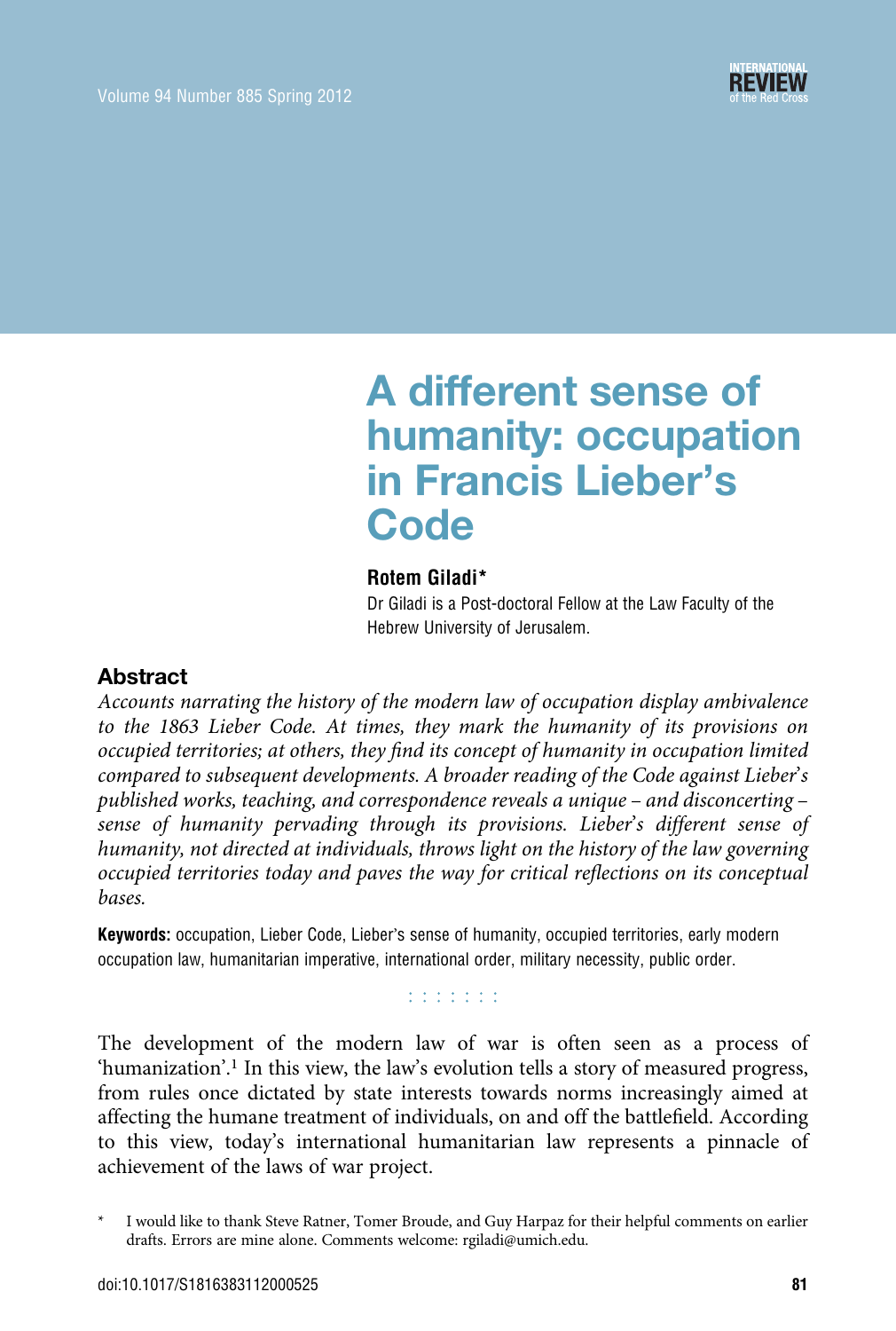Parallel to progressive accounts, one finds a predisposition to emphasize humanitarian sentiment in earlier legal prescriptions, war practices, and writing on war, treating these as precedents lending the moral authority of history to the 'humanity in warfare' project.<sup>2</sup> Such accounts tend to accentuate the humanity in restraints legislated, practised or theorized by and for past belligerents and occupants. If progressive accounts hail the 1949 Geneva Conventions as the height of humanitarian achievement, other accounts commend the humanity expressed by the 1874 Brussels Declaration, the 1880 Oxford Manual, or the 1899/1907 Hague Regulations.<sup>3</sup>

Nowhere is this ambivalence more patent than with the Lieber Code.<sup>4</sup> Frequently referred to as 'the first modern codification of the laws of war',<sup>5</sup> it was commissioned by the Union government and promulgated by President Lincoln in the midst of the American Civil War. Though authored by a private person, its impact on subsequent codification of the laws of war and its development was considerable.<sup>6</sup> Thus, the Lieber Code is acknowledged as the basis for the Brussels, Oxford, and Hague texts, but also commonly credited for the humanity pervading its provisions.7

Consider the case of the law of occupation, one of the first areas of the laws of war to be codified in modern times – starting with the Lieber Code. While the Code's contribution to the development of humanitarian norms governing occupied territories is commonly acknowledged,<sup>8</sup> progressive historiography ascribes early modern occupation law – again, starting with the Code – with a limited humanitarian motivation or impact. It identifies the law's transformation into a truly humanitarian instrument with the 1949 Fourth Geneva Convention. Thus, Article 47 of that Convention is perceived as a provision 'of an essentially

- 1 Theodor Meron, 'The humanization of humanitarian law', in American Journal of International Law, Vol. 94, No. 2, April 2000, p. 246 ('the humanization of [the law of war], a process driven to a large extent by human rights and the principles of humanity [through which] ... the law of war has been changing and acquiring a more humane face').
- 2 Rotem Giladi, Rites of Affirmation: Progress and Immanence in International Humanitarian Law Historiography (unpublished manuscript, 2012), analyses this ambivalence.
- 3 'Project of an International Declaration concerning the Laws and Customs of War, Brussels, 27 August 1874', in Dietrich Schindler and Jiří Toman (eds), The Laws of Armed Conflicts, 4th edition, M. Nijhoff, Leiden, 2004, p. 27; International Law Institute, 'Manual on the Laws of War on Land, Oxford, 9 September 1880', in ibid., p. 29. For accounts commending e.g. the humanity of the Hague Regulations, see, for example, Arthur Eyffinger, The 1907 Hague Peace Conference: 'the conscience of the civilized world', JudiCap, The Hague 2007.
- 4 Instructions for the Government of Armies of the United States in the Field, General Orders No. 100, War Dept., Washington DC, 24 April 1863 (hereafter Lieber Code).
- 5 Richard R. Baxter, 'The first modern codification of the laws of war: Francis Lieber and General Orders No. 100', in International Review of the Red Cross, Vol. 3, No. 25, April–May 1963, p. 171; D. Schindler and J. Toman, above note 3, p. 3 ('The "Lieber Instructions" represent the first attempt to codify the laws of war').
- 6 I deal with the Code's impact below; the next part deals with the Code's context and its making.
- 7 Johann Caspar Bluntschli, 'Lieber's service to political science and international law', in Daniel C. Gilman (ed.), The Miscellaneous Writings of Francis Lieber, Vol. II, Lippincott, Philadelphia, 1881, p. 12; Doris A. Graber, The Development of the Law of Belligerent Occupation 1863–1914, Columbia University Press, New York, 1949, p. 5 (the Lieber Code 'marks the beginning of the modern law of belligerent occupation').
- 8 D. A. Graber, above note 7; Eyal Benvenisti, The International Law of Occupation, Princeton University Press, Princeton, 1993; Karma Nabulsi, Traditions of War: Occupation Resistance, and the Law, Oxford University Press, Oxford, 1999.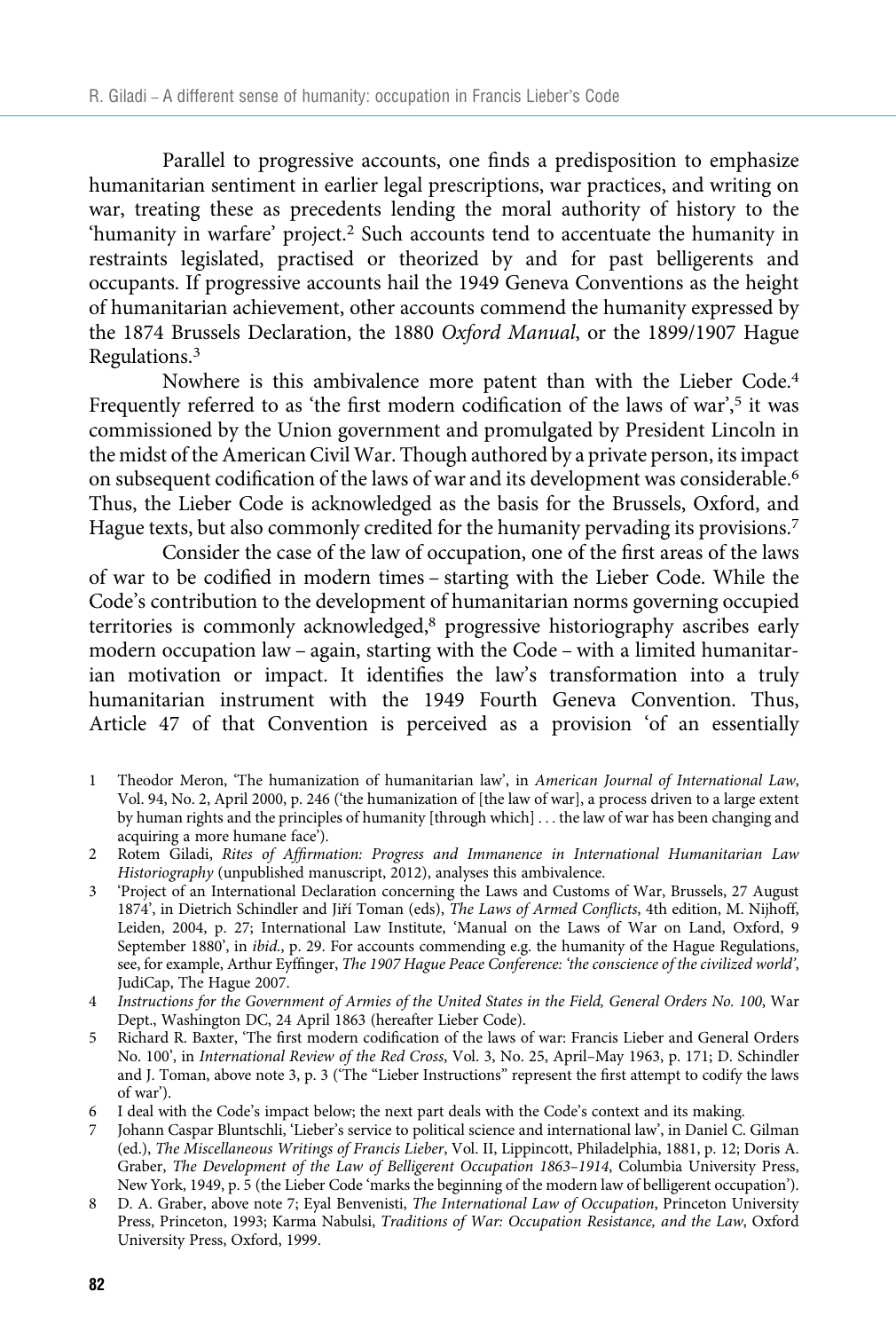humanitarian character; its object is to safeguard human beings and not to protect the political institutions and government machinery of the State as such'. <sup>9</sup> The law of occupation in the Fourth Convention is accordingly perceived as 'primarily motivated by humanitarian considerations'. <sup>10</sup> Humanity in occupation today expresses a concern for the human dignity of individuals and civilian populations who find themselves under an occupation.<sup>11</sup>

By contrast, the 1899/1907 Hague Regulations are perceived to have furnished individuals with only rudimentary protection against the occupant.<sup>12</sup> And, unlike Article 47 of the Fourth Geneva Convention, their Article 43 also protected 'the separate existence of the State, its institutions and its laws'. <sup>13</sup> Thus, the law contained in the Hague Regulations is depicted less as the product of an effort to humanize civilized warfare and more as a legacy of a personal sovereignty era, a means of preserving the power bases of the European ancien régime as well as the European public order itself against the threats of revolution and nationalism,14 or as a diplomatic compromise between weak and powerful states.15 Such accounts imply that whatever concept of humanity existed in early modern occupation law was nebulous, primitive, and unavoidably limited.

Reconciling this ambivalence is possible; the Lieber Code may therefore truly represent a humanitarian achievement for its time, while at the same time foretelling subsequent progress. In other words, the Code may embody an essential link between past and present in the story of the emergence of the modern humanitarian law of occupation and, equally, in the shaping of the contemporary meaning of humanity in war. This assumes that the sense of humanity underpinning the Code's provisions on occupation is comparable and related to that informing today's law of occupation. This article challenges that assumption,

- 9 Jean S. Pictet (ed.), The Geneva Conventions of 12 August 1949: Commentary, (IV) Geneva Convention Relative to the Protection of Civilian Persons in Time of War, International Committee of the Red Cross (ICRC), Geneva, 1958, pp. 273–274.
- 10 ICRC, 'Occupation and international humanitarian law: questions and answers', 4 August 2004, available at: <http://www.icrc.org/Web/Eng/siteeng0.nsf/html/634KFC> (last visited 2 March 2012); E. Benvenisti, above note 8, pp. 105–106 (the Fourth Geneva Convention represents a 'shift of attention from governments to the population', signifying 'growing awareness ... of the idea that peoples are not merely the resources of states, but rather that they are worthy of being the subjects of international norms').
- 11 ICRC, 'General problems in implementing the Fourth Geneva Convention', Report to Meeting of Experts, Geneva, 27–29 October 1998, available at: <http://www.icrc.org/eng/resources/documents/misc/57jpf6.htm> (last visited 2 March 2012): 'the entire philosophy behind the Convention ... [stipulates] the respect due to the individual and the inalienable character of the individual's fundamental rights'.
- 12 T. Meron, above note 1, p. 46 (of the fifteen articles on occupation, 'only three relate to the physical integrity of civilian persons. The other provisions deal essentially with the protection of property'). By contrast, the Fourth Geneva Convention protects 'personal, rather than proprietary, rights of the population of occupied territory': Georg Schwarzenberger, 'The law of belligerent occupation: basic issues', in Nordisk Tidsskrift International Ret, Vol. 30, 1960, pp. 10, 12.
- 13 J. S. Pictet, above note 9, p. 273.
- 14 Nehal Bhuta, 'The antinomies of transformative occupation', in European Journal of International Law, Vol. 16, No. 4, September 2005, pp. 721, 723, rejects 'the common historical account which narrates the emergence of belligerent occupation as part of the progressive "humanization of warfare" by European civilization'. See also E. Benvenisti, above note 8, p. 28; Eyal Benvenisti, 'The origins of the concept of belligerent occupation', in Law & History Review, Vol. 26, No. 3, September 2008, p. 621.
- 15 E. Benvenisti, above note 14, p. 621.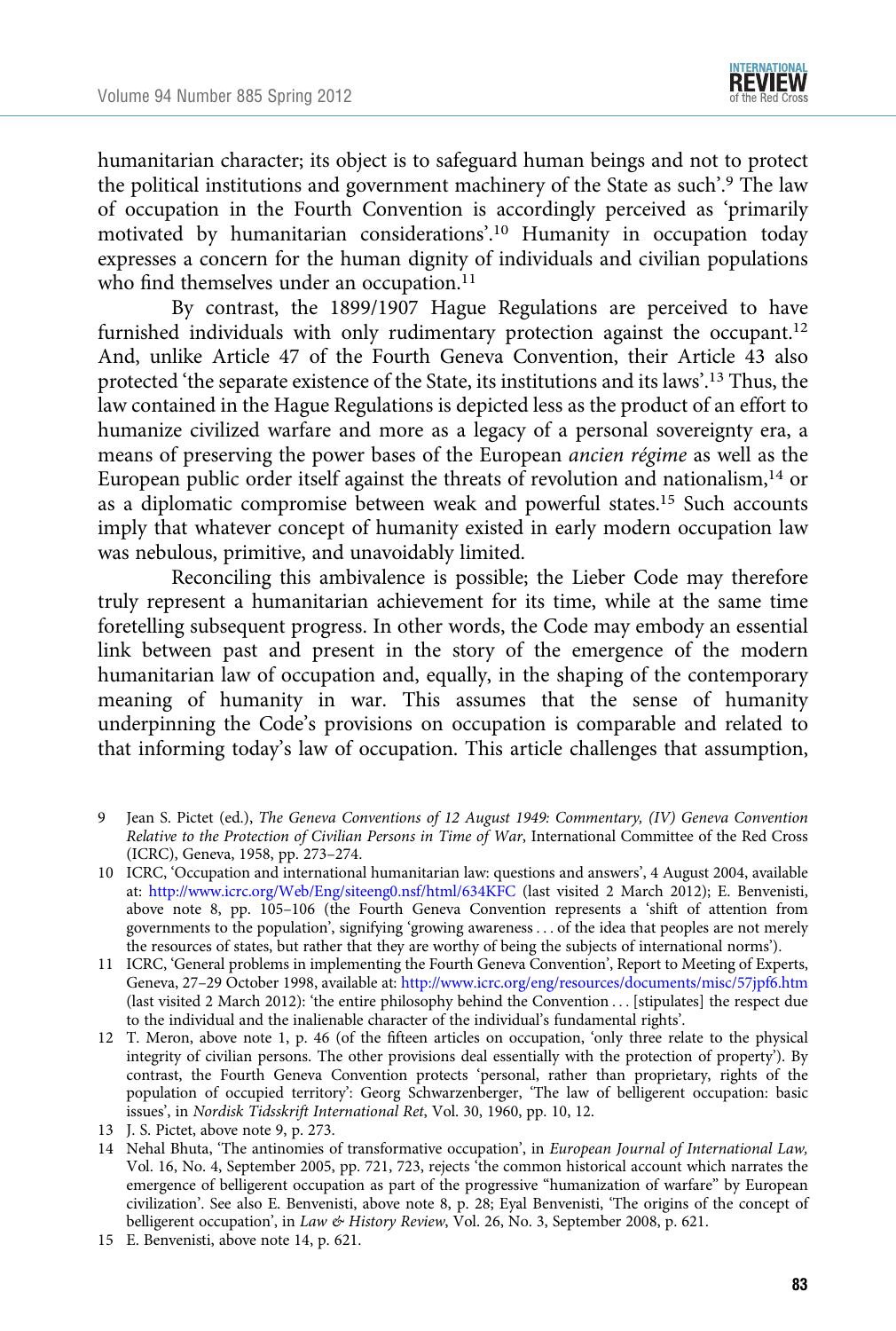however. It argues that, while the Code is undoubtedly crucial to understanding how the modern law of occupation evolved, a different sense of humanity pervades its provisions. Lieber's sense of humanity in war and occupation is not comparable to the individual-oriented sense of humanity associated with contemporary norms such as Article 27 of the Fourth Geneva Convention. Identifying his sense of humanity therefore paves the way for critical reflections on the forces, ideas, and visions that shaped the contemporary law of occupation; it also raises questions on how that law is historicized.

In order to trace Lieber's different sense of humanity, I first place his contribution to the development of the law in historical context, suggest a number of methodological imperatives for approaching the Lieber Code, and provide some background on its making. Next, I discuss the sense of humanity underpinning Lieber's political theory. Here I present his views on the relations between individuals, society, and the state; nationalism and inter-nationalism; and war and peace. These are essential for deciphering the sense of humanity underpinning the Code's provisions. I move on to demonstrate how these views inform Lieber's concept of occupation – and his sense of humanity in occupation. In evaluation of Lieber's different sense of humanity in occupation, I then argue that his humanitarian imperative was not the protection of individuals but, rather, the preservation of a modern vision of international order. In the conclusion, I discuss some implications of these findings.

# Approaching Lieber

A number of preliminary matters need to be addressed before delving into Lieber's sense of humanity. First, we need to consider its historical intellectual context. We need, in other words, to assess his ideas against some baseline in the development of the modern concept of humanity in war and occupation. Next, identifying Lieber's sense of humanity requires a broad inquiry into his other works and the context of the Code's making. These help expose, and avoid, some prevalent misconceptions about the Code, its authority, and its relevance to the law of occupation.

## Occupation before Lieber

The very advent of the modern occupation category commonly represents law's humanization and progress. Existing accounts trace its rise to late nineteenthcentury codification of ideas and practices seeking to limit the right of conquest in the preceding two centuries: 'The idea of occupation of enemy territory was formed when the right of conquest was rejected as too brutal'.<sup>16</sup> The occupation category

<sup>16</sup> Ernest Nys, 'Francis Lieber: his life and his work', in American Journal of International Law, Vol. 5, No. 1, 1911, pp. 84, 355, 379; D. A. Graber, above note 7, p. 14; E. Benvenisti, above note 14; Sharon Korman, The Right of Conquest: The Acquisition of Territory by Force in International Law and Practice, Oxford University Press, Oxford, 1996; Erich Kussbach, 'Conquest', in Encyclopedia of Public International Law, Vol. I, North-Holland, Amsterdam, 1992, p. 756.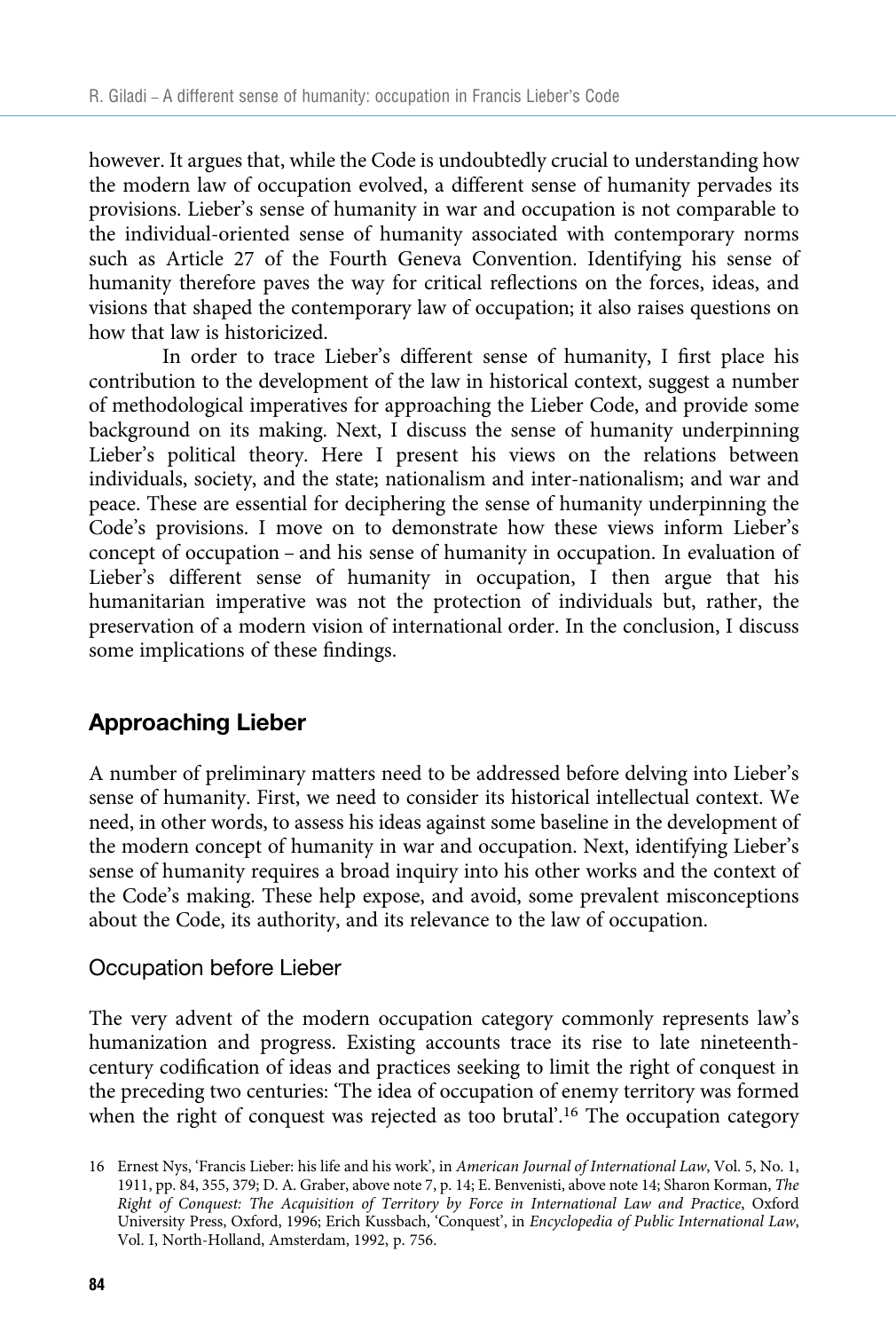

formed a modern departure from and a limitation on conquest. Previously, conquerors were at liberty to acquire good title over territory and to 'dispose', as Vattel put it, of the inhabitants with equal licence.17 The emerging new category of 'mere' occupation was driven, it is commonly perceived, by a desire to impose humanitarian restraints on the conqueror.<sup>18</sup>

There was, however, another potent motive for imposing procedural restraints on conquest. In Vattel's 1758 The Law of Nations and Heffter's 1844 Das Europäische Völkerrecht der Gegenwart,<sup>19</sup> occupation was conceptualized as a transient, indeterminate phase preceding final decision in the field. To limit the liberties of the conqueror vis-à-vis the peaceful civilian populace and private property during and after the campaign, Vattel proposed extending civilian immunity to their property in addition to their person:20

In the conquests of ancient times, even individuals lost their lands ... the quarrel was in reality the common cause of all the citizens. But at present war is less dreadful in its consequences to the subject: matters are conducted with more humanity: one sovereign makes war against another sovereign, and not against the unarmed citizens. The conqueror seizes on the possessions of the state, the public property, while private individuals are permitted to retain theirs. They suffer but indirectly by the war; and the conquest only subjects them to a new master.<sup>21</sup>

Vattel's allusion to humanity is visible and appealing, but he was equally concerned with 'stability in the affairs of mankind' and certainty in lawful acquisition by conquest.22 Conquest, by itself, was insufficient to secure a stable transfer of title, but was a necessary preliminary to acquisition pending the outcome of the war. Rather than devising a novel category, Vattel sought to ensure order.23

Vattel dealt with territory; post-Revolutionary Heffter was attentive to public authority. In cases not involving complete subjugation, he wrote:

By the mere occupation of the other side's territory or part thereof, the invading enemy does not immediately replace the former state authority, for as long as the invader continues the war, when it is still possible that the fortunes of the war will change. ... From a legal perspective, the defeat of the enemy does not

23 Ibid., S. 197–198.

<sup>17</sup> Emmerich de Vattel, The Law of Nations or Principles of the Law of Nature Applied to the Conduct and Affairs of Nations and Sovereigns, trans. and ed. Joseph Chitty, T. & J. W. Johnson, Philadelphia, 1853, Bk. III, Ch. 13, S. 201.

<sup>18</sup> D. A. Graber, above note 7, pp. 13–14, 37. For Grotian justification of and limitations on conquest, see Rotem Giladi, Occupation, Humanity, Order: A Critique of International Humanitarian Law, unpublished SJD dissertation, University of Michigan Law School, 2011, p. 159. See N. Bhuta, above note 14.

<sup>19</sup> August Wilhelm Heffter, Das Europäische Völkerrecht der Gegenwart, E. H. Schroeder, Berlin, 1844.

<sup>20</sup> E. Benvenisti, above note 14; E. de Vattel, above note 17, Bk. III, Ch. 13, S. 201.

<sup>21</sup> E. de Vattel, above note 17, Bk. III, Ch. 13, S.200, reflecting a growing distinction between public and private spheres and an emerging view of war as a contest between rulers, elaborated four years later by Jean-Jacques Rousseau in 'The social contract, or principles of political right (1762)', in George D. H. Cole (ed.), Rousseau's Social Contract and Discourses, Dent & Sons, London, 1923.

<sup>22</sup> E. de Vattel, above note 17, Bk. III, Ch. 13, S. 196 (stability); S. 194–195 (conquest acquires lawful title).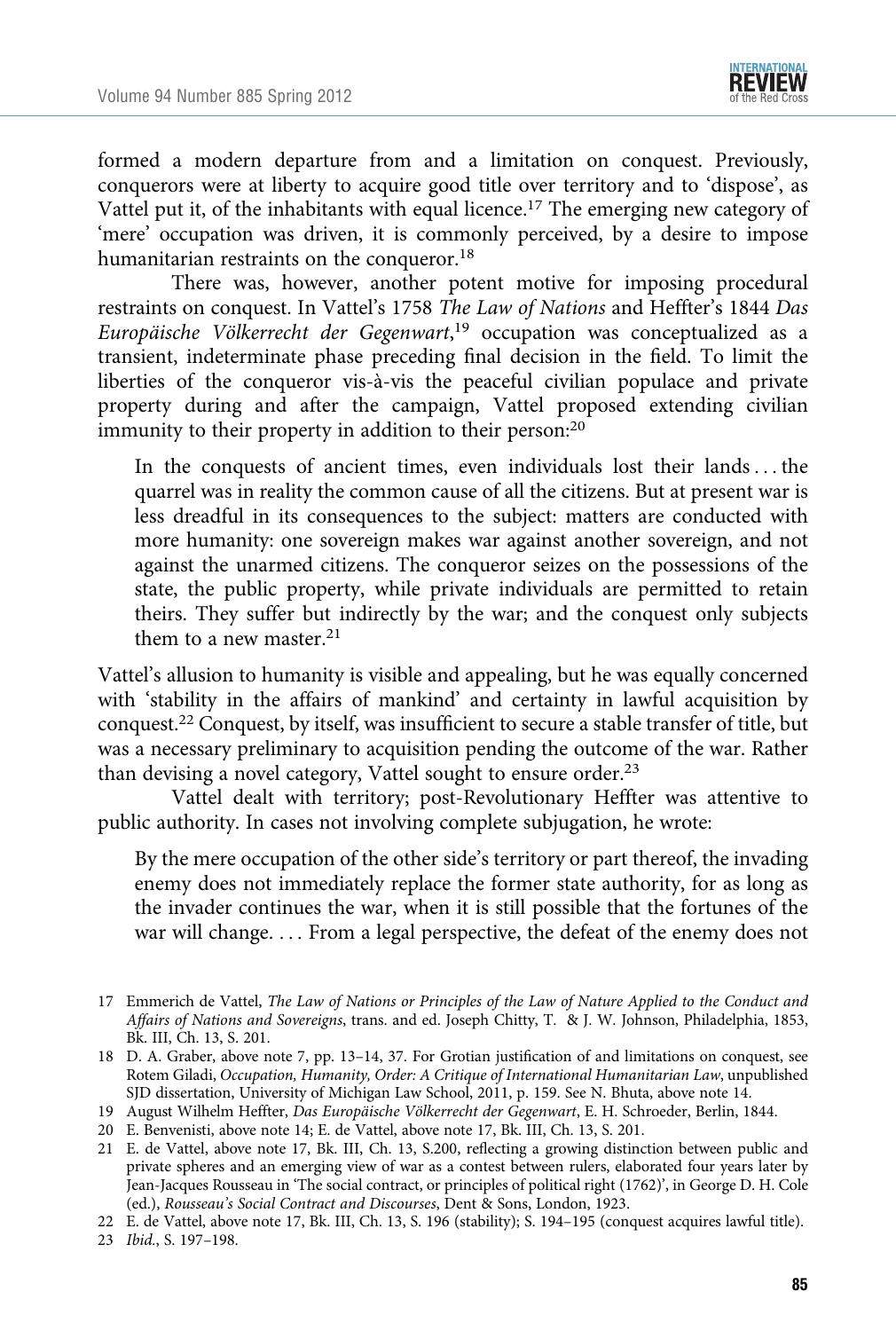immediately bring about the complete subjugation of the enemy's state authority.24

Heffter therefore elaborated an explicitly novel distinction between conquest and occupation. Its rationale developed Vattel's emphasis on stability and certainty: fortunes of war may still change.25 However, he then underscored the notion that the occupation category was to serve interests of order. For Vattel, by contrast, humanity and order both drove the identification of a provisional state of affairs preceding decision on the battlefield and the notion that possession by itself, unconsolidated and therefore reversible, could not be a sufficient requirement for a stable, legally certain change.<sup>26</sup> This nexus between considerations of order and humanity is crucial, as we shall see, for understanding the Lieber Code's treatment of occupation.

# The Code's context and its making

In the Code, Lieber entwined notions of humanity and order to forge a bold vision, now largely forgotten, of the future. He constructed a comprehensive, purposive system for the legal regulation of war, in which humanity was both a foundation and a progressive end product, yet, at the same time, was consciously designed as an instrument of order. Approaching Lieber and exposing his sense of humanity in occupation therefore requires some observations on methodology.

Allusions to humanity in the Code that Lieber prepared in the midst of the American Civil War cannot be lightly assumed to correspond to any sense in which the term is used today. The Code has had an enduring impact on the development of the law of occupation, but Lieber's sense of humanity and his sense of occupation significantly differ from all that was to follow his work. These are hard to discern without a broader inquiry. One must approach the Code as one item in a broad modernist theoretical – and ideological – manifesto consisting of Lieber's other published works, teaching, and correspondence.

Lieber never wrote a general treatise on international law or a topical tome on the laws of war. What we may read in the Code's provisions on occupation must come from the study of the Code's overall scheme and from other works that he authored. His letters contain useful telltales on his motives and reasoning.<sup>27</sup> His Columbia Law School lectures on the 'Law and usages of war' and pamphlets published during and after the Civil War often read as precursors to or a putative

25 E. Benvenisti, above note 14, p. 631, observing that Heffter, who voiced a new principle of war limited by the need to re-establish peace, considered the occupant to have 'a legitimate expectation of acquiring sovereignty after a successful military campaign' forming the basis for the occupant's exercise of 'provisional authority over the territory also during the interim period between the end of hostilities and commencement of peace'.

<sup>24</sup> A. W. Heffter, above note 19, pp. 220–221; translation by E. Benvenisti, above note 14, p. 630.

<sup>26</sup> Elsewhere, I trace this notion to Grotius: R. Giladi, above note 18, p. 169.

<sup>27</sup> Lieber never published any commentary on the Code: James F. Childress, 'Francis Lieber's interpretation of the laws of war: General Orders No. 100 in the context of his life and thought', in American Journal of Jurisprudence, Vol. 21, 1976, pp. 34, 39–40.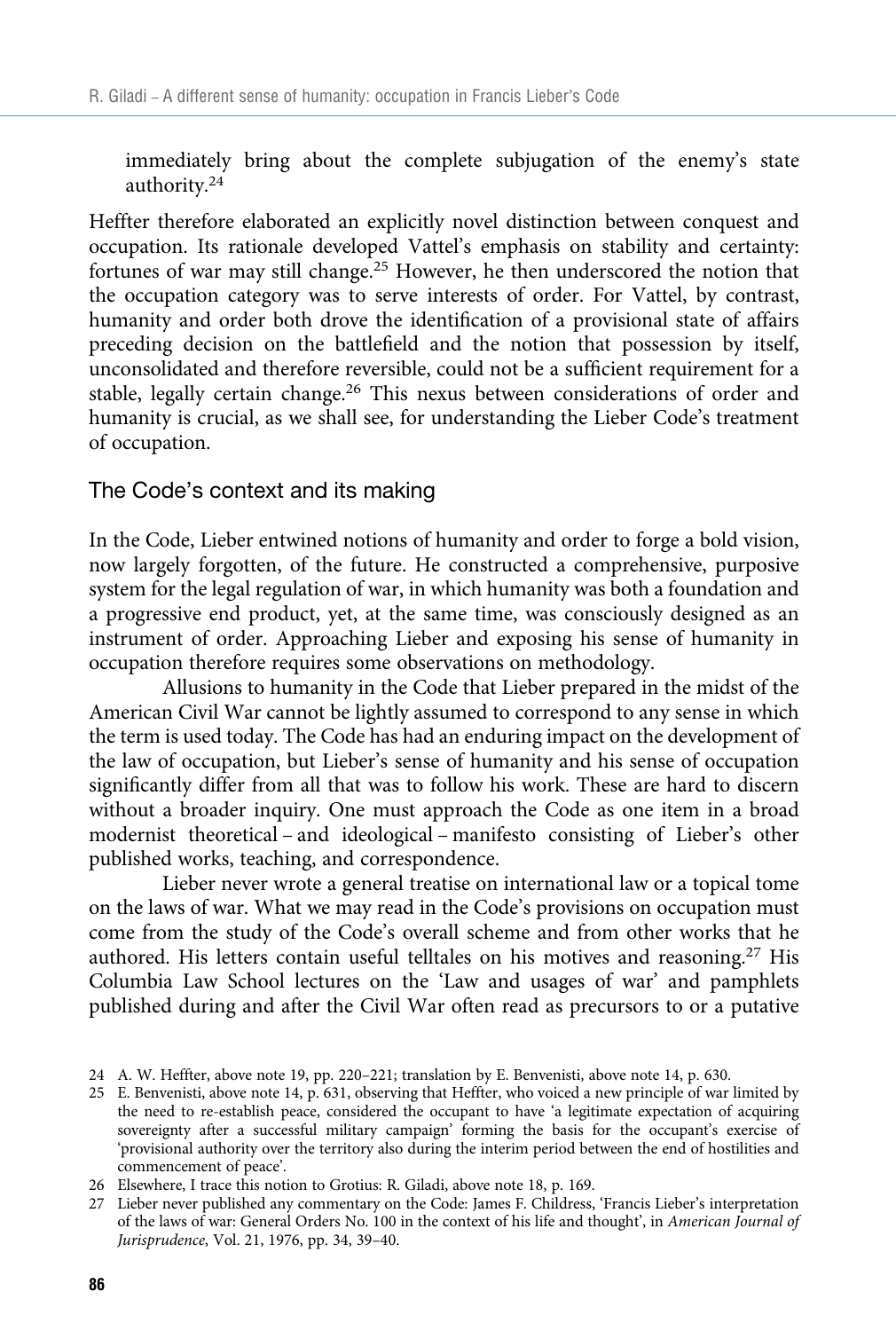commentary on the Code.28 Finally, the Code draws heavily on Lieber's earlier works, most notably his Manual of Political Ethics (1838-1839).<sup>29</sup> These reveal the Code to be a product of a general and pre-existing ethical system, intellectual method, and political theory. They supply the insights necessary to decode Lieber.30

What likewise compels a broad inquiry is the aforementioned historiographical ambivalence to the Lieber Code. On the one hand, his contribution to the modern law of war is universally acknowledged, and 'founding father' designations are common. Lieber is credited for having authored the first modern codification of the laws of war, and is no less praised, by contemporaries and present commentators, for the 'spirit of humanity' that 'everywhere reigns' in the Code.<sup>31</sup> They note the Code's immense impact on the subsequent codification of the law of war, including occupation;<sup>32</sup> it inspired and gave impetus for private development of the law.<sup>33</sup> Others trace its visible imprint in the 1949 Geneva Conventions and the 1977 Additional Protocols.34 Some point out that the question of occupation is the first addressed in the Code, others that a third of its 157 provisions concerns occupation.35

Other, progressive, accounts downplay the Code's humanizing effect. Many observe (erroneously, as I show below) that the Code was designed to deal with civil war and assume that it has limited relevance to the regulation of occupation, which is essentially an international armed conflict phenomenon.<sup>36</sup>

- 28 Francis Lieber, 'Law and usages of war' (1861–1862), Box 2, Folders 16–18, Milton S. Eisenhower Library, Johns Hopkins University, Baltimore, MD; I wish to thank the Library staff for their help.
- 29 Francis Lieber, Manual of Political Ethics, Designed Chiefly for the Use of Colleges and Students at Law, 1st edition, Little & Brown, Boston, 1838–1839.
- 30 Lieber's biography reveals too many irreconcilables to serve as a simple explanation for Code rules: Frank Freidel, Francis Lieber: Nineteenth-century Liberal, Baton Rouge, LA, Louisiana State University Press, 1947, pp. 320, 325; J. F. Childress, above note 27, p. 43.
- 31 J. C. Bluntschli, above note 7, p. 12; Theodor Meron, 'Francis Lieber's Code and principles of humanity', in Columbia Journal of Transnational Law, Vol. 36, 1998, pp. 269, 274; Elihu Root, 'Francis Lieber', in American Journal of International Law, Vol. 7, July 1913, p. 453; E. Nys, above note 16, pp. 379–380; R. R. Baxter, above note 5, p. 183; D. A. Graber, above note 7, p. 17; Silja Vöneky, 'Der Lieber's Code und die Wurzeln des modernen Kriegsvölkerrechts (Lieber and the evolution of the laws of war)', in Zeitschrift für ausländisches öffentliches Recht und Völkerrecht, Vol. 62, 2002, p. 423.
- 32 The Code also had enduring impact on official practice: it was reissued in 1898, and served as the baseline for similar manuals: Thomas E. Holland, The Laws of War on Land, Oxford University Press, Oxford, 1908, pp. 72–73; D. A. Graber, above note 7, pp. 20 ff.
- 33 Bluntschli's 1866 Das moderne Kriegsrecht der civilisirten Staten als Rechtsbuch dargestellt was 'little more than a paraphrase of General Orders No. 100': R. R. Baxter, above note 5, p. 249; E. Nys, above note 16, p. 358; Betsy Röben, Johann Caspar Bluntschli, Francis Lieber und das Moderne Völkerrecht 1861–1881, Nomos, Baden-Baden, 2003.
- 34 George B. Davis, 'Memorandum showing the relation between General Orders No. 100 and the Hague Convention with respect to the laws and customs of war on land', in E. Root, above note 31, p. 466; R .R. Baxter, above note 5, p. 171; and table in Richard Sallet, 'On Francis Lieber and his contribution to the law of nations of today', in Hans Werner Bracht et al., Recht im Dienste der Menschenwürde: Festschrift für Herbert Kraus, Holzner-Verlag, Würzburg, 1964, pp. 279, 286.
- 35 D. A. Graber, above note 7, p. 15.
- 36 T. E. Holland, above note 32, pp. 71–72; R. R. Baxter, above note 5, p. 235; E. Nys, above note 16, pp. 378, 381 (the Code 'contemplated a civil war'; 'Lieber attributed to the occupant the rights which American practice gave to him: it was more than the occupation of war, such as it had been constituted in Europe'); E. Benvenisti, above note 14, p. 640 (the 'Code did not address the question of sovereignty: in this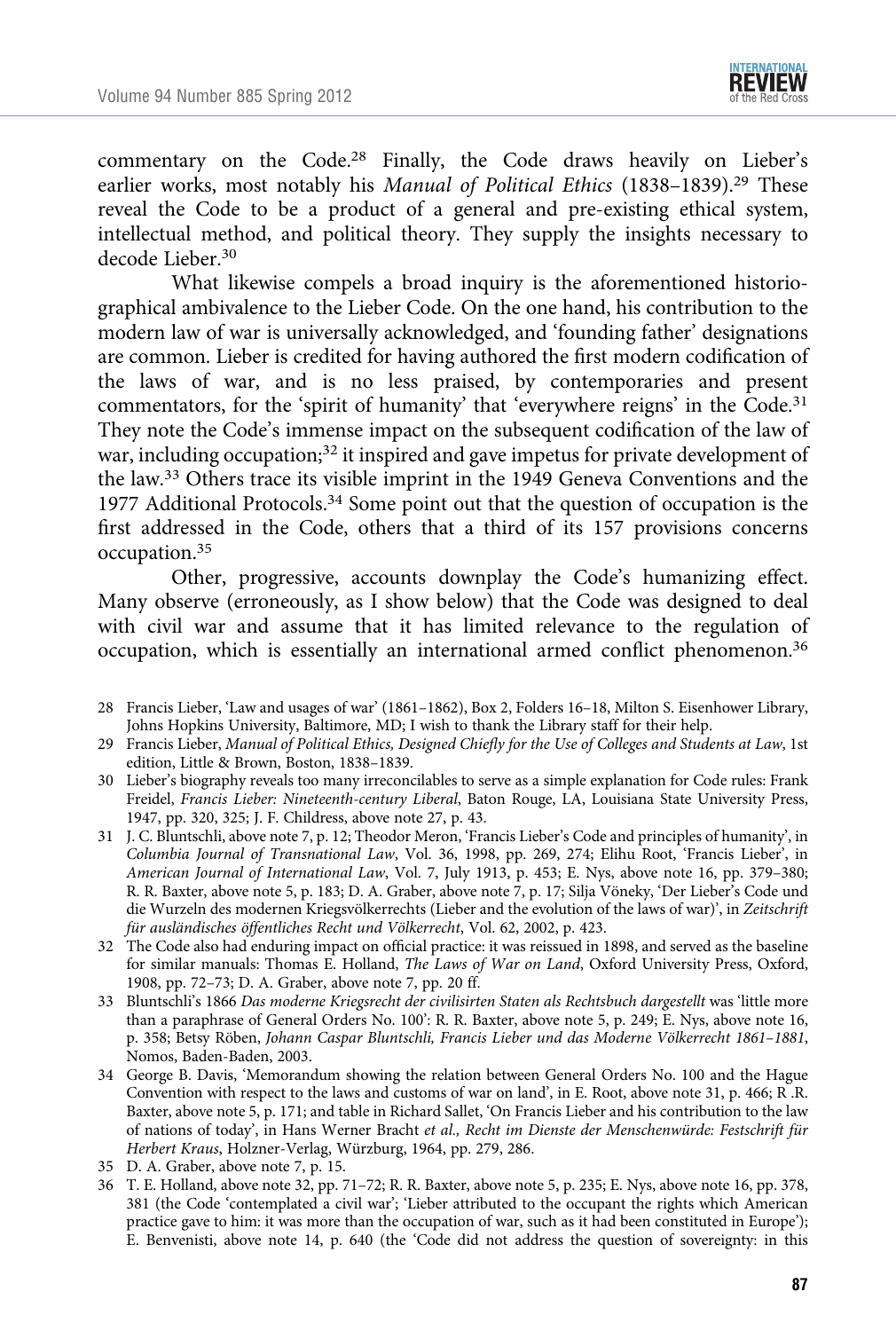Lieber's terminology – such as 'martial law' – facilitates such views.37 Some critique the Code's expansive treatment of military necessity and the 'extreme views of the rights of the military occupant over the inhabitants of occupied territory' that it embodied.<sup>38</sup> Others highlight the 'cardinal position assigned to the notion of order ... [which] was so absolute that it appeared to be reified', implying the inferiority of humanitarian values.39 Various accounts note the low authority of a private individual. The ensuing tension commends reading the Code's provisions against a broader context and free, if possible, from ideological filters other than Lieber's own.

Finally, approaching Lieber requires some familiarity with the Code's making. For present purposes, it may be recalled that his interest in the laws of war long preceded the Civil War; but the war was what provided Lieber, who started teaching international law at Columbia College in 1857,<sup>40</sup> with an opportunity to put his views on war and law into the service of the Union cause.41 After several attempts to convince Washington of the necessity of codifying the laws of war, Lieber was appointed, with four generals, to a board tasked 'to propose amendments or changes in the Rules and Articles of War, and a Code of Regulations for the government of armies in the field, as authorized by the laws and usages of war'. 42 The Board left the laws of war to Lieber. He first proposed a 97-clause draft, requesting 'suggestions and amendments'. <sup>43</sup> This he revised, based on his own thoughts and some suggestions coming mainly from General Henry Halleck.<sup>44</sup> The new version was discussed in Washington; some changes were made,<sup>45</sup> but he

Civil War, it was not at issue'); George B. Davis, 'Dr. Francis Lieber's instructions for the government of armies in the field', in American Journal of International Law, Vol. 1, January–April 1907, pp. 13, 24.

- 37 R. R. Baxter, above note 5, p. 235. Lieber considered the term, used in earlier US practice, confusing: 'Much error and not a little mischief has arisen from the name. What is called Martial Law ought to be called Martial Rule': 'Martial law', handwritten note attached to 'Law and usages of war', above note 28, Box 2, Folder 18.
- 38 Percy Bordwell, The Law of War between Belligerents: A History and Commentary, Callaghan, Chicago, 1908, p. 74; Seddon to Robert Ould, 24 June 1863, in Richard S. Hartigan, Lieber's Code and the Law of War, Precedent, Chicago, 1983, p. 120 (Confederate critique).
- 39 Bernard Brown, American Conservatives: The Political Thought of Francis Lieber and John W. Burgess, Columbia University Press, New York, 1951, pp. 20–21.
- 40 F. Freidel, above note 30, p. 294. Lieber tried to teach a course on the laws of war at West Point in 1859; Frank Freidel, 'General Orders 100 and military government', in Mississippi Valley Historical Review, Vol. 32, March 1946, pp. 541–542.
- 41 F. Freidel, above note 30, pp. 342 ff. In 1863, Lieber co-founded a propaganda society: Frank Freidel, 'The Loyal Publication Society: a pro-Union propaganda agency', in Mississippi Valley Historical Review, Vol. 26, No. 3, December 1939, p. 359.
- 42 Lieber to Halleck, 7 December 1862, in R. S. Hartigan, above note 38, p. 84; War Dept. Adjutant General Office, Special Orders No. 399, 17 December 1862, in G. B. Davis, above note 36, p. 19.
- 43 Francis Lieber, A Code for the Government of Armies in the Field as Authorized by the Laws and Usages of War on Land etc., February 1863; Lieber to Halleck, 20 February 1863, in Thomas S. Perry, The Life and Letters of Francis Lieber, Osgood, Boston, 1882, p. 330.
- 44 F. Freidel, above note 30, pp. 333–334; R. R. Baxter, above note 5, pp. 183–184.
- 45 'Transpositions were made, as well as curtailments, improvements, and a very few additions; but some things were left out which I regret, and two weak passages slipt [sic.] in. They are not mine': F. Lieber, cited in R. R. Baxter, above note 5, p. 185. On receipt of the final version, he wrote: 'the generals of the board have added some valuable parts; but there have also been a few things omitted, which I regret. This is natural': Lieber to Halleck, 20 May 1863, in R. S. Hartigan, above note 38, p. 108.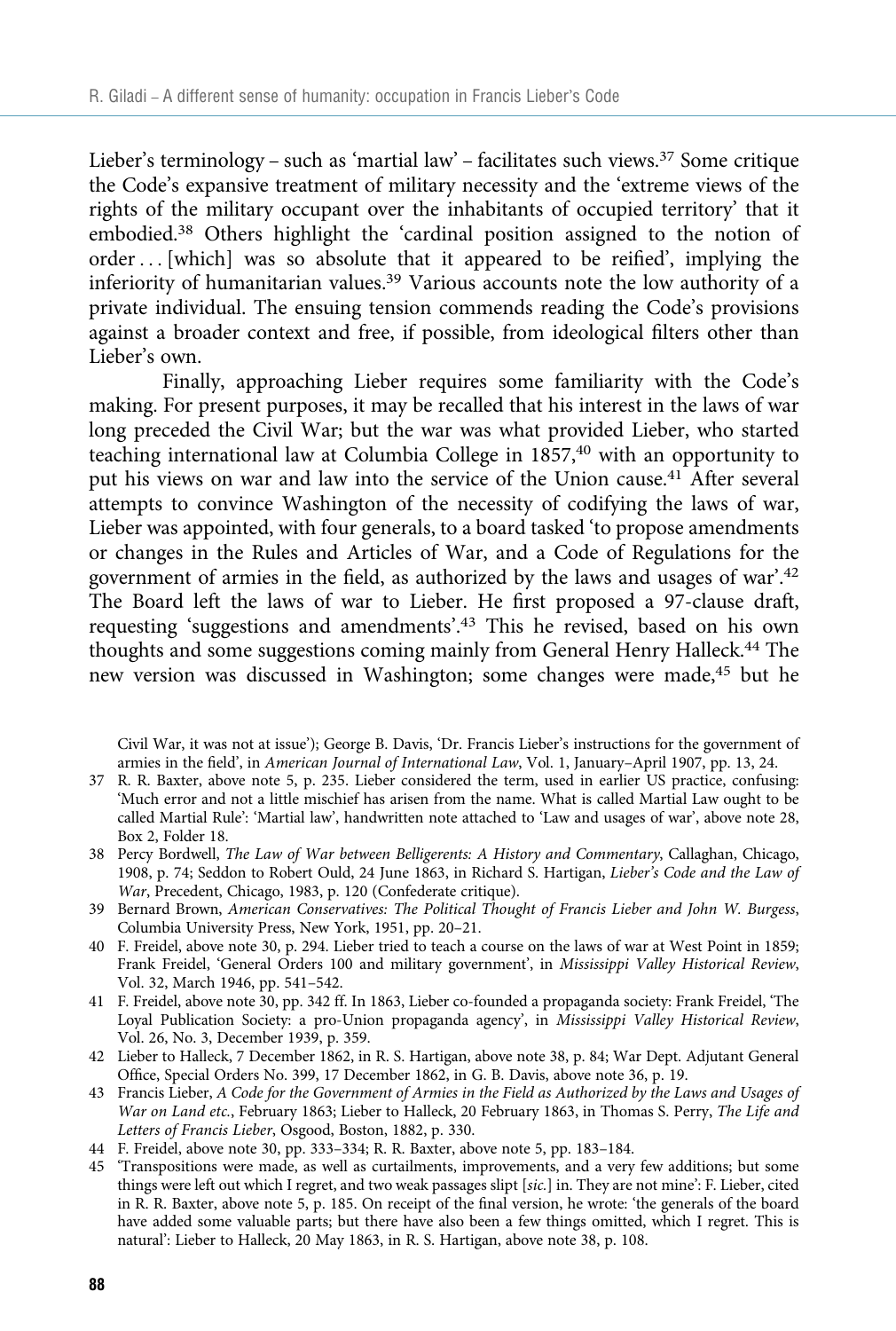

endorsed the final product without reserve.46 Lincoln promulgated the Code in May 1863. It was largely the product of one man.

The Code's making clarifies that, though tasked with addressing the Civil War, Lieber authored a broader document. Many of its provisions bear the mark of the Civil War – both Lieber and Halleck were preoccupied, for different reasons, with the authority of military governors $47$  – but there can be no doubt that Lieber sought to codify regular, inter-state wars. The evidence is conclusive: of the Code's ten sections, nine deal with 'regular war'; the last, 'Insurrection – Civil war – Rebellion', was not part of the February draft. It was added as 'something of an afterthought' and only at Halleck's insistence, based on instructions that he had previously issued.<sup>48</sup> Lieber 'derelished' the addition;<sup>49</sup> his 'projet' was to have universal relevance, and so had to cover 'regular' war.50

Moreover, Lieber took care to clarify that the regular war institution of occupation could be imported to civil wars. The Code's rules were meant for regular war; but it explicitly foresees the 'partial or entire' discretionary 'adoption of the rules of regular war to war rebels' (Article 152). Among the rules that could be so adopted for rebels was that concerning 'proclaiming Martial Law in their territory' (Article 153). 'Martial Law' was Lieber's codeword for the occupant's military authority. He took equal care to emphasize that doing so or any 'act sanctioned or demanded by the law and usages of public war between sovereign belligerents' did not imply recognition of the rebels (Article 153).

- 46 Thus, 'my little code' or, affectionately, 'the old hundred': Lieber to Halleck, 20 May 1863, and Lieber to Thayer, 12 January 1871, in T. S. Perry, above note 43, pp. 333–334, 406.
- 47 As the Union was shifting from leniency towards propertied secessionists abandoning prior assumptions about support for Southern leadership – to destruction of Confederate economic bases: Mark Grimsley, The Hard Hand of War: Union Military Policy Toward Southern Civilians, 1861–1865, Cambridge University Press, Cambridge, 1995, pp. 149 ff. See F. Freidel, above note 40, p. 548 (the Code provided Union Generals with a shield from both the lashing of Republican Radicals and critique of unwarranted harshness). The question of the authority of military governors was tied to the treatment of slaves, the source of divergent Union practices: Francis Lieber, 'The duty of provisional governors', in New York Evening Post, 16 June 1862, p. 1.
- 48 F. Freidel, above note 30, p. 334; F. Freidel, above note 40, p. 552. Lieber thought that civil war exceeded the Board's mandate: Lieber to Halleck, 20 February 1863, in R. R. Baxter, above note 5, p. 184: 'I have said nothing of rebellion and invasion of our country with reference to the treatment of our own citizens'; the response was: 'The civil war articles should by all means be inserted': J. F. Childress, above note 27, pp. 38–39.
- 49 '[P]robably because he did not wish the "Code" to be capable of the construction that it was applicable only to civil war and not to wars between states': R. R. Baxter, above note 5, pp. 184, and 249. F. Freidel, above note 40, p. 550 ('applicable to all international wars in which the United States might be involved, with the exception of the final section [on] ... rebellions. The basic premise of these earlier sections was that the army acquired its authority over occupied territory from international rather than municipal law. Limitations upon it could come only from that source'). Lieber hoped that the Code would 'be adopted as a basis for similar works by the English, French and the Germans. It is a contribution of the United States to the stock of common civilization': Lieber to Halleck, 20 May 1863, in T. S. Perry, above note 43, pp. 333–334; D. A. Graber, above note 7, pp. 19–20; J. F. Childress, above note 27, p. 35 (not 'merely a product of or excessively oriented toward the Civil War'); Rosemary Abi-Saab, 'Humanitarian law and internal conflicts: the evolution of legal concern', in Astrid J. M. Delissen and Gerard J. Tanja (eds), Humanitarian Law of Armed Conflict: Challenges Ahead: Essays in Honour of Frits Kalshoven, M. Nijhoff, Dordrecht, 1991, pp. 209–211.
- 50 See above, note 36.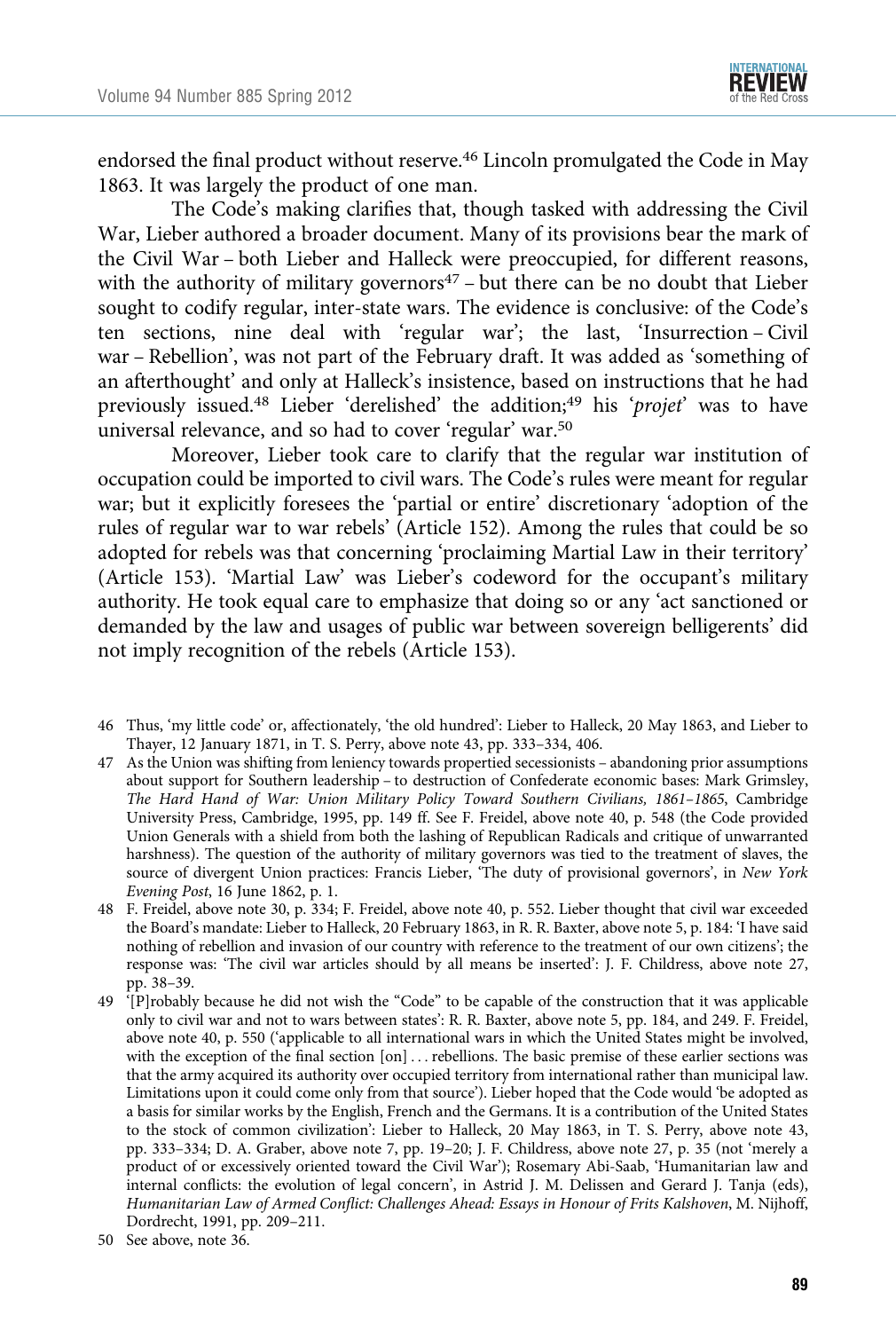The Code, as indicated above, was largely the product of a single author.<sup>51</sup> What is more, Lieber's earlier writings are manifest in many of its provisions and give crucial hints as to the Code's interpretation.52 It was original in many respects, not least in its integrative method.53 Bluntschli – who transposed the Code to German – hailed Lieber's personal triumph in the scholarly synthesis of 'these opposing tendencies', positive and natural law, the 'union of the philosophical and historical methods'. <sup>54</sup> Outside the Code, Lieber indiscriminately quoted historical precedent, both classical and modern, but regularly shared with his reader an explicitly modern reasoning for the rules that he discussed.

The Code's enduring impact owes much to Lieber's synthetic methodology. For all its flaws in style and organization, it presents 'a mature and logically consistent system, developed and systematized over many years of thinking and teaching'. <sup>55</sup> He did not devise rules 'ad hoc, but rather based them on his own systematic interpretation of war and international law'. <sup>56</sup> As such, the Code cast many of the forms of today's law of war, its methods, philosophy, and ideology.

51 One may question the Code's validity. Did it constitute a 'codification' of pre-existing laws and usages and was thus authoritative only to the extent that it reflected positive law? Or was it 'progressive development' of the law of war, and so of diminished authority? The authority of the enterprise of a private individual can equally be challenged: see e.g. J. F. Childress, above note 27, p. 39. Yet the role that Lieber and his contemporaries assumed as the heralds of the modern law of nations, an 'alliance of leading international jurists from all civilized nations, for the purpose of working harmoniously together, and thus serving as an organ for the legal consciousness of the civilized world', challenges distinctions between codification and development, positive and natural law: J. C. Bluntschli, above note 7, p. 14. The formula describes the object of the Institut de Droit International, whose founding was credited to Lieber: Martii Koskenniemi, The Gentle Civilizer of Nations: The Rise and Fall of International Law 1870–1960, Cambridge University Press, Cambridge, 2002, pp. 38 ff. See also Betsy Baker Röben, 'The method behind Bluntschli's "modern" international law', in Journal of the History of International Law, Vol. 4, 2002, p. 249; B. Röben, above note 33, p. 241 ('both sought to show that international law was binding because based on shared humanity, and that this foundation necessarily led to legal protections for individual or human rights, in war and in peace'). See David W. Glazier, 'Ignorance is not bliss: the law of belligerent occupation and the U.S. invasion of Iraq', in Rutgers Law Review, Vol. 58, No. 1, 2005–2006, pp. 121, 129. Later generations did treat the Code as authoritative. Ironically, Lieber's work inspired and triggered diplomatic codification; for prudential and practical reasons, he himself preferred private codifications by scholars. See E. Root, above note 31, pp. 463–464; J. F. Childress, above note 27, p. 39; F. Lieber, above note 29, p. 651; E. Nys, above note 16, p. 110; Lewis R. Harley, Francis Lieber: His Life and Political Philosophy, Columbia University Press, New York, 1899, p. 142.

52 J. F. Childress, above note 27, passim; B. Röben, above note 33, passim; R. R. Baxter, above note 5, passim; F. Freidel, above note 30, p. 333.

53 See P. Bordwell, above note 38, p. 74: Lieber 'followed too closely the hard precedent of earlier wars'. Lieber wrote: I 'was obliged to spin the whole out of my own head following the Law of Nations and its principles[:] History Reason and Love of Justice and Humanity and conscience'. Lieber to Bates, 25 February 1863, in B. Röben, above note 33, p. 128. He claimed: 'nothing of the kind exists in any language. I had no guide, no groundwork, no text-book ... [I was] laying down for the first time such a code ... Usage, history, reason, and conscientiousness, a sincere love of truth, Justice, and civilization, have been my guides ...': Lieber to Halleck, 20 February 1863, in T. S. Perry, above note 43, p. 330.

54 J. C. Bluntschli, above note 7, pp. 8–9; Charles B. Robson, 'Francis Lieber's theories of society, government, and liberty', in Journal of Politics, May 1942, Vol. 4, No. 2, pp. 227 ff; see B. Röben, above note 33, p. 250. E. Nys, above note 16, p. 107, was less benign ('an eclectic ... willing to sacrifice either of ... methods ... to derive profit from both').

- 55 R. R. Baxter, above note 5, p. 250.
- 56 J. F. Childress, above note 27, p. 69.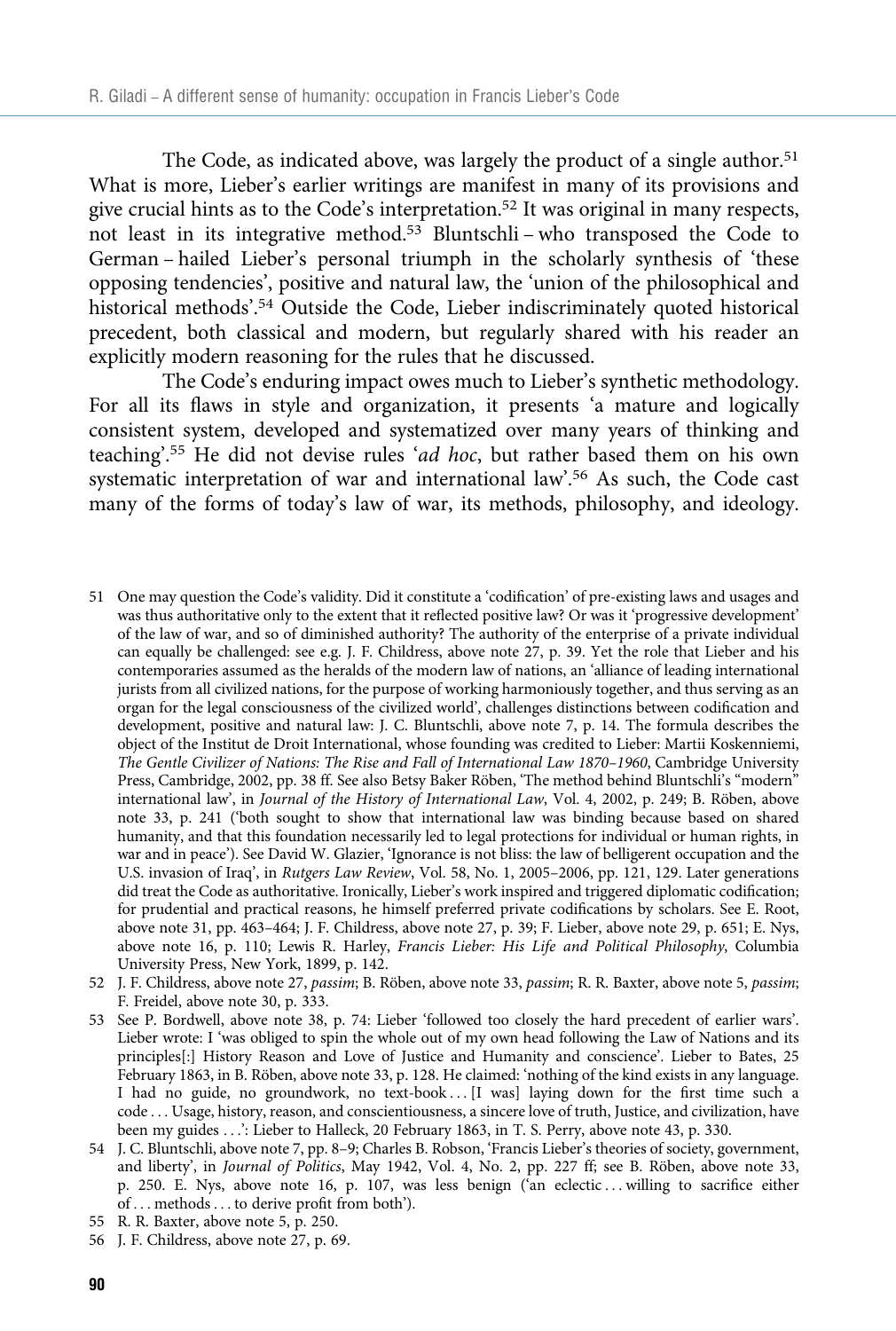

Above all, it rationalized the modern law of war, embedding in its provisions the author's distinct sense of humanity.

## Lieber's sense of humanity

Lieber's occasional allusions to 'humanity' in the Code and elsewhere often give rise to his appraisal as an early architect of the 'humanity in war' project. Yet, reading the Code as a whole, in light of his other works, reveals a unique sense of humanity that forms an integral part of an aggregate theory encompassing the individual, the nation-state, and international society. This sense of humanity compels a revision of how the Code (and the law of war) is historicized.

Humanity as condition and as vocation: the individual, society, and the state

Lieber's essays reveal a dual sense of humanity: on the one hand, an observation on conditions of human nature from which emanates a theory of the individual, society, the state, and international society; on the other, a civilizational vocation to which individuals and their organizations are subordinate. Lieber started with the individual, but framed this discussion in societal and institutional contexts. His man<sup>57</sup> was a rational – hence an ethical and 'jural' – being, who 'consciously work[s] out his own perfection; that is, the development of his own humanity'.<sup>58</sup> Rationality, for Lieber, was a moral facility to distinguish between good and evil; as such, it attested to man's humanity. Humanity expressed itself in the existence of human society. Society, embedded in the human nature (that is, in rationality), was therefore a necessary attribute of humanity; it was also a necessary instrument for achieving the 'great ends of humanity' at individual and collective levels alike.59 Humanity, then, was also a vocation.

Liberty was one of the highest ends of society; it stemmed from the condition of humanity and fulfilled the vocation of humanity.60 Lieber recognized some natural rights but these were neither predicated nor did they express a humanist perception of the inherent dignity of the individual or a theological interpretation of creation in god's image.<sup>61</sup> Rather, Lieber was concerned with civil liberty, a necessary, natural attribute of man as a member of a jural polity.62 Civil liberty consisted of protection against interference with the rights of individuals in society.63 The greatest danger to liberty was absolutism of any kind, 'whether

- 57 'Man' and 'mankind' in this section reflect Lieber's own usage.
- 58 F. Lieber, above note 29, p. 63 (development).
- 59 Ibid., pp. 3 (rationality) and 176–179 (society).

- 61 F. Freidel, above note 30, pp. 152 ff; C. B. Robson, above note 54, passim.
- 62 B. Röben, above note 33, p. 247.
- 63 Francis Lieber, On Civil Liberty and Self-government, 1st edition, Lippincott & Grambo, Philadelphia, 1853, Vol. 1, p. 34 (meaning of civil liberty).

<sup>60</sup> Liberty is a condition of 'free agency as a member of society [and] an ingredient of ... humanity': ibid., p. 205.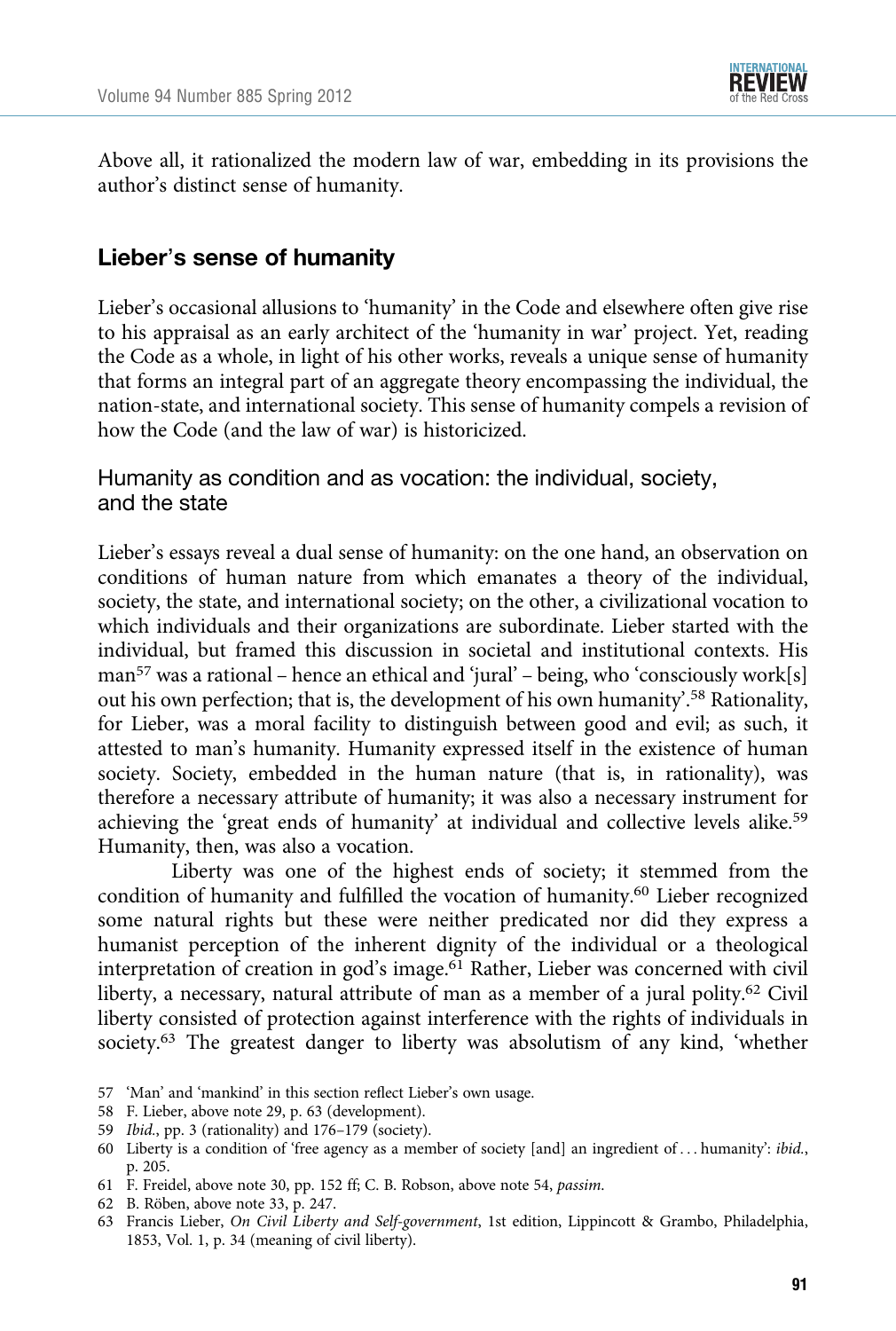Monarchical or Democratic, intelligent and brilliant or coarse'.<sup>64</sup> Rampant individualism of rights, unencumbered by corresponding obligations, or unchecked majority rule were as dangerous as tyranny.65 Man's societal nature was a source for individual and collective rights and obligations; not as a logical corollary, but as a moral-normative prescription.<sup>66</sup>

Lieber's theory of liberty rejected the French model of protection of individual rights as devoid of a 'system of institutions'. Hailing the organic growth of institutions in England, his notion of liberty was wedded to, and preconditioned on, institutional frameworks and regulation.<sup>67</sup> Thus, 'no liberty is possible without institutional polity'; he identified self-government, a notion embodied in the modern nation-state, as the institutional polity of modern times.68 The modern nation-state was the principal institution necessary to safeguard civil liberty and meet the demands of modern conditions. The state was inherent in man's humanity and 'necessary to his nature'; Lieber therefore rejected the social contract and the notion of the state as a necessary evil.69 Rather, the state was indispensable, through protecting liberty, to advance the vocation of humanity, individual and collective. That was the role of the state; it was instrumental to humanity:<sup>70</sup>

The state is aboriginal with man; it is no voluntary association, no contrivance of art, or invention of suffering, no company of shareholders; no machine, no

- 66 F. Lieber, above note 29, p. 181 ('The state existing of necessity, and it being each man's natural society, it follows that each member singly owes some duties to each member collectively, and, of course, all members collectively have certain rights (and, consequently, duties) toward each man singly'); F. Lieber, above note 63, p. vi ('no right without a parallel duty, no liberty without the supremacy of the law, and no high destiny without earnest perseverance ... no greatness without self-denial').
- 67 'By an "institution" Lieber meant any system of relationships among a number of individuals which had sufficient vitality to generate its own rules and organs': C. B. Robson, above note 54, p. 247, who notes that Lieber nonetheless focused mainly on the common law (or the courts), local self-government, and national representation (ibid., p. 244). Institutional liberty therefore meant regulated liberty. See also F. Lieber, above note 63, p. 256.
- 68 F. Lieber, above note 63, pp. 302–303 (system of institutions); Lieber to Mittermaier, 28 November 1857, in T. S. Perry, above note 43, p. 296 (polity); F. Lieber, above note 63, p. 5 (state); C. B. Robson, above note 54, p. 242.
- 69 F. Lieber, above note 63, pp. 5 and 8 ('Civil Liberty resting on Institutional Self-Government is the high political calling of this period'; the nation is the only form 'adequate' to meet 'the high demands of modern civilization'). F. Lieber, above note 29, p. 179; F. Lieber, above note 63, Vol. 2, p. 17 (government consequence of 'jural nature of society and of man'). Lieber also rejected the 'state of nature': Jeremiah Hackett, 'Lieber's moral philosophy: freedom and institution', in Charles R. Mack and Henry H. Lesesne (eds), Francis Lieber and the Culture of the Mind, South Carolina University Press, Columbia, SC, 2005, p. 107.
- 70 F. Lieber, above note 29, p. 176 (i.e. supply 'protection of each member as that being who cannot otherwise but obtain conjointly with others, or through and in society his great ends of humanity – those ends which are necessary, and yet cannot be obtained singly').

<sup>64</sup> Francis Lieber, Fragments of Political Science on Nationalism and Inter-Nationalism, Scribner, New York, 1868, p. 5 (absolutism). Absolutism was 'the lowest phase in politics, and democratic absolutism the worst of all, and ... no liberty is possible without institutional polity': Lieber to Mittermaier, 28 November 1857, in T. S. Perry, above note 43, p. 296.

<sup>65</sup> Individualism 'would reduce society to loathsome despotism': F. Freidel, above note 30, pp. 152–154. Lieber rejected Rousseau's 'divine right of the majority'–'inarticulated, unorganized, uninstitutional majority' – as 'almost invariably false in all vast and high spheres': F. Lieber, above note 63, p. 75.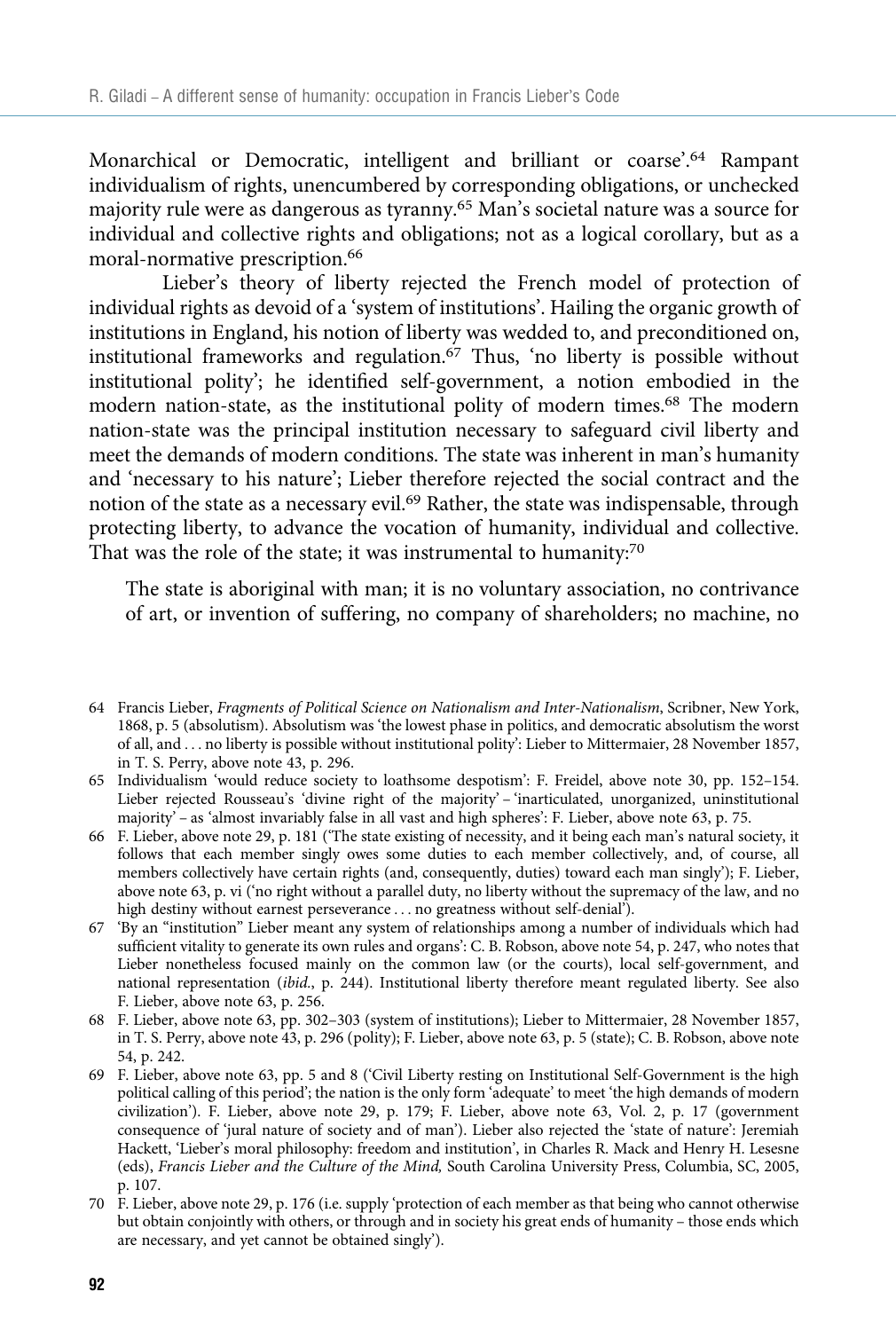

work of contract by individuals who lived previously, out of it; no necessary evil, no ill of humanity which will be cured in time and by civilisation; no accidental thing, no institution above and separate from society, no instrument for one or a few – the state is a form and faculty of mankind to lead the species toward perfection – it is the glory of man.<sup>71</sup>

The role assigned to the state underpins Lieber's views on authority, law, obedience, and revolution. It equally controls his approach to suffering in war, for Lieber left little room for the individual in the 'Leviathan he had conjured up [which] might absorb all ... social relationships (and thus ... all the media for the realization of individuality) under its "protecting" wings'.<sup>72</sup> In essence, he reconciled liberty and nationalism by instrumentalizing both the individual and the state to the pursuit of modern progressive civilization, of humanity-as-vocation. Neither the state nor the individual was supreme; both were subordinate to that humanity's vocation. The state

always remains a means, yet it is the most indispensable means to obtain the highest end, that man be truly man. ... On the one hand, the individual stands incalculably higher than the state; for that he may be able to be all that he ought to be, the state exists. ... On the other hand, the state stands incalculably above the individual, is worthy of every sacrifice, of life, and goods, of wife and children, for it is the society of societies, the sacred union by which the creator leads man to civilization, the bond, the pacifier, the humanizer, of men, the protector of all undertakings in which and through which the individual has received its character, and which is the staff and shield of society.73

## Nationalism and inter-nationalism

If reconciling liberty and nationalism imparts the vocational, progressive, and unindividual nature of Lieber's sense of humanity, the way that he squared off nationalism and inter-nationalism (the dash is crucial) and the role that he assigned to inter-national law underscore the primacy of order in his sense of humanity. He saw no tension between nationalism and inter-nationalism; on the contrary, he considered the existence of national states a necessary condition for inter-national order in which civilization can advance. Thus, one of the 'main characteristics of the political development' marking modern times was:

the decree that has gone forth that many leading nations flourish at one and the same time, plainly distinguished from one another, yet striving together, with

<sup>71</sup> Ibid., pp. 183–184 ('The state does not absorb individuality, but exists for the better obtaining of the true ends of each individual, and of society collectively').

<sup>72</sup> C. B. Robson, above note 54, p. 237.

<sup>73</sup> F. Lieber, above note 29, pp. 180–181; see also F. Lieber, above note 63, p. 60.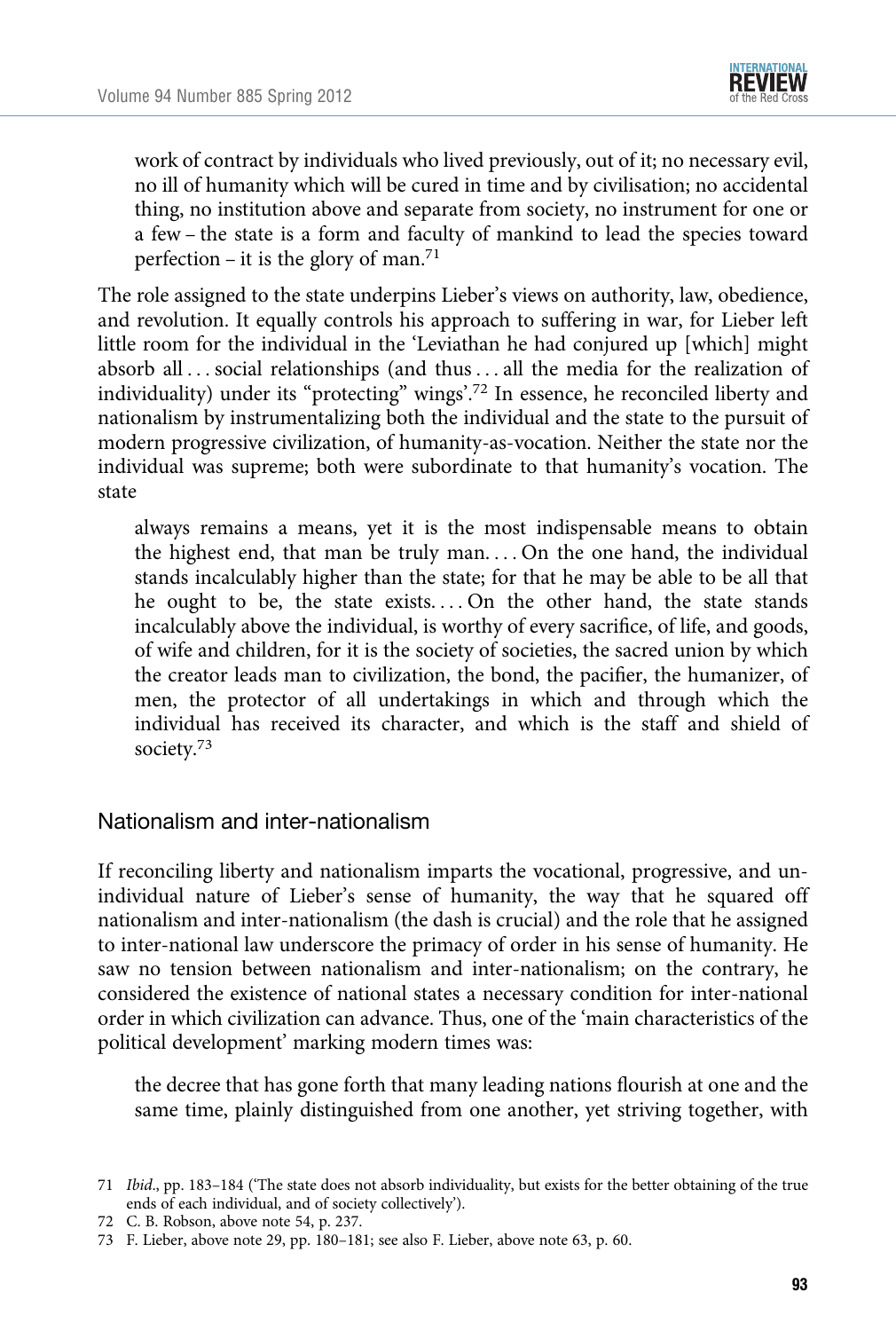one public opinion, under the protection of one law of nations, and in the bonds of one common moving civilization.74

The very inter-national order – the 'multiplicity of civilized nations [with] their distinct independence' – was one of 'the great safeguards of our civilization'. Its virtue was its ability to create – and preserve – the conditions necessary to meet the demands of the age, the quest for 'the Spreading Progress of our Kind'. The modern inter-national order – the existence of many nation-states – was a guarantee against a total war that would encompass and consume European civilization entirely, or the threat of hegemony, an 'enslaving Universal Monarchy'.<sup>75</sup> 'Modern nations of our family', members of 'one common moving civilization', were bonded by 'their increasing resemblance and agreement', which produce legal, cultural, scientific, and political unities.76 Inter-nationalization was not a fixed condition but an ongoing, self-preserving process, whose end result was not the 'obliteration of nationalities' (these were requisite for a 'moving civilization'), for, if that happened, 'civilization would be seriously injured. Hegemonies of "ancient times" were short lived. Once declining, they never recovered ... Modern nations by contrast are longlived, and possess recuperative energy'.<sup>77</sup>

## Inter-national law and the vocation of humanity

For Lieber, the modern inter-national order was as expressive of man's humanity and his faculty of reason as were the nation-state and modern society. Humanity, as an observed condition, gave rise to humanity as a calling. The existence of the nation-state and of a modern inter-national society was innate in and expressive of human nature. National and inter-national societies were, on different scales, two manifestations of the same attribute, two applications of the same principle of selfgovernment; both were geared towards the same vocation.78 And if, within a state, it was the role of government to preserve order by supplying protection against undue interference with liberty, protection against interference in the inter-national society was the role of inter-national law.<sup>79</sup> Inter-national law was essentially equivalent to

- 74 F. Lieber, above note 64, pp. 19–20 (other forms of order 'obsolete': 'universal monarchy ...; a 'single leading nation; an agglomeration of States without a fundamental law, with the mere leadership or hegemony of one State or another, which always leads to Peloponnesian wars; regular confederacies of petty sovereigns; ... all these are obsolete ideas, wholly insufficient for the demands of advanced civilization, and attempts at their renewal have led and must lead to ruinous results').
- 75 Ibid., p. 21 (multiplicity), p. 20 (safeguard, monarchy, a clear reference to Napoleonic empire), p. 5 (progress).
- 76 Ibid., pp. 19–21; Francis Lieber, 'Twenty-seven definitions and elementary positions concerning the law and usages of war' (1861), manuscript, Box 2, Folder 15, § 8 (in the Eisenhower Library, above note 28).
- 77 F. Lieber, above note 64, p. 21.
- 78 A fundamental, 'all-pervading law of inter-dependence, without which men would never have felt compelled to form society ... inter-dependence which like all original characteristics of humanity, increases in intensity and spreads in action as men advance, this divine law of inter-dependence applies to nations quite as much as to individuals': ibid., p. 22.
- 79 Ibid. ('Without the law of nations ... which ... is at once the manly idea of self-government applied to a number of independent nations in close relation with one another, and the application of the fundamental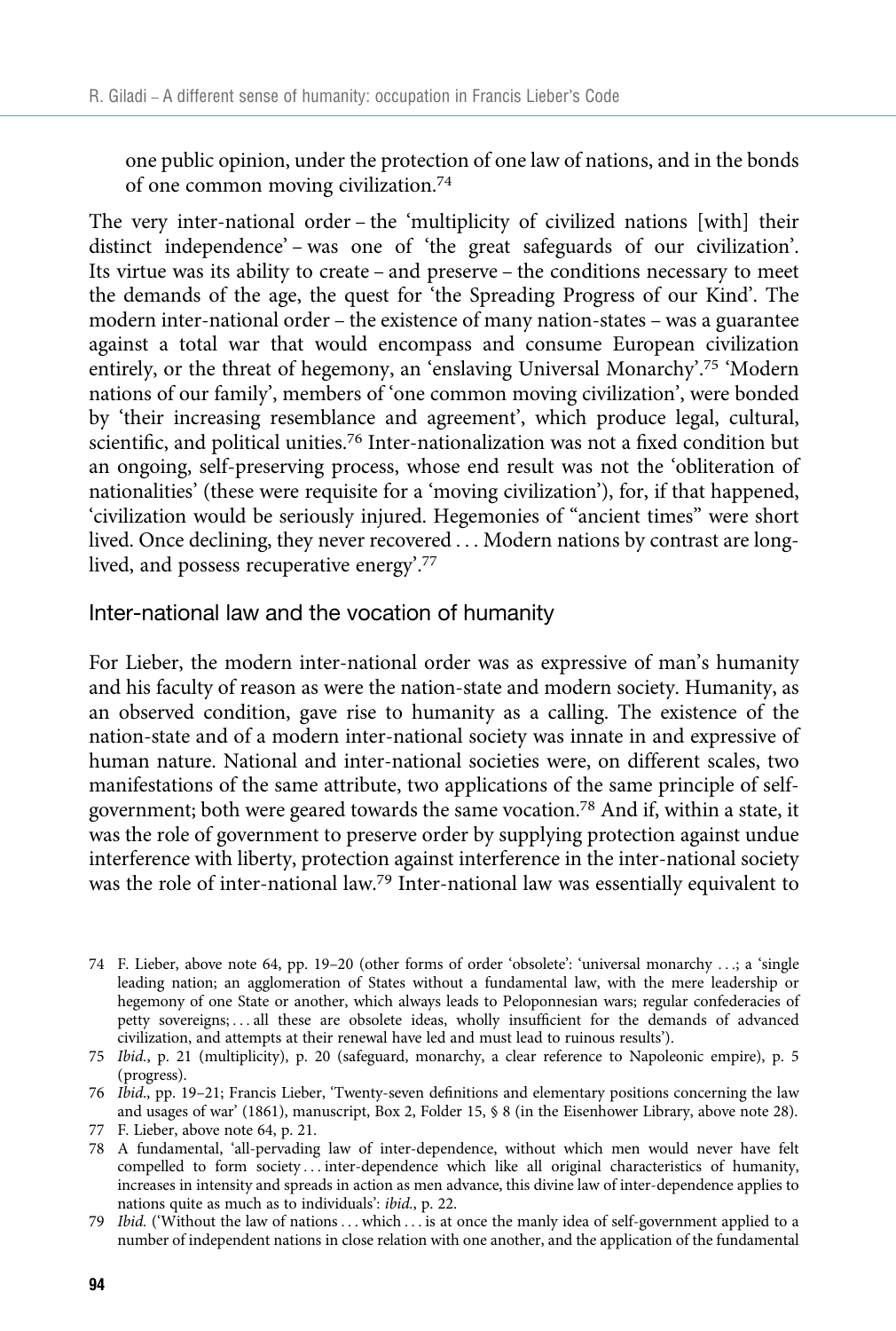

government: protecting and restraining nation-states, it was an empire overseeing their relations.<sup>80</sup> Rather than a product of sovereign states, law was the source of their sovereignty, their protection and restraints on their conduct. Rules of modern inter-national law, innate in human nature, drew directly from the fact of modern inter-national order and aimed at preserving it.<sup>81</sup> Expressing the condition of humanity, their role was to promote its vocation.<sup>82</sup>

This progressive ideology is explicit in the Code. Lieber's humanity-asvocation required 'the existence, at one and the same time, of many nations and great governments related to one another in close intercourse' (Article 29). This was a fundamental feature of a stable, regenerative order, which was necessary to preclude the emergence of short-lived hegemonies and total war. Such order guaranteed a healthy, constant competition, catalyzing human progress to counter the challenges of modern conditions. This ideology formed the basis for Lieber's approach to peace and war.

#### War and peace

Humanity, as both an observed condition and a vocation, pervades Lieber's theory of war and the law that he devised to regulate it. Though he preferred peace to war, Lieber rejected pacifism and did not consider war as necessarily evil; he recognized the suffering that it brings, but often expressed admiration for war's virtues.83 In his theory, war was a force that could serve virtue. Though it caused suffering, war might have a moralizing, civilizing effect on individuals and nations.<sup>84</sup> War could bring nations 'to their senses and makes them recover themselves'; if just, it often

law of Good Neighborhood, and the comprehensive law of Nuisance, flowing from it, to vast national societies, wholly independent, sovereign, yet bound together by a thousand ties').

- 80 '[C]ivilized nations have come to constitute a community of nations, and are daily forming more and more, a commonwealth of nations, under the restraint and protection of the law of nations, which rules, vigore divino. They draw the chariot of civilization abreast ...': L. R. Harley, above note 51, p. 142; Lieber Code, Art. 30; the notion of law as empire, entwining protection and restraint, appears in the Martens clause: Preamble, 1899 Hague Regulations.
- 81 F. Lieber, above note 76, § 20 ('the civilized nations of our race form a family of nations. If members of this family go to war with one another, they do not thereby divest themselves of the membership – neither toward the other members, nor wholly toward the enemy'); B. Röben, above note 33, pp. 246–247.
- 82 Lieber to Sumner, 27 December 1861, in T. S. Perry, above note 43, p. 324 ('International law is the greatest blessing of modern civilization, and every settlement of a principle in the law of nations is a distinct, plain step in the progress of humanity').
- 83 He dismissed peace societies and their 'principle of benevolence' seeking 'to prohibit all violent contest, even wars of defence and resistance, even ... to acquire liberty': F. Lieber, 'Law and usages of war', above note 28, no. I; F. Lieber, above note 29, pp. 632–635. He admitted being 'no vilifier of war under all circumstances': Lieber to Hillard, 18 April 1854, in T. S. Perry, above note 43, pp. 270–271; J. F. Childress, above note 27, p. 44; F. Freidel, above note 30, p. 223. His approach to war is manifest in his war advocacy: F. Friedel, above note 30, p. 319; Francis Lieber, 'The disposal of prisoners', in New York Times, 19 August 1861, p. 5.
- 84 F. Lieber, above note 29, pp. 634 ff and 649 (wars historically disseminate civilization and cause 'exchange of thought and produce and enlargement of knowledge'); F. Lieber, above note 63, p. 26 ('Blood has always flowed before great ideas could settle into actual institutions, or before the yearnings of humanity could become realities. Every marked struggle in the progress of civilization has its period of convulsion'). J. F. Childress, above note 27, pp. 43–44.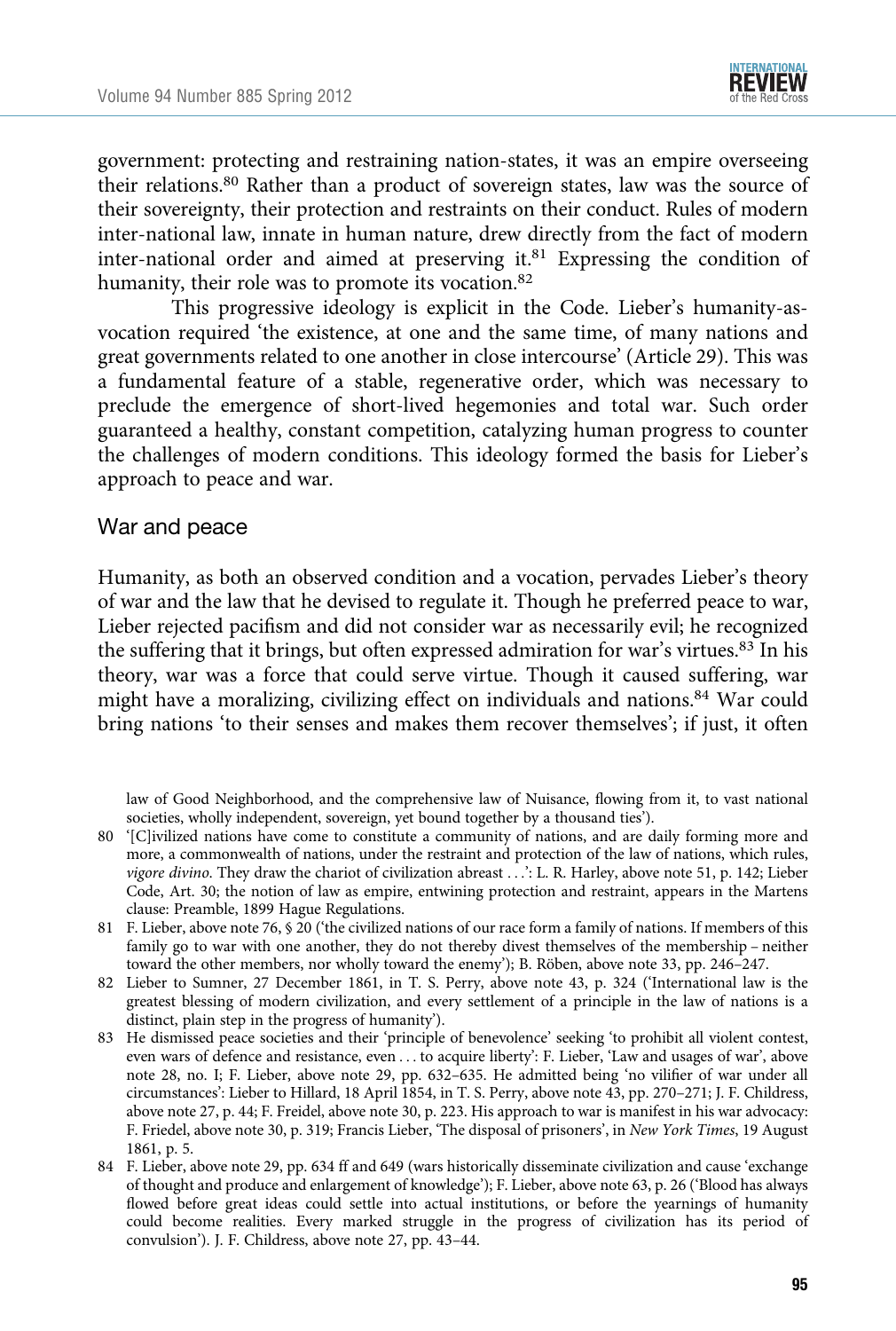catalyzed progress.<sup>85</sup> By the same token, long peace could have corruptive, stifling effects.86

Both war and peace had an inter-national function, and both were to be assessed in reference to that function. Lieber's imperative for modern times was not perpetual peace but the dynamic process of mankind's progress and the advance of civilization.87 The value of peace and war depended on their effect on the stability of the modern inter-national order as a requisite for constant competition, their contribution to a dynamic interaction producing progress and fulfilling humanity's vocation. Peace was crucial to this order and its stability; yet, at times, peace might cause the inter-national society to wane, degenerate, or disintegrate; some wars might therefore preserve or regenerate the inter-national order. War – a 'human contest'88 - was a necessary component of a dynamic process of human advance.89

As part of inter-national law, Lieber's law of war was aimed at neither states nor individuals, but at enabling and preserving the dynamic inter-national order as a prescription of human progress. For Lieber, war was neither cause nor symptom of an anarchical international society, but an instrument of order. It reinforced stability and produced 'a new set of obligations between the belligerents'. War was not in itself immoral; its morality drew largely on its service to order.<sup>90</sup>

War's service to order and the vocation of humanity explains both Lieber's recognition of a *droit de guerre* of states and the restraints that he imposed on that right.<sup>91</sup> He identified three types of restraints on war: the first was rooted in just war theory; the second, in the relation of war to peace; and the third, in the public character of modern war. All three flow from the instrumental nature of modern war, not its innate immorality, which he rejected. In Lieber's theory and law of war, it was the instrumental nature of war that generated restraints on its conduct. Such restraints were humanitarian, but they referenced progressive, vocational humanity and the order that it required.

#### Just war

For Lieber, war was neither the realist's fact of force nor the humanist's vestige of barbarity requiring charitable moderation through law, but rather a moral and legal

<sup>85</sup> F. Freidel, above note 30, pp. 299, 305.

<sup>86</sup> 'Prolonged peace and worldly security and well-being had thrown us into a trifling pursuit of life, a state of un-earnestness, had produced a lack of character, and loosened many a moral bond': F. Lieber, cited in R. R. Baxter, above note 5, p. 178; F. Lieber, above note 29, pp. 645–646.

<sup>87</sup> On Perpetual Peace was thus one of Kant's 'weaker productions': F. Lieber, above note 29, p. 653.

<sup>88</sup> F. Lieber, above note 47; Lieber Code, Art. 15; J. F. Childress, above note 27, pp. 47–48.

<sup>89</sup> Captured by an 1872 eulogy: 'he applauded the success of Germany, his first homeland but he did not desire for it an unlimited empire, and he was deeply impressed with the advantages which would result to civilization from the friendly rivalry [rivalité pacifique] of several great nations': Gustav Rolin-Jaequemyns, 'Nécrologie Francois Lieber', in Revue de droit international et de législation comparée, Vol. 4, 1872, pp. 700, 704.

<sup>90</sup> F. Lieber, above note 29, pp. 640 ff.; R. R. Baxter, above note 5, pp. 175–176 (obligations).

<sup>91</sup> 'The law of nations allows every sovereign government to make war upon another ...': Lieber Code, Art. 67.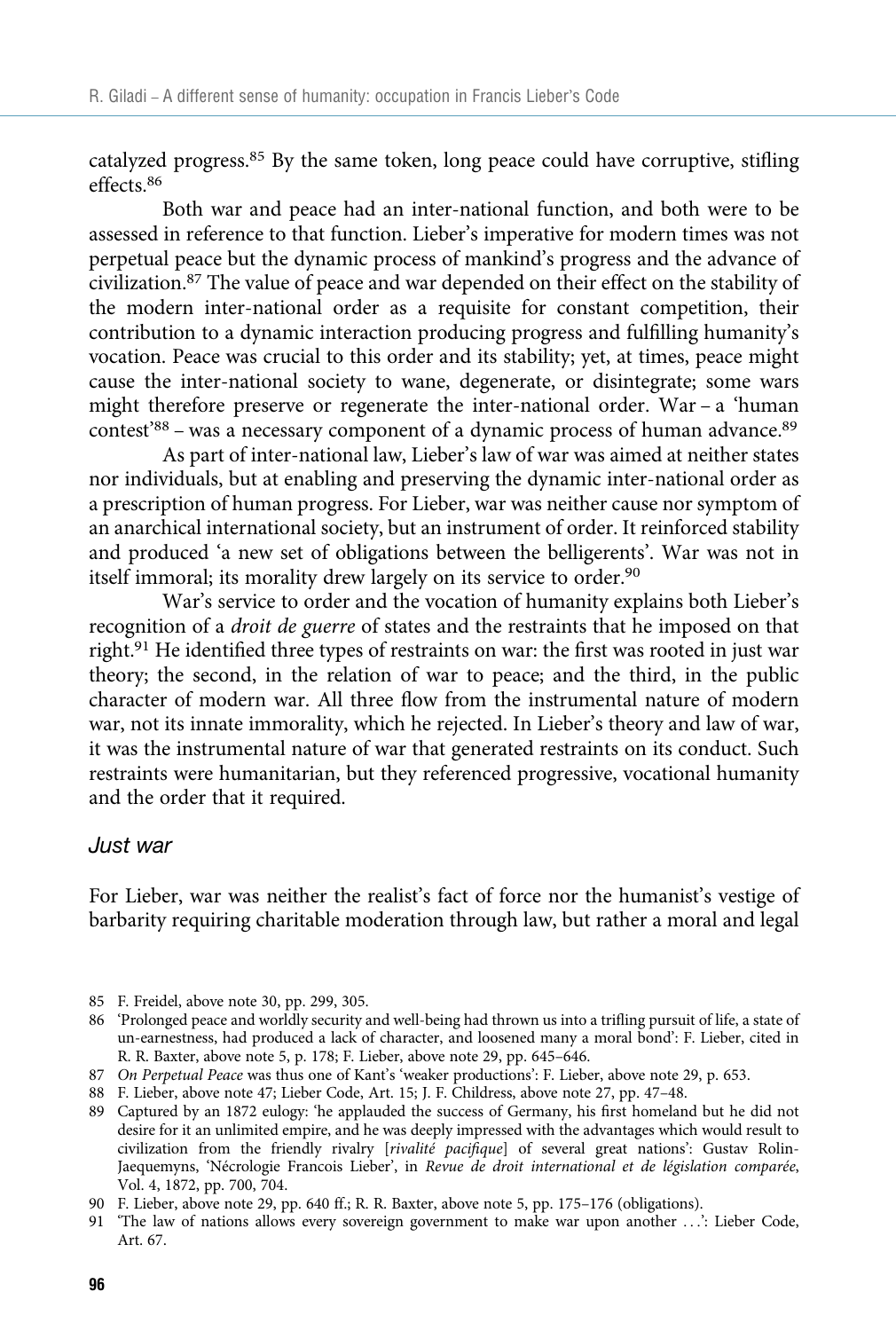procedure 'waged with justice not less than by force'.<sup>92</sup> His version of just war tradition had the basic premise that, to be just, war must have a just cause and that it was necessary to pursue that cause:

A just war implies that we have a just cause, and that it is necessary: for war implies sufferance in some parties, and it is a principle of all human actions that, in order to be justified in inflicting sufferance of any kind, we must not only be justified, but the evil must be necessary.<sup>93</sup>

A just cause was insufficient; circumstance must render it necessary to pursue it.94 As is often the case with just war doctrines, neither Lieber's criteria nor his examples of just causes produce a sufficiently close, objectively workable category.95 Yet he did not fall into the tradition's most obvious snare, elegantly avoiding the issue of objective/subjective assessment of justness: 'there are wars where the right is on both sides'; in other words, 'both sides in a war may be objectively right'.<sup>96</sup>

Restraints in war had little to do with the justice or injustice of the cause per se. Justice or injustice of cause was not the source of obligations towards the enemy, nor did it mandate inhumane treatment. Article 67 of the Lieber Code states that:

The law of nations allows every sovereign government to make war upon another sovereign state, and, therefore, admits of no rules or laws different from those of regular warfare, regarding the treatment of prisoners of war, although they may belong to the army of a government which the captor may consider as a wanton and unjust assailant.

This statement on the equality of belligerents cannot, however, be construed as insulating the manner of fighting from war's causes. On the contrary, Lieber saw a direct nexus between the right to wage modern war and obligations concerning means and methods employed in its pursuit. For him, modern war was instrumental, *ad bellum* and *in bello* alike; its instrumental character was the basis for restraints on both recourse to war and the manner of fighting. As Article 30 provides,

[e]ver since the formation and coexistence of modern nations, and ever since wars have become great national wars, war has come to be acknowledged not to be its own end, but the means to obtain great ends of state, or to consist in defense against wrong; and no conventional restriction of the modes adopted to injure the enemy is any longer admitted; but the law of war imposes many limitations and restrictions on principles of justice, faith, and honor.<sup>97</sup>

- 92 F. Lieber, cited in R. R. Baxter, above note 5, p. 178.
- 93 F. Lieber, above note 29, p. 635.
- 94 See J. F. Childress, above note 27, p. 45.
- 95 F. Lieber, above note 29, pp. 653–656, enumerating just causes.

<sup>96</sup> Lieber to Von Holtzendorff, 20 May 1872, in T. S. Perry, above note 43, p. 424; J. F. Childress, above note 27, p. 45.

<sup>97</sup> F. Lieber, above note 76, § 14 ('War being a physical contest, yet man remaining forever a moral and a rational being, and peace being the ultimate object of war, the following four conditions result: ... b. All means to injure the enemy so far as [they?] deprive him of power to injure us or to force him to submit to the conditions desired by us are allowed to be resorted to, but c. Only so far as necessary for this object ...').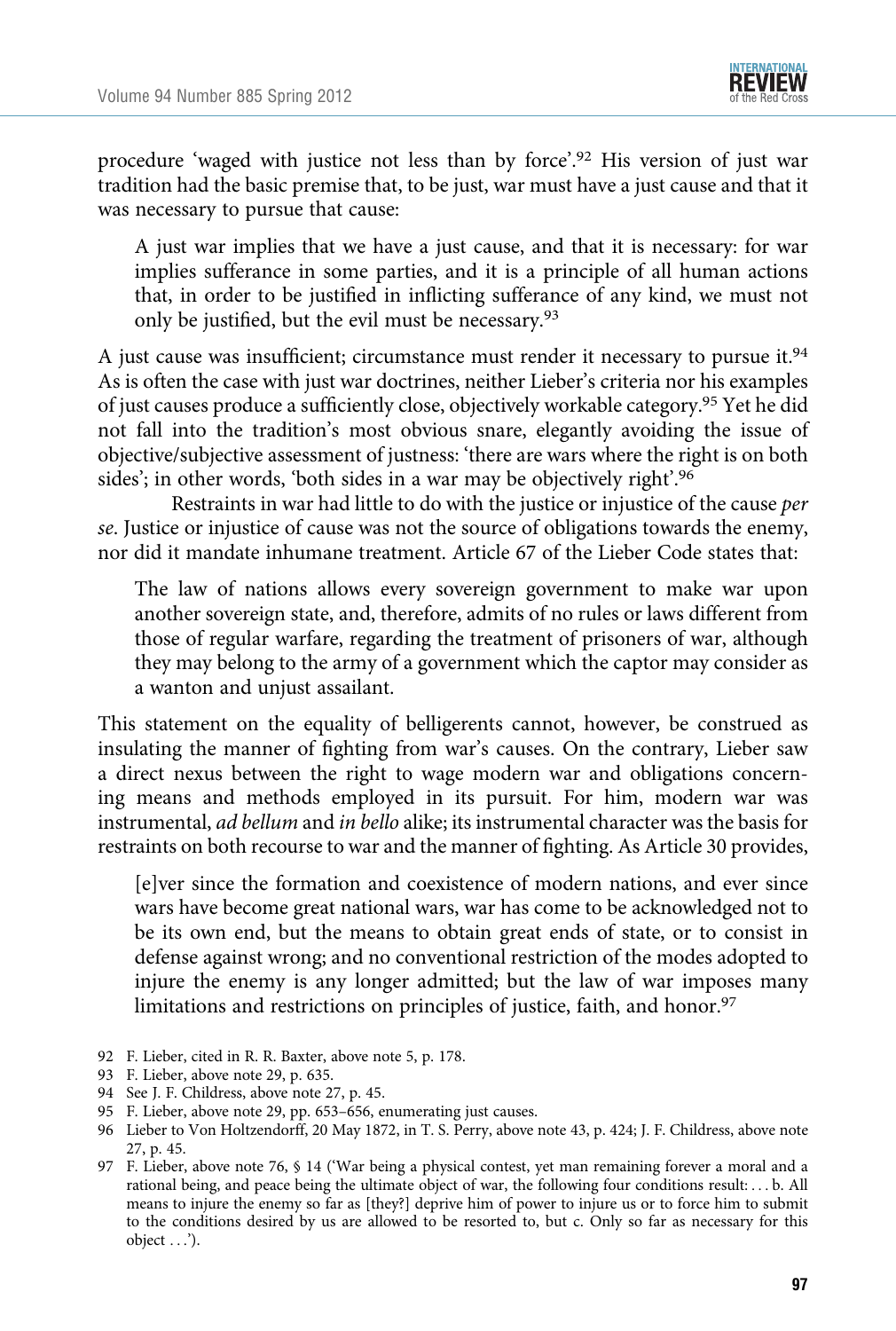While the rules apply to all belligerents, for Lieber the causes and aims of the war were highly relevant to the determination of legality of conduct in bello. His law of war imposed limits on the manner of waging war by a belligerent as was necessary to the accomplishment of its war aims: 'I must injure him as enemy, that is, so far as he is there to oppose me in obtaining the ends which I consider as the next object of the war'. <sup>98</sup> The justice or injustice of the cause was irrelevant, but the nature of the cause dictated the scope of what was permissible.

Modern war was instrumental: not 'its own end, but the means to obtain great ends of state, or to consist in defense against wrong'. <sup>99</sup> For Lieber, those 'great ends' were a major source of restraint on the waging of war: ends limited permissible violence to what was necessary for victory. If war was instrumental, so was the right to wage war; in consequence, the Code permitted belligerents only such means, methods, and practices as were necessary for meeting their war aims, but proscribed those that were not (Article 68).<sup>100</sup> Much like today's distinction between jus ad bellum and jus in bello, the rules were the same for all belligerents; unlike current doctrine, the content and detailed application of the rules, per Lieber, varied between belligerents, depending on their respective war aims.

Lieber's notion of just war implies that human suffering may be necessary and justified by a just and necessary cause.101 It also implies that constraints on the manner of fighting were not necessarily or directly concerned with the mitigation of human suffering. Moreover, the justness of a cause itself was not the source of obligations in war, even if the cause of war – war's instrumentality – was relevant to determining the legality of the manner of pursuing war and, presumably, to what was humane in war. This raises the question of the purpose of and basis for restraint in war. In both cases, the answer has to do with war's instrumental nature.

#### War and peace as instruments of order

The right to wage war, and the right to choose the means in war, were also constrained by war's instrumentality to the modern inter-national order. Since war could preserve and invigorate the dynamic inter-national society in its march of progress, it was neither antithetical to civilization nor a moral abnormality, but only an exception to the 'normal state of civilized society' – that is, peace.<sup>102</sup> Departures from peace, however, are temporary. To be moral and justifiable, to serve its international public function, war had to be geared towards return to the normal order of things: 'the ultimate object of the war . . . among civilised nations is always peace',<sup>103</sup> so that 'Peace of some sort must be the end of all war – a return to the normal state.

103 F. Lieber, above note 29, p. 658.

<sup>98</sup> F. Lieber, above note 29, p. 658.

<sup>99</sup> F. Lieber, above note 76, § 5.

<sup>100</sup> Lieber Code, Art. 68: 'The destruction of the enemy in modern war, and, indeed, modern war itself, are means to obtain that object of the belligerent which lies beyond the war. Unnecessary or revengeful destruction of life is not lawful'.

<sup>101</sup> See quote above at note 92.

<sup>102</sup> F. Lieber, above note 76, § 1 ('Peace is the normal state of civilized society. War is the exception').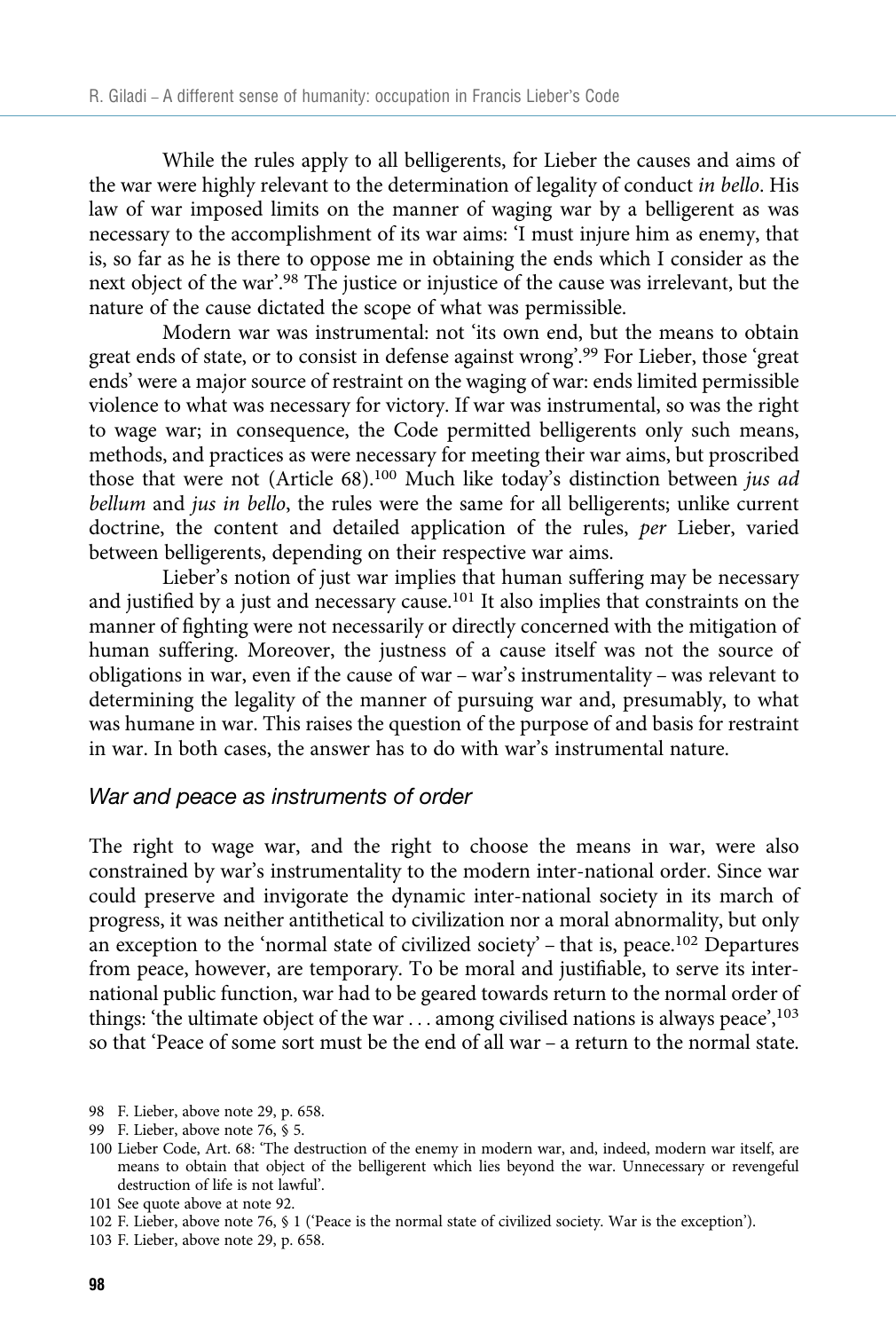They who would carry on war for its own sake are enemies to civilization and to mankind'. 104

Modern war, as the destruction it wrought and the suffering it caused, drew its very legitimacy from its service to that overarching goal: peace, not as its own end, but as an instrument of order, progress, and civilization. When Lieber stated that 'peace is the end of war', he did not merely describe the formal practice of terminating wars in a treaty of peace, but rather commented on war's legitimacy.105 War's exceptional legitimacy drew on its instrumentality to order. Lieber therefore used 'return to peace' as a restrictive yardstick of war's legitimacy in bello. As an instrument of order, the conduct of war was constrained by the degree to which it facilitated (or jeopardized) the achievement of peace: thus, military necessity 'in general ... does not include any act of hostility which makes the return to peace unnecessarily difficult' (Article 16).106 Today, we draw law's legitimacy from its role in facilitating the resumption of peace;<sup>107</sup> for Lieber, return to peace was a yardstick of legality but at the same time legitimized war – and its more vigorous pursuit.

For, at the same time, the instrumentality of war to inter-national order legitimized and required the energetic pursuit of war. This notion, prevalent in Lieber's writing throughout his life, underscores in Article 29 (succinctly containing Lieber's theory on the nexus between the inter-national order), the instrumentality of war and peace, and in bello rules:

Modern times are distinguished from earlier ages by the existence, at one and the same time, of many nations and great governments related to one another in close intercourse. Peace is their normal condition; war is the exception. The ultimate object of all modern war is a renewed state of peace. The more vigorously wars are pursued, the better it is for humanity. Sharp wars are brief.

The nexus to order is distinct and unequivocal; short, intense wars are a surety against protracted suffering once war breaks out:

being an exceptional state of things, the shorter ... [war] is the better; and the intenser it is carried on, the shorter it will be. The gigantic wars of modem times are less destructive than were the protracted former ones, or the unceasing feudal turbulence ...<sup>108</sup>

Moreover, they guarantee the scarcity of war. Lieber advised, on a point of morality: 'First, settle whether the war be just; if so carry it out vigorously; nothing diminishes the number of wars so effectually.' 109

- 104 F. Lieber, above note 76, §§ 4, 14. See also Lieber Code, Art. 29, considered below.
- 105 F. Lieber, above note 29, pp. 661–662.
- 106 Ibid. (armistice violations censured); Lieber Code, Arts. 11, 15, 30 (faith in warfare crucial to resumption of peace).
- 107 Marco Sassòli, Antoine A. Bouvier, and Anne Quintin, How Does Law Protect in War, 3rd edition, ICRC, Geneva, 2011, Vol. 1, p. 442.
- 108 F. Lieber, above note 29, p. 660; F. Lieber, above note 76, § 19. This and similar statements on the nature of modern war have without doubt proven fallacious.
- 109 F. Lieber, above note 29, p. 661.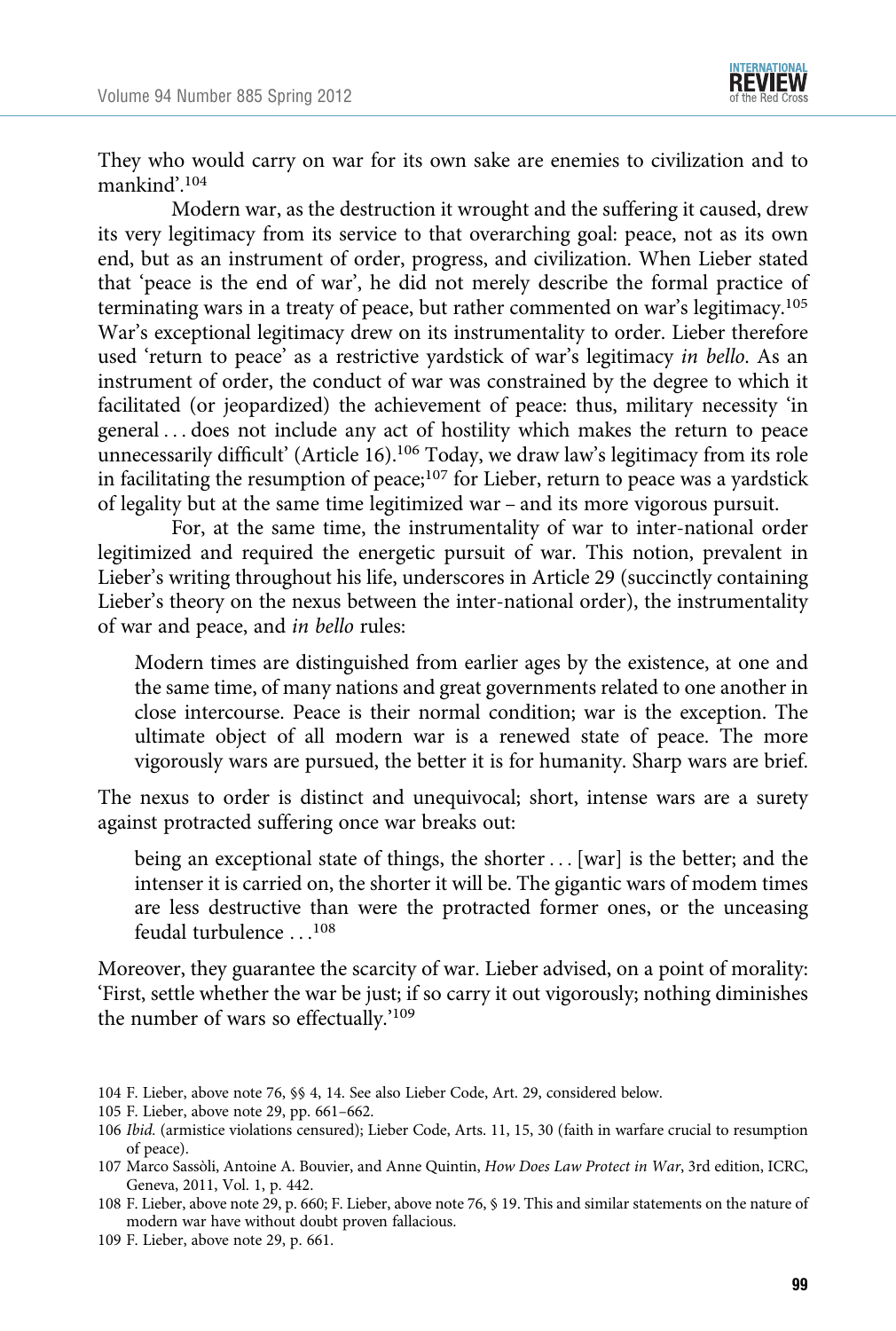This prescription encapsulates Lieber's sense of humanity. If justified and required at all, greater violence is not only just but also meritorious as a humanitarian imperative: vigorously pursued wars are, in Article 29, 'better ... for humanity'.<sup>110</sup> Albeit exceptional, war is required for preserving the modern international order; because it is exceptional, it must be limited to that which is necessary to its conclusion. When Lieber references humanity, he addresses a collective condition, or vocation, of humankind, not a standard measuring the position of individuals.111 The humanitarian imperative that emerges from the instrumentality of war to order is war's finality.

#### The public character of modern war

Third, Lieber drew restraints on the instrumental conduct of modern war from its public character. This, too, drew heavily on the relationship between nationalism and inter-nationalism. The entirety of Lieber's work on war demonstrates a deliberate effort to limit the legal institution of war, ad bellum – and, consequently, war rights, in bello - to a class of participants. He explicitly rejected as illegitimate uncontrolled war over fief, creed, or throne; violence for private ends; and war controlled by religious or medieval class ethics.<sup>112</sup> Rather, through a pervading distinction between public and private war, he reconstructed war to fit modern conditions and the needs of the nation-state.<sup>113</sup>

Thus, the Code addresses 'the law and usages of public war between sovereign belligerents' (Article 153); war is defined only as 'public war'–'a state of armed hostility between sovereign nations or governments'.<sup>114</sup> The public aspect of modern war served Lieber to impose further restraints on the waging and the manner of war, for it narrowed the class of just causes and legitimate war aims, and so, too, the scope of legitimate destruction. Permissible injury to the enemy flows from 'that which serves the public good, and what is not allowed is that which serves private ends'. <sup>115</sup> The collective, public character of war restrains its conduct but also justifies suffering and destruction:

I have not the right to injure my enemy privately, that is, without reference to the general object of the war, or the general object of the battle. We do not

<sup>110</sup> 'I am not only allowed ... but it is my duty to injure my enemy, as enemy, the most seriously I can, in order to obtain my end. ... The more actively this rule is followed out the better for humanity, because intense wars are of short duration. If destruction of my enemy is my object, it is not only right, but my duty, to resort to the most destructive means' (ibid., p. 660).

<sup>111</sup> See, for example, the discussion following note 81, above.

<sup>112</sup> Lieber Code, Art. 30, rejects past 'conventional restriction of the modes adopted to injure the enemy'; F. Lieber, above note 29, pp. 660–661 (derision for chivalry-based limitations); F. Lieber, above note 76, § 12 ('Wars and battles are not duals, nor appeals to the deity to decide by the award of victory who is right').

<sup>113</sup> Consider, in this respect, the language of Lieber Code, Arts. 20, 29–30, 67–68. Lieber was not the first to make the distinction between public and private war; but he asserted its consequences to the fullest, harnessing law to the requirements of the national age.

<sup>114</sup> Lieber Code, Arts. 11, 15, 46.

<sup>115</sup> James T. Johnson, 'Lieber and the Theory of War', in C.R. Mack and H.H. Lesesne, above note 69, pp. 61–63.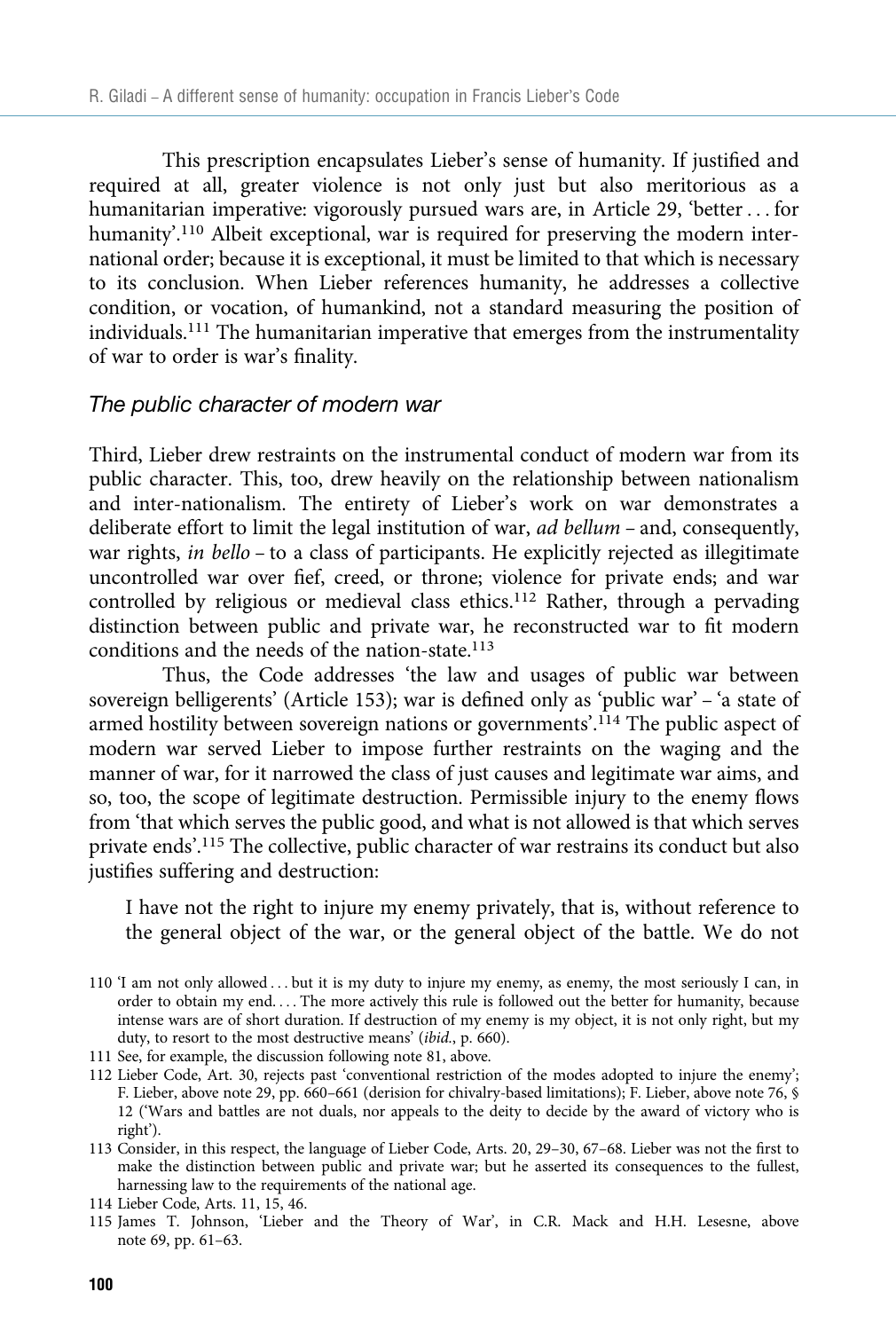

injure in war, in order to injure, but to obtain the object of war. All cruelty, that is, unnecessary infliction of suffering, therefore, remains cruelty as among private individuals. All suffering inflicted upon persons who do not impede my way, for instance surgeons, or inoffensive persons, if it can possibly be avoided, is criminal; all turning the war to private ends ... as, for instance, the satisfaction of lust; the unnecessary destruction of private property is criminal ... for I do not do it as public enemy, because it is not serviceable to the general object of war, it is not use, but abuse of arms, which, nevertheless, I only carry in consequence of that public war.<sup>116</sup>

Just causes are reasons of state; wars are 'but the means to obtain great ends of state' (Article 30); therefore, only public ends can justify war and give rise to war rights. This public instrumentality of war is crucial to deciphering the 'public enemy' status and treatment of non-combatants (or 'noncombatants', as Lieber wrote the term) in the Code; we shall return to it shortly.

Deriving restraints from the public character of modern wars underlines the revolutionary currents in the work of an ostensible conservative.117 Rather than an inadvertent servant of the old European regime, Lieber here appears as a disciple of Edmund Burke and a voluntary draftsman of international order dedicated to consolidating, in the nation-state, a monopoly of external force and its attendant entitlements.<sup>118</sup> He wields restraint not as a shield of the individual but as a sword against past wars by private sovereigns, nobility, and men of the cloth;<sup>119</sup> it is his answer to these, but also to the totality of modern war, with its marshalling of all national resources and harnessing of science and industry. Lieber sought to restrain war; he did so by imposing on war a cast of instrumentality that was tailor-made to fit the modern nation-state. Instrumentality reined modern war into legal reason but, at the very same time, it espoused and justified the expanded aims of modern national wars.

## Military necessity

The three types of restraints emanating from war's instrumentality combine to form Lieber's doctrine of military necessity. If the Code's main achievement has been to systematize the modern law of war, nowhere is this more patent than in that doctrine. It was Lieber's central method to constrain – that is, humanize – war.120 This perception of military necessity as a limiting principle is, however, at odds with current literature that posits military necessity and humanity as opposing

- 116 F. Lieber, above note 29, p. 659; J. F. Childress, above note 27, p. 57.
- 117 K. Nabulsi, above note 8, pp. 137 ff.
- 118 C. B. Robson, above note 54, p. 230.
- 119 F. Lieber, above note 76, § 19 (contrasting modern war's brevity to long destructiveness of 'religious wars').

<sup>120</sup> Burrus M. Carnahan, 'Lincoln, Lieber and the laws of war: the origins and limits of the principle of military necessity', in American Journal of International Law, Vol. 92, No. 2, April 1998, p. 213 : 'the Lieber Code's greatest theoretical contribution to the modern law of war was its identification of military necessity as a general legal principle to limit violence, in the absence of any other rule', but Carnahan fails to account for war's instrumentality in Lieber's theory.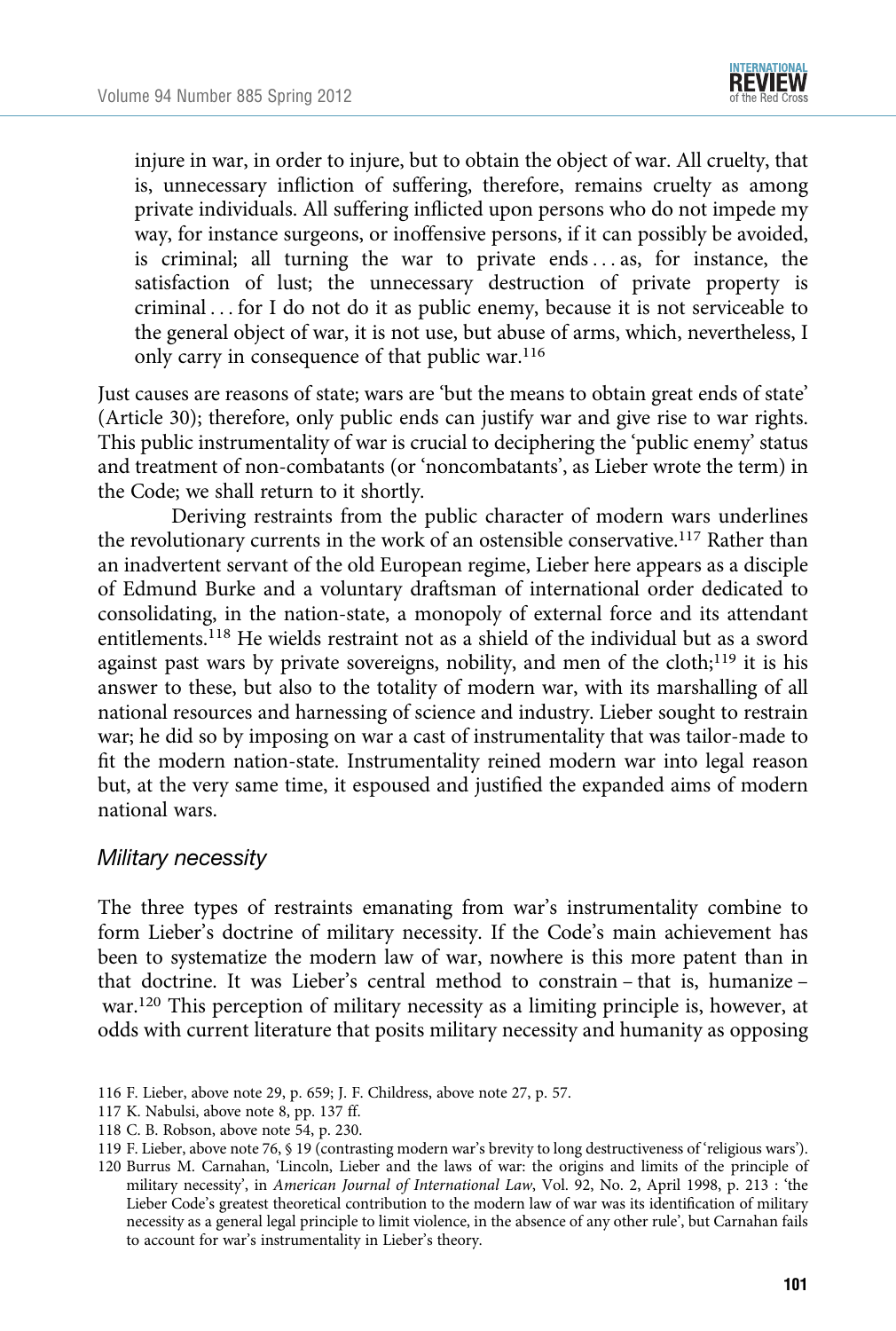values, the balance of which yields norms that are, on the one hand, pragmatic and expedient and, on the other, humane. The sense of humanity emerging from Lieber's works serves as a reminder that military necessity is also permissive.

The Code's first section – the same that contains its concept of occupation – lays the general principle of military necessity (Articles 14–17). Here the language is both permissive ('military necessity admits, allows') and prohibitive ('does not admit'). This choice of words is more than a structural device; it reflects an understanding of the essentially dual character of military necessity. It is permissive, as it 'consists in the necessity of those measures which are indispensable for securing the ends of the war' (Article 14). For Lieber, modern war itself is instrumental, not 'its own end, but the means to obtain great ends of state' (Article 30). Yet the 'ultimate object of all modern war is a renewed state of peace' (Article 29). Military necessity permits only that which is necessary for attaining war aims in order to secure the speedier return to peace. Hence the sanctification of the finality of war and the advocacy of sharp, brief, vigorous wars as a humanitarian imperative. Starvation, for example, is permitted 'so that it leads to the speedier subjection of the enemy' (Article 17); likewise, 'it is lawful, though an extreme measure' to force back non-combatants expelled from a 'besieged place' in order to increase demand for limited provisions and 'hasten' surrender (Article 18).

The same instrumental rationale makes military necessity also prohibitive, limiting the choice of means and methods in war. Lieber's premise is that in modern wars 'the killing of the enemy is [not] the object', but that the 'destruction of the enemy [is a] means to obtain that object of the belligerent which lies beyond the war'. The conclusion that follows is that 'Unnecessary or revengeful destruction of life is not lawful' (Article 68). Hence the prohibition on cruelty, 'the infliction of suffering for the sake of suffering or for revenge' rather than for military advantage, or the prohibition on 'wanton' destruction or devastation:121 recourse to such practices is not required to secure the aims of war, and does not qualify as militarily necessary.

The dual nature of necessity is essential to Lieber's sense of humanity. Lieber drew restraints on war from war's instrumentality – to just cause, and hence war aims; to war's finality and the restoration of inter-national order; and to the public character of war. The scope of actual restraint, however, was as wide or as narrow as the war aims. Lieber's just war theory, under which just causes are abundant, and both belligerents may be objectively just, leaves room for the widest war aims. All that was necessary to accomplish a belligerent's war aims and victory was permitted, in fact mandated: it was expedient, just, and lawful. Military necessity comprised all 'measures which are indispensable for securing the ends of the war' (Article 14, with an important proviso that I discuss below). If 'the injury done in war beyond the necessity of war is at once illegitimate, barbarous, or cruel',<sup>122</sup> then that which is necessary is, necessarily, humane.

<sup>121</sup> Lieber Code, Arts. 16 (wanton devastation), 36, 44, 68.

<sup>122</sup> F. Lieber, above note 29, p. 663.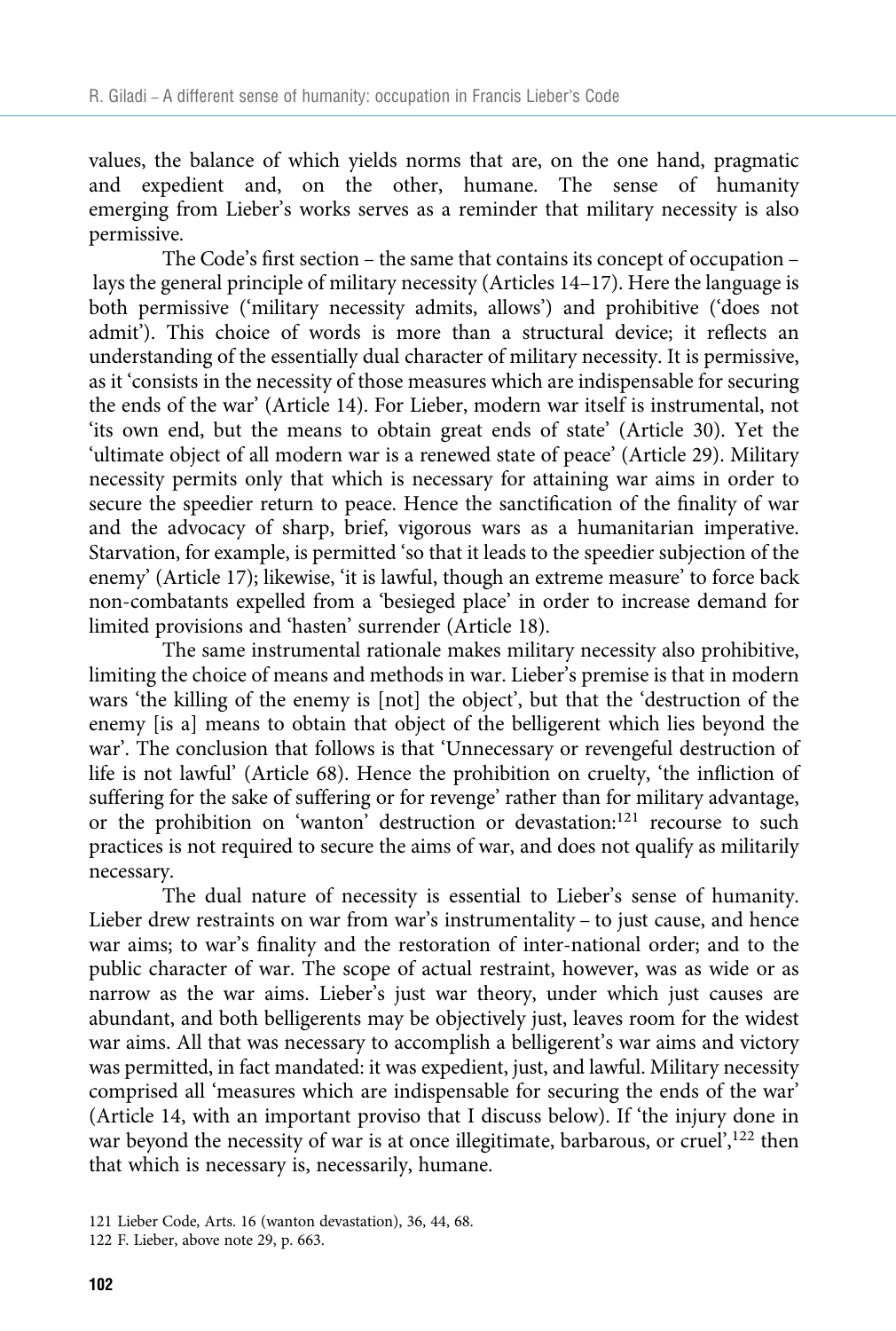

The counter-argument is, of course, that military necessity is relevant only in the absence of specific prohibition.123 This finds some support in the proviso in Article 14: 'Military necessity ... consists in the necessity of those measures which are indispensable for securing the ends of the war, and which are lawful according to the modern law and usages of war'. Yet the language, though apparently clear, does not really resolve the matter: are measures 'which are indispensable for securing the ends of the war' required to be also 'lawful according to the modern law and usages of war' or are they, ipso facto, 'lawful, etc.'?<sup>124</sup> In fact, absolute prohibitions are scarce in the Code; even provisions whose text appears unqualified are subject to Lieber's circular hierarchy of values.125 The counter-argument ignores the bases of Lieber's military necessity, namely the various aspects of war's instrumentality, and the sources of restraint in the Code and in Lieber's theory. Even if absolute prohibitions can be identified in the Code, and if lawfulness is cumulative to necessity, nothing in the Code suggests that this is grounded in humanity or human dignity in the sense used today.

When it came to war, and to the law of war, Lieber's sense of humanity was flexible and relative to various facets of war's instrumentality. It had no fixed boundaries and little autonomous meaning. It therefore had little existence independently of that which is necessary to the ends of war. Its content was not immutable; Lieber's sense of humanity in war was not a value opposed to military necessity, but rather a derivative of the belligerents' war aims – and subordinate to them. In that, Lieber's 'humanity' is quite dissimilar to the contemporary associations of the term. In the Code, humanity in the sense of the 'dignity and worth of the human person' <sup>126</sup> is neither a direct nor a significant source of restraint on the conduct of belligerents. Lieber's sense of humanity was rational in method, not sentimental in proclivity.127 Fundamentally, his sense of humanity in war was instrumental to humankind's progressive vocation and the order – societal, national, and inter-national – necessary to attain it.

From humanity as a commentary on attributes of human nature, Lieber constructed a theory in which humanity was ultimately to serve as mankind's progressive, civilizational vocation. Though individuals stood at the foundation of this theoretical edifice, they also carried its full weight: Lieber's humanity-asvocation left little room for any variety, however rudimentary, of individual humanity or entitlement under any doctrine of human dignity.128 Lieber instrumentalized and subordinated the individual to humanity's vocation: order

- 123 B. M. Carnahan, above note 120, p. 218.
- 124 J. T. Johnson, above note 115, pp. 64–65. The February draft, above note 43, supports this.
- 125 Lieber Code, Art. 5: 'To save the country is paramount to all other considerations'.

127 J. C. Bluntschli, above note 7, pp. 12–13, lauded Lieber for remaining 'fully aware' that 'to those engaged in [war], the harshest measures and most reckless exactions cannot be denied; and that tender-hearted sentimentality is here all the more out of place, because the greater the energy employed in carrying on the war, the sooner will it be brought to an end, and the normal condition of peace restored'.

128 See discussion on non-combatants, below.

<sup>126</sup> Universal Declaration of Human Rights, UN General Assembly Res. A/RES/217, 10 December 1948, preamble.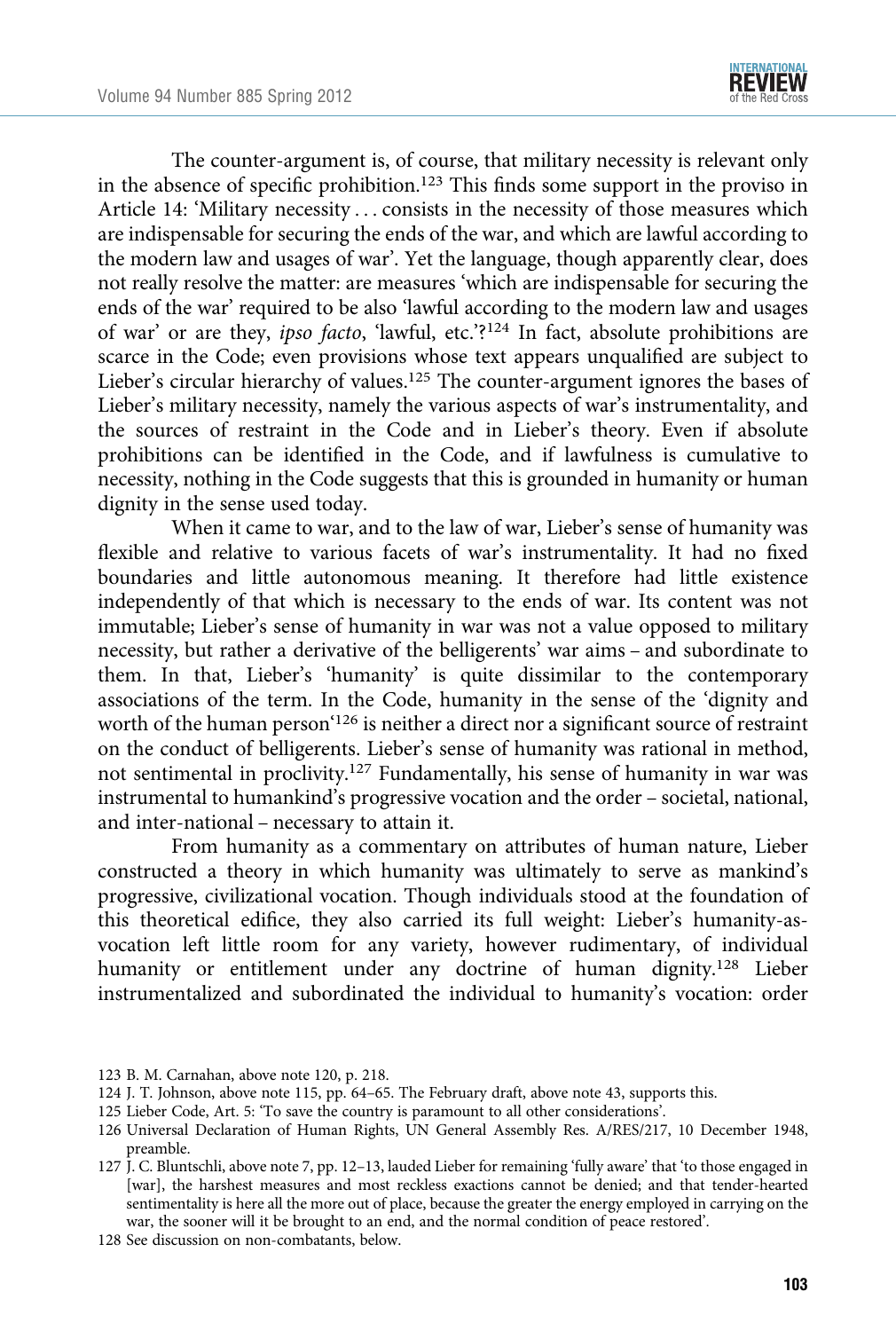and the progress of civilization. What remains to be seen is how Lieber's sense of humanity informs his sense of occupation.

# Humanity in occupation

Lieber was familiar with his predecessors' attempts to restrain the liberties of conquest. His successors, acknowledging their debt to his Code, would use his formulae – in the Hague Regulations and beyond – to give the modern law of occupation a more humane face.<sup>129</sup> But his sense of humanity in war, instrumental to the order of modern nation-states, translated to a concept of occupation that was itself subordinate to requirements of vocational order. Though different – in fact, diametrically opposed – notions of humanity now explain the law and concept of occupation, the Lieber Code had crucial impact on their formation, fundamental assumptions, and expression.

## The Code's concept of occupation

Despite its curious terminology,130 the Code's occupation provisions raise a strong sense of familiarity. Thus, martial law in the Code – 'simply military authority exercised in accordance with the laws and usages of war' (Article 4) – is 'the immediate and direct effect and consequence' of the presence of 'a hostile army' in territory (Article 1). The Code, much like today's law, recognizes that, since occupation stems from a hostile presence, it exists independently of proclamations or other formalities,131 and corresponds to the temporal and spatial limitations of that presence.132 Likewise, the Code's discussion of the legal effects of occupation appears akin to subsequent treatment. Under Articles 3 and 6 of the Code, the functions of the existing government cease, and the 'military rule and force' of the 'occupying military authority' substitutes 'the domestic administration and government in the occupied place or territory'; 'criminal and civil law' is suspended, replaced by the occupant's legislative authority 'as far as military necessity requires' (Article 3).133 Local law continues to 'take its usual course' (Article 6) at the discretion of the occupant. As with later instruments on the law of occupation, the Code recognizes the material needs of the occupying army, 'its safety, and the safety of its operations' (Article 10).134 The dissimilarities between the Code and its progeny, however, are more instructive.

134 See also Arts. 15 and 134 of the Code.

<sup>129</sup> In 1899, Martens acknowledged the Code as 'the basis of all subsequent efforts in ... the humanization of war': Fredrick William Holls, The Peace Conference at The Hague and its Bearings on International Law and Policy, Macmillan, New York, 1900, p. 150.

<sup>130</sup> See also above note 37.

<sup>131</sup> Compare Arts. 42–43 of the 1907 Hague Regulations to the Code's Art. 1.

<sup>132</sup> Compare Arts. 42–43 of the 1907 Hague Regulations, as well as Art. 2 of the Fourth Geneva Convention, to Arts. 1 and 3 of the Lieber Code; see also F. Lieber, above note 47, passim.

<sup>133</sup> Compare to Art. 43, 1907 Hague Regulations; Art. 68, Fourth Geneva Convention.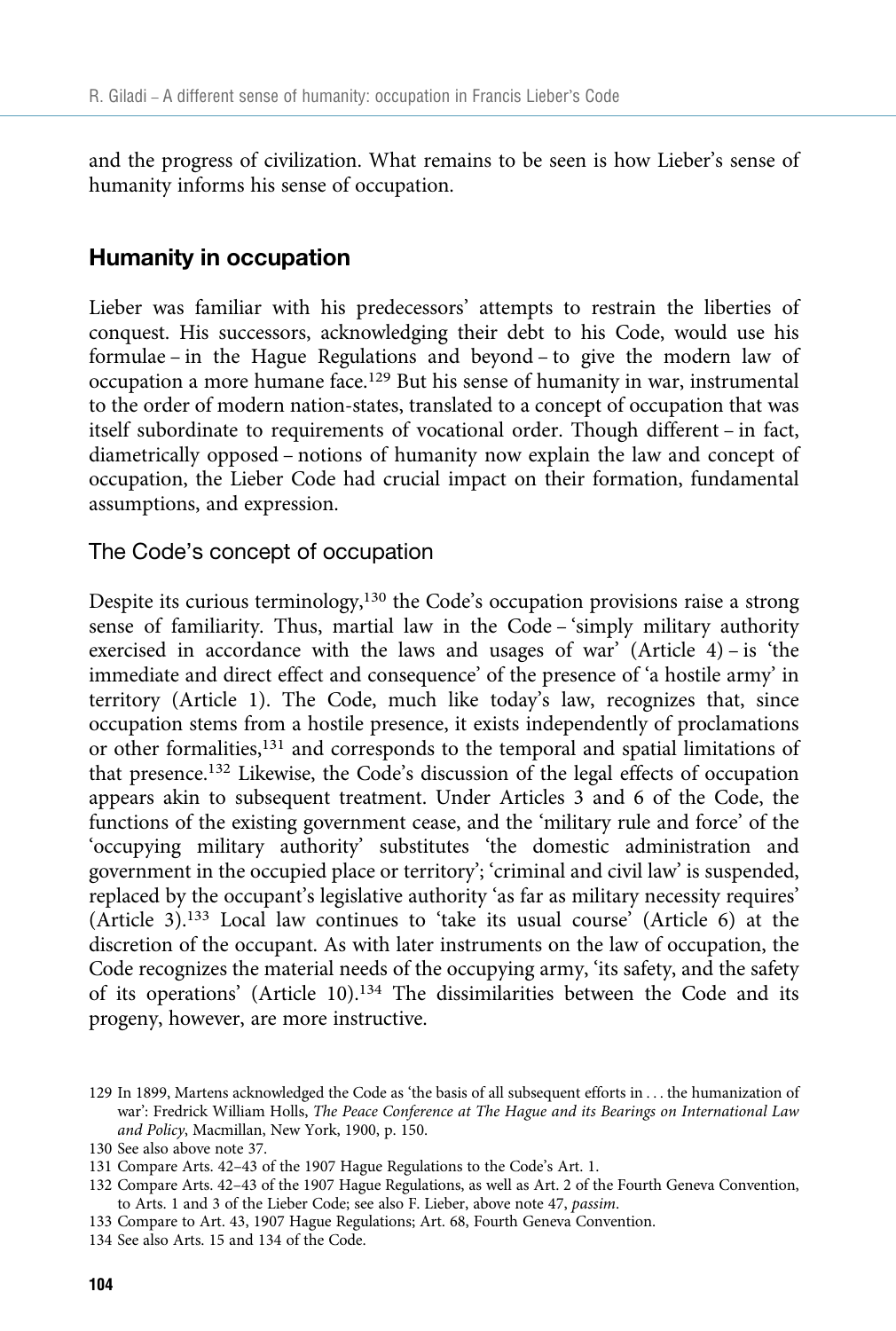## The occupant's duty to restore and maintain public order and public life

Striking in its absence from the Code is the fundamental duty of the occupant to restore and maintain public order and public life in occupied territory. Having rendered existing state institutions 'incapable of publicly exercising its authority' in the occupied area, the Occupying Power is today required to assume the role of government as provider of order and security.<sup>135</sup> The occupant's duty to administer the territory positively is now perceived as a humanitarian justification of its authority:136 it is central to the contemporary sense of humanity in occupation.

The Code contains all elements used to construct this duty in the 1874 Brussels Declaration, itself the basis of the Hague Regulations: the authority of the occupant stemming from the fact of its presence and control; the curtailing of public power; and the substitution of existing law and authority by military law and authority.137 Yet the Brussels text imports a sense of purpose connecting the occupant's entitlement to its obligation: it is '[w]ith this object' – namely, to restore and ensure public order, and so forth – that the occupant has authority. The Hague Regulations described 'replacement' and 'substitution' of public power as a transition; the Brussels text an intermediary, semi-continuous transition;138 in the Code, no such transition is envisaged. Under Article 3, the occupant's authority does not derive from that of the 'legitimate power'. Its existence requires no justification:139 it is original, unrestrained by limits on the authority of the ousted government.140

The occupant's authority, per Lieber, was not encumbered by any sense of purpose directed at the inhabitants' entitlement to public order. Indeed, the notion of a general public duty owed by the occupant to the inhabitants is entirely missing from the Code.141 When Lieber observed that 'Martial Law affects chiefly the police and collection of public revenue and taxes' (Article 10), he referenced only the occupant's right, not its public duty, to police (that is, maintain public order in) occupied territory: it 'refers mainly to the support and efficiency of the army, its

- 135 1907 Hague Regulations, Art. 43; UK Ministry of Defence, The Manual of the Law of Armed Conflict, Oxford University Press, Oxford, 2004, p. 275.
- 136 Myres S. McDougal and Florentino P. Feliciano, Law and Minimum World Public Order: The Legal Regulation of International Coercion, Yale University Press, New Haven, CT, 1961, p. 740 (duty to administer territory primary 'manifestation of the humanitarian principle').
- 137 See 1874 Brussels Declaration, Arts. 2–3: '2. The authority of the legitimate Power being suspended and having in fact passed into the hands of the occupants, the latter shall take all the measures in his power to restore and ensure, as far as possible, public order and safety. 3. With this object he shall maintain the laws which were in force in the country in time of peace, and shall not modify, suspend or replace them unless necessary'.
- 138 '[H]aving actually passed into the hands of the occupant' (Hague Regulations, 1899); 'having in fact passed into the hands of the occupant' (Hague Regulations, 1907); 'being suspended and having in fact passed' (Brussels Declaration, 1874).
- 139 Military necessity is absent from Art. 1 of the Code (existence of authority) but appears in Art. 3 (its exercise and effects).
- 140 Following Heffter, Lieber did not require the occupant 'to respect the bases of power of the ousted government': E. Benvenisti, above note 14, p. 631.
- 141 It could be argued that such a duty is implied in Art. 3 of the Code; but neither text nor systemic interpretation of the Code's provisions on occupation support this position.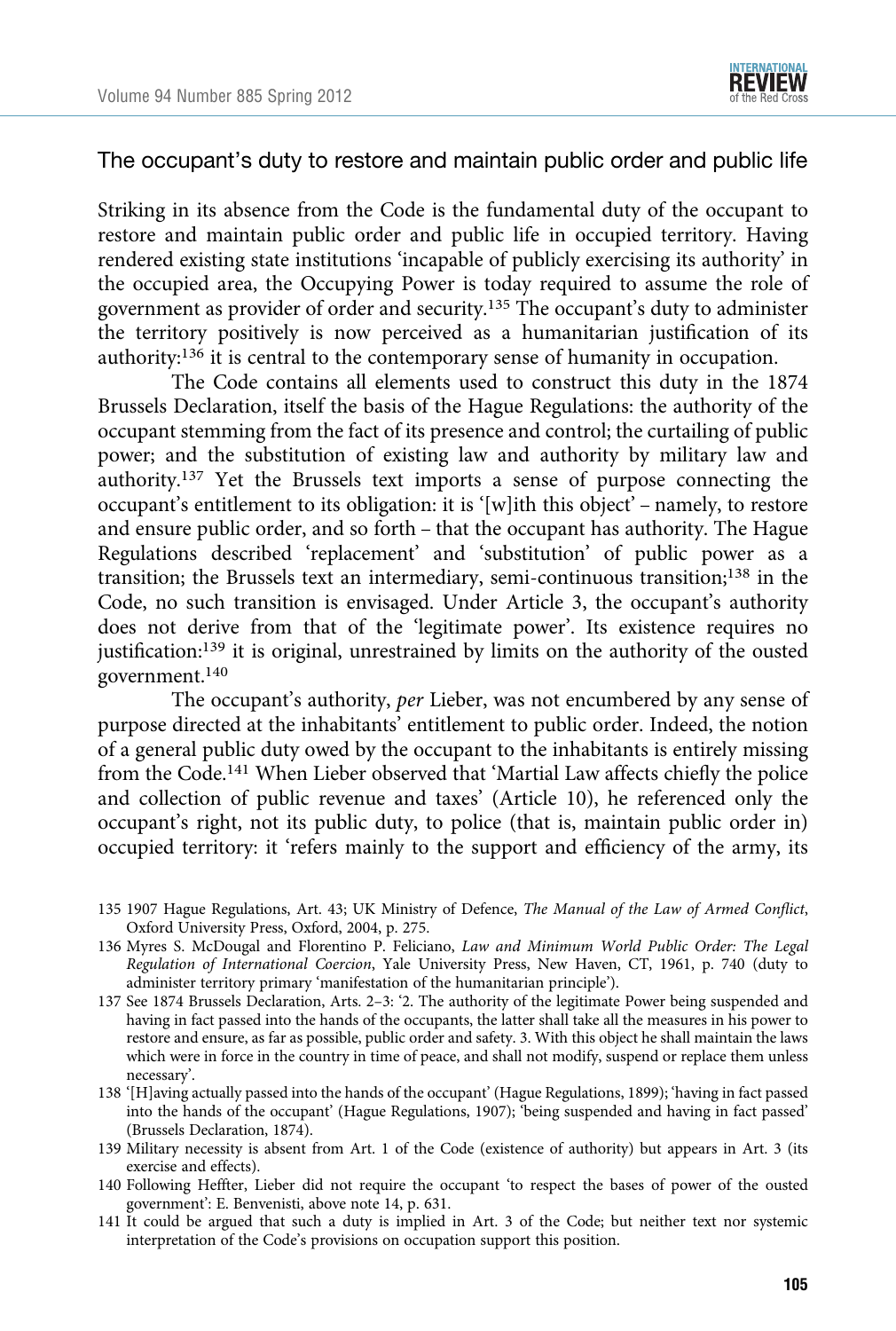safety, and the safety of its operations' (Article 10) – not to the role of the occupant as surrogate, temporary sovereign charged with safeguarding the civil liberty of the inhabitants by reason of having replaced the sovereign.<sup>142</sup>

Whereas, in the Code, the existence of the occupant's original authority required no justification, its exercise did require grounding in military necessity: martial law 'consists in the suspension' of law and domestic administration, and its substitution by military rule, and the dictation of 'general laws' 'as far as military necessity requires' (Article 3). Given Lieber's concept of military necessity, its invocation in relation to the exercise of the occupant's authority implies that while not constrained by the authority of the former government the exercise of that authority is limited – and legitimized – by the occupant's war aims, to which occupation itself is instrumental.143 The reference to military necessity also explains the express mention of 'humanity' as guiding the occupant's exercise of authority. Humanity in Article 4 does not import an independent entitlement to human dignity on the part of individuals. Rather, humanity entirely depends on that which is necessary to accomplish war aims. Given the sources of Lieber's concept of military necessity and his sense of humanity in war, it is hard to see how can Article 4 be interpreted any differently.<sup>144</sup> Humanity in occupation, as in war, was contingent on the necessary.

The absence of the duty to administer the territory signifies that Lieber did not prioritize order within the occupied territory as service to the human dignity of the occupied. His sense of humanity in occupation was rooted in the instrumentality of occupation to the occupant's war aims. War aims serve, for the occupant, as a source of both authority and restraint. Order is a humanitarian value in occupation, but under a different sense of humanity, illustrated by the Code's treatment of the occupied.

#### Non-combatants: status, restraints on treatment, and protection

An equally instructive dissimilarity to subsequent law is the absence from the Code of a standard of protection akin to that of 'humane treatment' of civilians in occupied territories in Article 46 of the 1907 Hague Regulations and, more elaborately, Article 27 of the Fourth Geneva Convention.<sup>145</sup> Notwithstanding the allusion to 'humanity' in Article 4, it is hard to find in the Code a civilian status

<sup>142</sup> He was concerned with 'subsistence' of the occupation army, not the population: 'Self-support of the army as by Napoleon. First much cried against & cannot be helped that the individual suffers': F. Lieber, 'Law of war', handwritten notes attached to 'Law and usages of war', above note 28.

<sup>143</sup> 'Martial Law in the enemy's country consists in the assumption of authority over persons and things, by the commander-in-chief, and the consequent suspension of all laws, and the substitution of military force for them, so far as the necessity of the war requires it, and for the time being, according to the usages of war, which includes what is called the necessity of war or raison de guerre': in R. R. Baxter, above note 5, p. 265.

<sup>144</sup> Art. 4 Lieber Code (administering martial law ought 'be strictly guided by the principles of justice, honor, and humanity').

<sup>145</sup> J. S. Pictet, above note 9, pp. 200–201 (Art. 27 of the Fourth Geneva Convention proclaims 'respect for the human person and the inviolable character of the basic rights of [the] individual').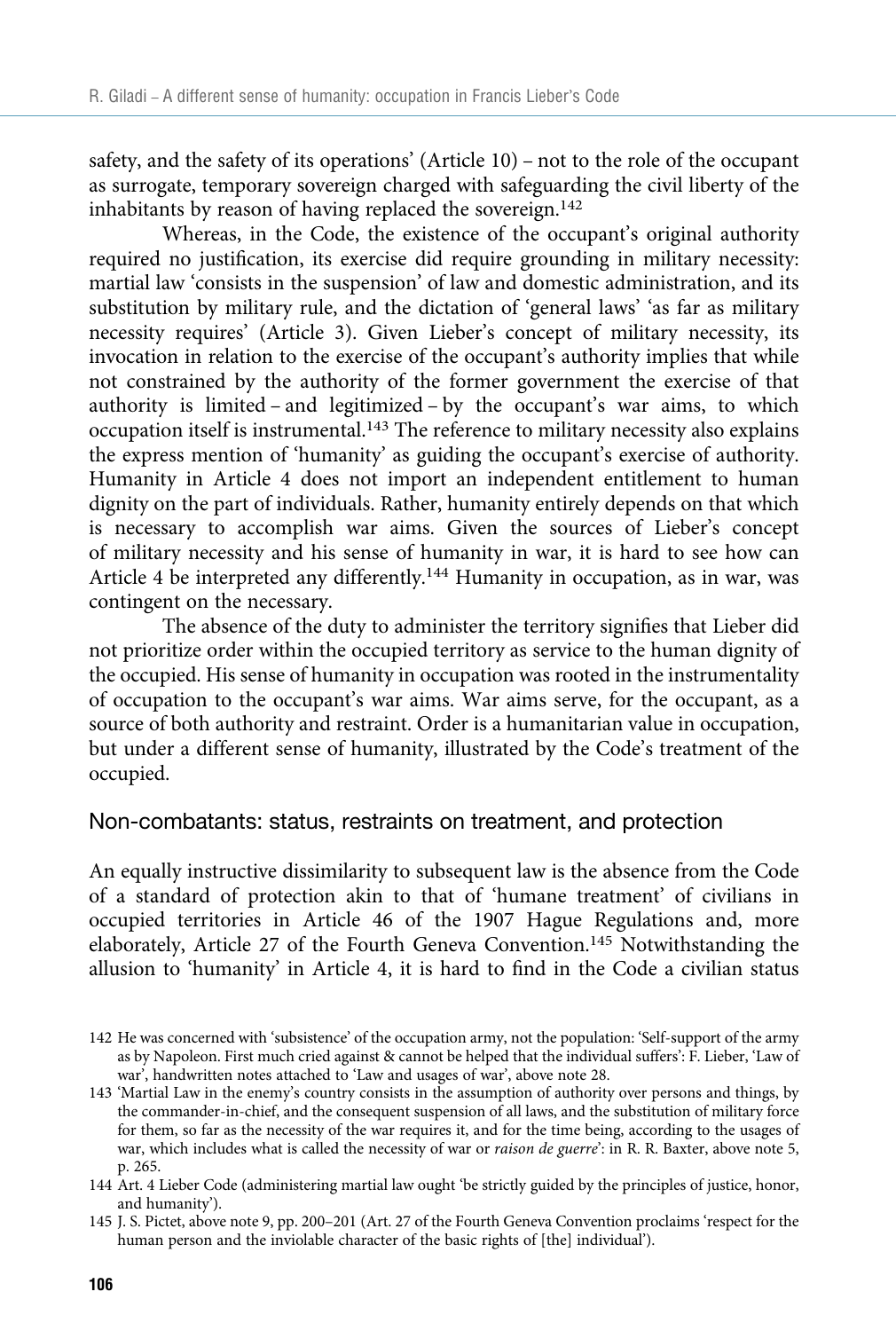

predicated on a human dignity ideology. Rather, the treatment of non-combatants is instrumental, not a goal on its own. Restraints on the occupant are not predicated on the status of non-combatants, nor do they present a standard of protection ideologically comparable to what the law offers today.

#### Status: the non-combatant as enemy

The Code contained 'little that dealt explicitly with a belligerent's obligations towards civilians'. <sup>146</sup> It spoke of 'non-combatants', 'persons', 'citizens', and 'inhabitants'; more significantly, it lacked non-combatant status, at least as a source of treatment.147 This flows directly from Lieber's theories of war and politics and the role to which they reduced individuals in the quest for vocational humanity. Since modern war draws its legitimacy from its public character, it is an affair of the collective. As such, the civilian of a belligerent is never an uninvolved bystander. Rather, he is the enemy. 'Public war' is a contest between states or nations 'whose constituents bear, enjoy, suffer, advance and retrograde together, in peace and in war' (Article 20). Article 21 spells out the consequences: 'The citizen or native of a hostile country is thus an enemy, as one of the constituents of the hostile state or nation, and as such is subjected to the hardships of the war.'

The individual non-combatant was an enemy not so much by virtue of formal nationality or allegiance as by being a member ('constituent') of the whole. For Lieber, the treatment of non-combatants was predicated on a sense of collective responsibility. As parts of the whole, non-combatants contributed to, and must also suffer with, the whole. War was not hardship visited upon hapless civilians who 'find themselves ... in the hands' of the occupant (Fourth Geneva Convention, Article 4). As members of collective society, innate in and expressive of their humanity, and so possessed of concomitant rights and obligations, they enjoyed the 'fruit' of war and paid its price.<sup>148</sup> 'Individual citizens' of the enemy, therefore, 'cannot be made to suffer in person and property, as individuals. As such they are not the enemies in truth';<sup>149</sup> but as members of the collective, they are made to suffer so, for they are the enemy.<sup>150</sup>

- 146 M. Grimsley, above note 47, p. 150; J. T. Johnson, above note 115, p. 65 (the Code did not provide an 'extensive discussion of how to treat enemy noncombatants ...'); J. F. Childress, above note 27, p. 52 (Lieber 'in principle emphasize[d]' rules on 'military operations and methods of warfare', not rules on 'war casualties and noncombatants'; 'did not elaborate the category of the noncombatant'). The term 'civilian' would only appear in the twentieth century.
- 147 Though a form of non-combatant category was appended to the Code (Art. 155), it is of little substance: see discussion below. This classification is not central to Lieber's treatment of non-combatants and does not ground their protection in status: e.g. Lieber to Halleck, 13 June 1864, in T. S. Perry, above note 43, pp. 347–348.
- 148 'Man ... owes what he is in a great measure to his social state the society in which he actually lives, and to the continuity of that society. Man does not merely enjoy benefits owing to his social character, but he must also bear many evils in consequence, in peace as much as in war': F. Lieber, above note 76, § 7.
- 149 Ibid., § 12.
- 150 F. Lieber, above note 29, p. 659 ('So soon as an enemy is rendered harmless by wounds or captivity, he is no longer my enemy, for he is no enemy of mine individually'); similarly, the treatment of prisoners of war as 'public enemy', in Lieber Code, Arts. 49, 74, 56, 76, is contingent on public function, not individual humanity.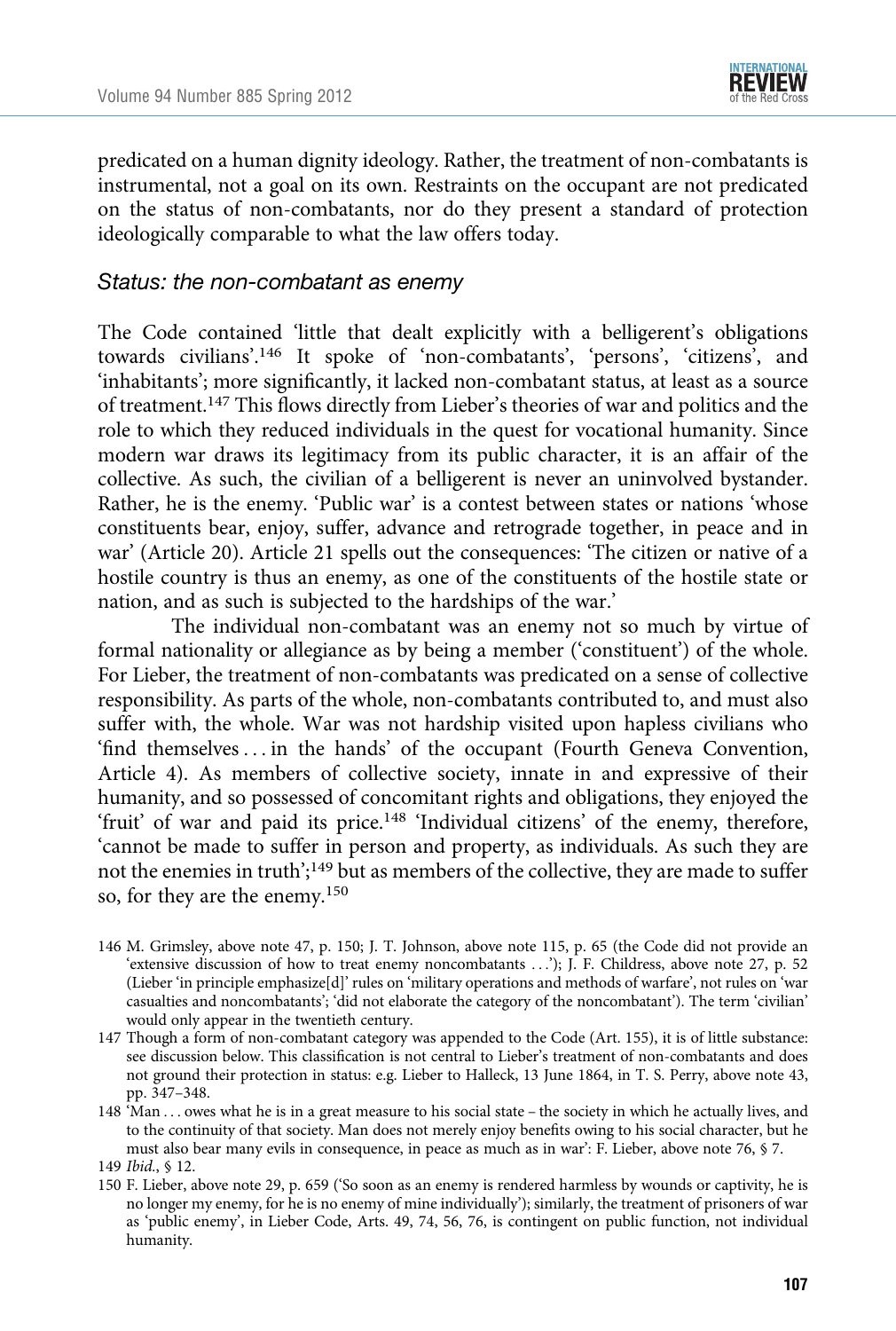The collective responsibility of non-combatants in public war provides the theoretical basis, moral justification, and a legal measure for their suffering. Lieber's base legal standard for assessing the treatment of non-combatants justifies that the 'hardships of the war' should fall on them by reason of the political organization inherent in their humanity.<sup>151</sup> That standard was permissive, but also a source of restraint.152 The harshness of this base standard may be mitigated: elsewhere, Lieber articulated the collective responsibility of non-combatants in functional terms, assessing whether they, notionally or actually, contributed to their nation's war effort or impeded the enemy's war aims. The functionality test opens, as we shall see shortly, the possibility of finer distinction and some leniency in treatment.<sup>153</sup> Nonetheless, constraints on war practices affording protection to non-combatants are couched in instrumental terms.

As far as status is concerned, Lieber assesses non-combatants not as individuals, but by their instrumentality. Non-combatants are not the objects of his humanity; subordinated to war aims, they are its subjects.<sup>154</sup> Their suffering – the 'moral and physical calamities of conquest'<sup>155</sup> - if only 'serviceable to the general object of war', is necessary and justified; as such, it is humane.156 Humanity is not individual entitlement inherent in a non-combatant's status; rather, it is a source of collective liability.

#### Treatment: protection of non-combatants

Nor does the Code's concept of protection correspond to contemporary views of entitlement rooted in human dignity. Its treatment of non-combatants was predicated mainly on their classification as enemy. True, the Code acknowledges the emergence of a practice by which unarmed individuals are spared. Immediately after classifying even non-combatants as enemies, it states:

22. Nevertheless, as civilization has advanced during the last centuries, so has likewise steadily advanced, especially in war on land, the distinction between the

- 151 F. Lieber, above note 29, p. 644, conceded that 'In war those suffer generally most who were least the cause of wrong', but argued: 'the evil, though great, as has been admitted, is not so great as is often supposed. For it is the plan of the creator that government and people should be closely united in weal and woe; no state of political civilisation, no high standard of national liberty and general morality is possible' otherwise.
- 152 'Enemies ... [t]he contending parties are the political societies. The hostile States are the real belligerents. In regular wars each citizen of a warfaring state is reputed to be an enemy of each citizen of the hostile state, but this is only because member of the hostile society, and not on account of individual hostility...': F. Lieber, above note 76, § 11.
- 153 'Properly speaking, the enemy is the hostile state ... represented ... also in all its citizens, from whom the means of carrying on the war are drawn, or who furnished them ... [The enemy, therefore, includes] the unarmed enemy ... supplying the means for the war, directly or indirectly': F. Lieber, above note 29, pp. 650, 658–659.
- 154 J. T. Johnson, above note 115, p. 63 ('avoidance of harm to noncombatants followed not from the rights of noncombatants themselves ... but in ... uses of armed force for public as opposed to private ends...').
- 155 F. Lieber, above note 29, p. 661.
- 156 Ibid., p. 659; J. F. Childress, above note 27, pp. 52–53, underplaying collective responsibility ('Lieber's distinction between combatant and noncombatant has nothing to do with a person's subjective guilt or innocence, but with his objective position, impeding or obstructing the opposing belligerent in his war aims').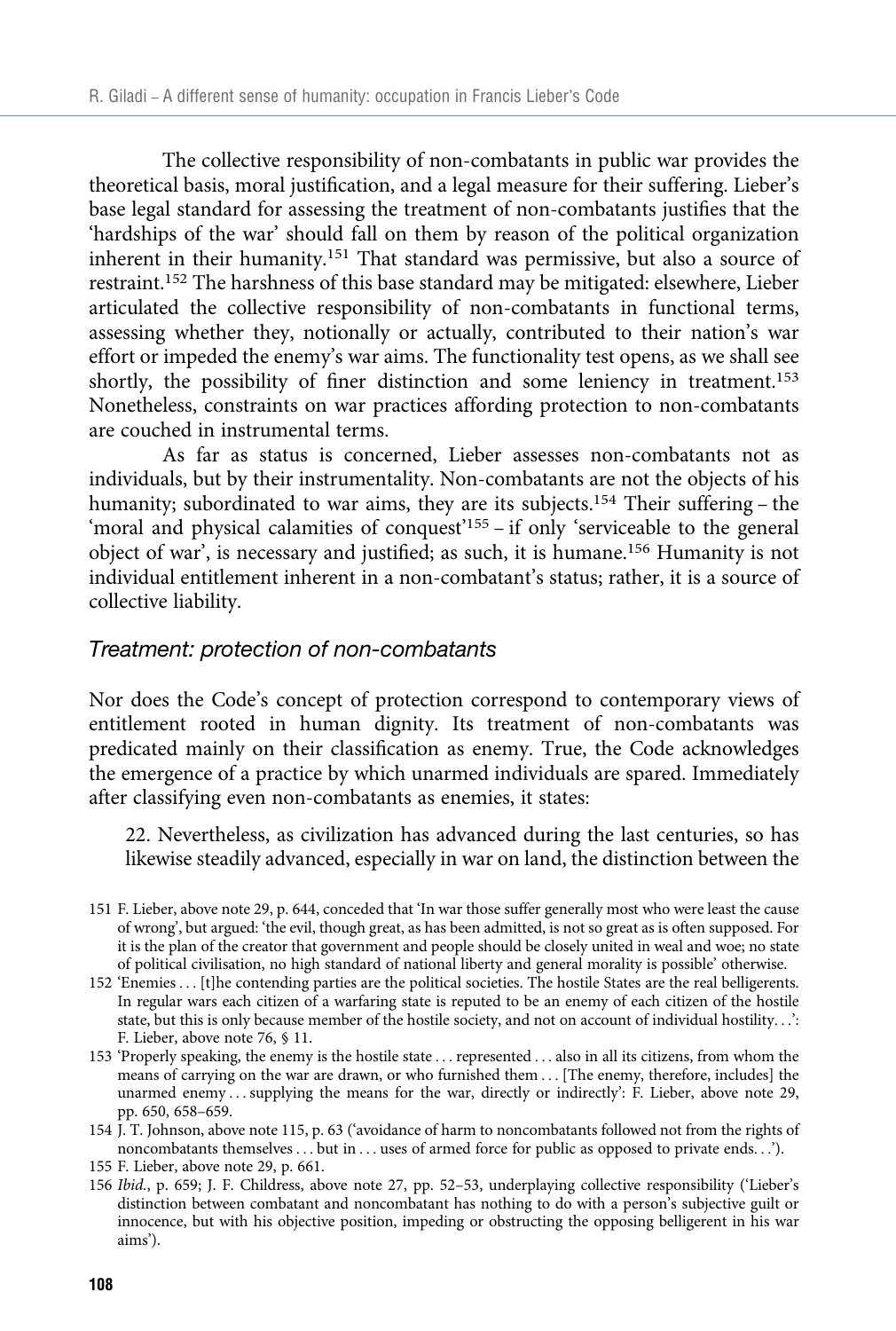

private individual belonging to a hostile country and the hostile country itself, with its men in arms. The principle has been more and more acknowledged that the unarmed citizen is to be spared in person, property, and honor as much as the exigencies of war will admit.

23. Private citizens are no longer murdered, enslaved, or carried off to distant parts, and the inoffensive individual is as little disturbed in his private relations as the commander of the hostile troops can afford to grant in the overruling demands of a vigorous war.157

These and other provisions may offer non-combatants in occupied territory a measure of protection. Yet whether historical observation or statement of law (with Lieber's method, it is hard to tell), they do not entail status-based protection of noncombatants as an imperative transcending their enemy character. Nor do they posit protection of individual dignity autonomous from what is necessary to meet the ends of war.<sup>158</sup> The emergent practice of protection that Lieber records is subordinate to military necessity and, through it, to war aims. Thus, the 'unarmed citizen is to be spared in person, property, and honor', yet only 'as much as the exigencies of war will admit' (Article 22).159 In these provisions, unlike their equivalent in subsequent codifications, protection does not represent a specific compromise between the rights of the occupant and those of the occupied population; rather, it is entirely contingent on what is necessary to accomplish the aims of the war.160

Protection of non-combatants' person or property is not only subordinate; it also appears quite illusory.<sup>161</sup> We saw how subjection of the enemy allows subjecting its population, in Articles 17 and 18, to starvation and siege tactics. Similarly, commanders may give notification prior to bombardment to allow the evacuation of non-combatants 'especially the women and children', but it is perfectly legal and justifiable not to do so: 'Surprise may be a necessity' (Article 19); if private citizens are 'no longer ... carried off to distant parts (Article 23), public officers declining to take an 'oath of temporary allegiance or an oath of fidelity' may still be expelled (Article 26); for 'civilized nations', retaliation – presumably, including against non-combatants – is the 'sternest feature of war'; yet it is permitted in order to preclude 'repetition of barbarous outrage' (Article 27). In the final analysis, the inoffensive individual is hostage to 'the overruling demands of a vigorous war' (Article 23).

<sup>157</sup> Note the civilizational limits in Lieber Code, Arts. 24–25.

<sup>158</sup> News of wanton property destruction by Union troops caused Lieber to warn against 'incalculable injury. It demoralizes our troops; it annihilates wealth irrevocably and makes a return to a state of peace ... more and more difficult'; Lieber to Halleck, 20 May 1863, in R. S. Hartigan, above note 38, p. 109. What caused alarm was force efficiency, wastefulness, and the war's conclusion, not the plight of civilians.

<sup>159</sup> Similarly, Lieber Code, Arts. 23 ('overruling demands of a vigorous war'), 25 ('privation and disturbance of private relations'), and 37.

<sup>160</sup> Compare Arts. 7, 15, 16 22, 32, 37, and 38 of the Lieber Code to Arts. 4 and 6 of the 1899 Hague Regulations; Art. 46 of the 1907 Hague Regulations; and Art. 38 of the Brussels Declaration. With small variations, these use the Code's language to posit autonomous values.

<sup>161</sup> As has been argued in the scholarly – and Confederate – critique of the Code: see P. Bordwell, above note 38; R. S. Hartigan, above note 38.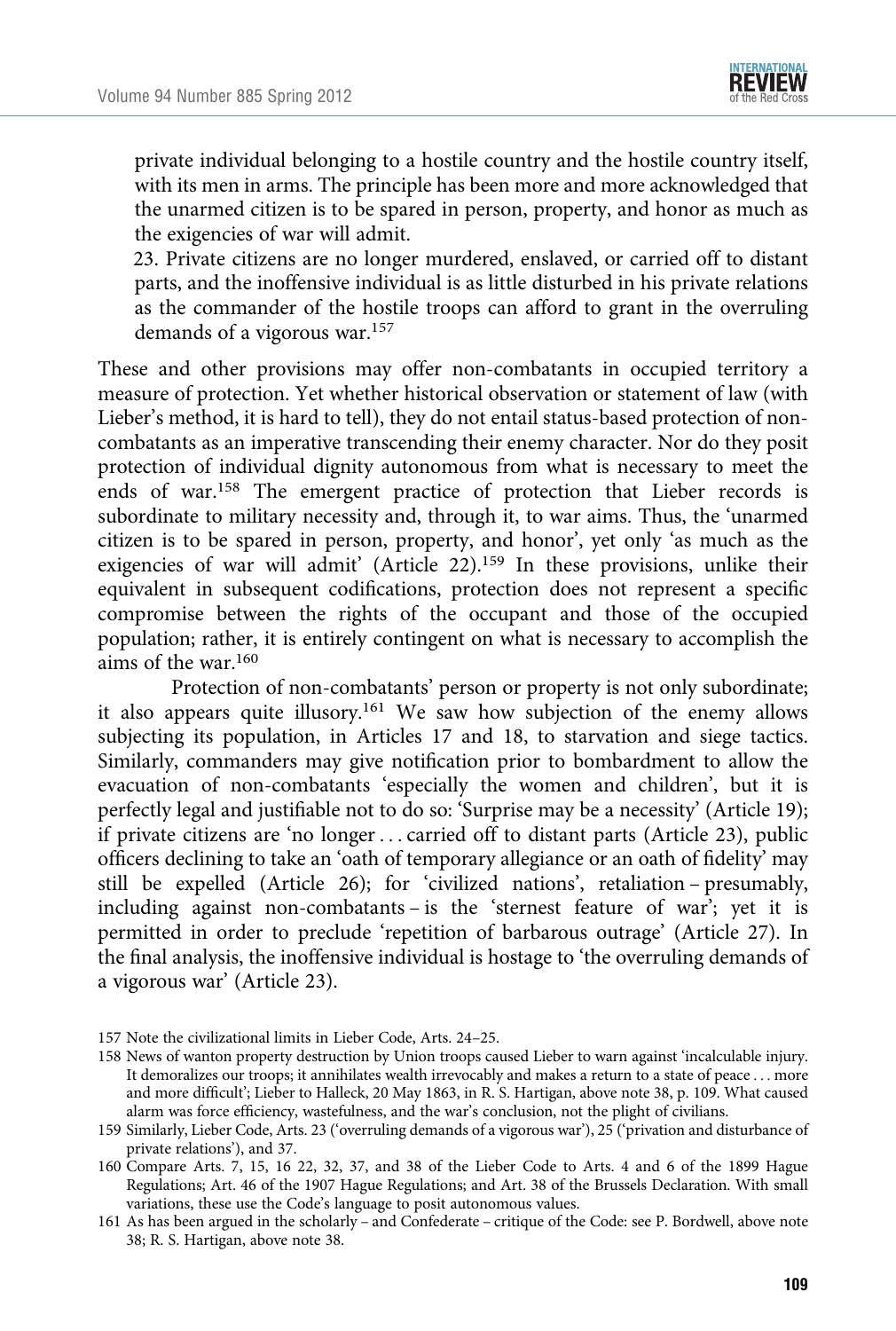Such severities demonstrate the subordination of non-combatant protection to the vast requirements of military necessity; they do not permit reading into the Code any system of mitigation of harm to non-combatants based on human dignity. Lieber's concept of non-combatant protection is not predicated on their status, but rather on their instrumentality.<sup>162</sup> This instrumentality is manifest in the adjectives and modifiers that the Code uses to describe non-combatants and in the consequences that it prescribes. Being 'unarmed' (Article 22) or 'inoffensive' (Article 25) is not a guarantee of protection. Thus, notwithstanding the Article 25 suggestion that 'protection of the inoffensive citizen of the hostile country is the rule; privation and disturbance of private relations are the exceptions', the Code systematically upholds and expands these exceptions.

Yet the instrumentality of non-combatants and their treatment to war aims does not sufficiently explain the Code's limited scope of protection. If their protection depended only on the extent of their contribution to the war effort, or the degree to which they impeded the occupant's war aims, a simple actual contribution test would be apt; protection of non-combatants based on this test, though subordinate to necessity and narrow in scope, could tangibly mitigate the suffering of non-combatants in occupied territory. Such a test would also, to some extent, mitigate the harshness of collective responsibility of non-combatants embedded in their enemy character: under an actual contribution test, non-combatants could elect to remain unarmed and inoffensive and so gain the protection of the occupant. Lieber, however, did not give non-combatants this choice; he implicated them as enemies by using a broader test that included potential contribution. The citizenry furnishes the 'means of carrying on the war'; and so, they are the 'unarmed enemy . . . supplying the means for the war, directly or indirectly'.<sup>163</sup> The conduct of non-combatants, however harmless, is insufficient to assure them protection; hence the relations that the Code foresees between the Occupying Power and the population under its control.

#### Submission and the instrumentality of occupation

In a handwritten note discussing the Women Order, Lieber observed that it was 'obvious that the conquered must conduct themselves decently ... toward the victor'. <sup>164</sup> This vignette illustrates the role that the Code assigns to non-combatants in occupied territories. In order to gain its protection, they must manifest submission to the occupant.165 The submission requirement is mentioned in

<sup>162</sup> Status-based humanitarian protection (prisoners of war) may appear in Lieber Code, Art. 76, but see above note 147.

<sup>163</sup> Quoted in full above, note 152.

<sup>164</sup> F. Lieber, 'Law of war', note attached to 'Law and usages of war', above note 28. See James M. McPherson, Battle Cry of Freedom: The Civil War Era, Oxford University Press, New York, 1988, pp. 551–552.

<sup>165</sup> F. Lieber, above note 29, p. 643.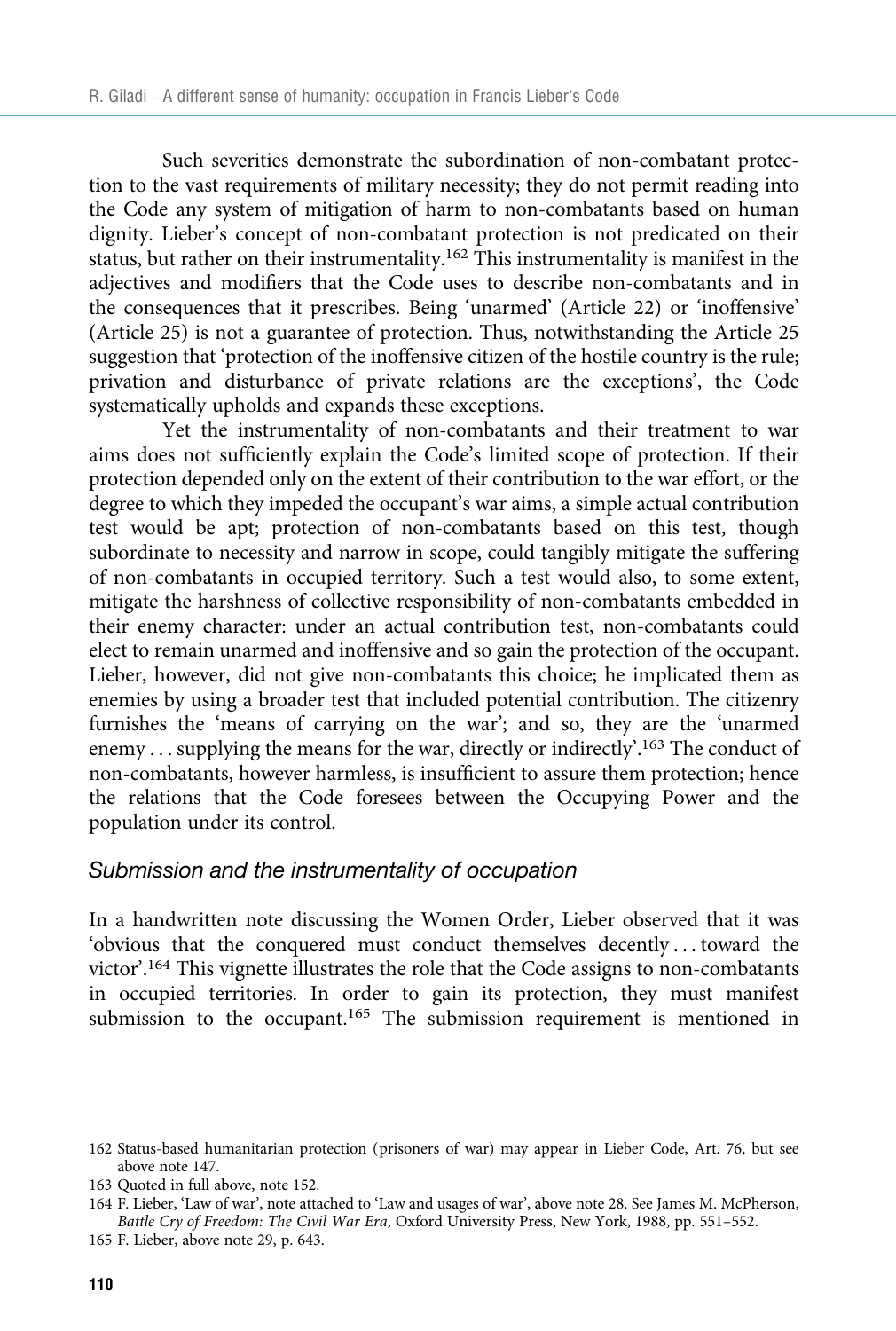

Section X on 'a war of rebellion'; yet it borrows explicitly from conditions in a 'regular war'. Under Article 155 of the Code:

All enemies in regular war are divided into two general classes – that is to say, into combatants and noncombatants, or unarmed citizens of the hostile government. The military commander of the legitimate government, in a war of rebellion, distinguishes between the loyal citizen in the revolted portion of the country and the disloyal citizen. The disloyal citizens may further be classified into those citizens known to sympathize with the rebellion without positively aiding it, and those who, without taking up arms, give positive aid and comfort to the rebellious enemy without being bodily forced thereto.

Article 156 lists the considerable consequences of lack of submission: 'common justice' and 'plain expediency' require the protection of the 'manifestly loyal citizens ... against the hardships of the war as much as the common misfortune of all war admits'. But 'stricter police' applies 'on the disloyal citizens' on whom 'the burden of the war' is thrown; commanders may 'expel, transfer, imprison, or fine the revolted citizens who refuse to pledge themselves anew as citizens obedient to the law and loyal' to the government.

Protection of person and property is not an entitlement based on noncombatant status or individual humanity. Still, submission is required of the populace. The same requirement applies in occupied territories: 'protection' pertains only to the 'inoffensive individual', the 'inoffensive citizen'; by contrast, the property of the offensive citizen may be forfeited (Article 38).166 Lieber emphasized the significance of submission immediately after the provisions setting the enemy character of non-combatants and their protection; in Article 26:

Commanding generals may cause the magistrates and civil officers of the hostile country to take the oath of temporary allegiance or an oath of fidelity to their own victorious government or rulers, and they may expel everyone who declines to do so. But whether they do so or not, the people and their civil officers owe strict obedience to them as long as they hold sway over the district or country, at the peril of their lives.<sup>167</sup>

Submission of the population, then, may result in protection. Lack of submission may result in loss of life and property, or deportation. Yet submission, whether rendered voluntarily or upon demand, is insufficient to guarantee protection. The occupant is not bound even then to accord 'the protection which, by the modern law of war, the victor extends to the persons and property of the conquered'. 168 Protection is, essentially, a matter of utility or discretion. There is no balance between the occupant's interests and those of the populace. There is no reciprocal

<sup>166</sup> The condition of submission is most apparent in the treatment of resistance to the occupant, spies, warrebels and war-traitors in occupied territories: Francis Lieber, 'Guerrilla parties considered with reference to the laws and usages of war' (1862), in D. C. Gilman, above note 7, p. 275; J. F. Childress, above note 27, pp. 53–58; Lieber Code, Arts. 10, 15, 38.

<sup>167</sup> Also Lieber Code, Art. 134.

<sup>168</sup> F. Lieber, above note 166, pp. 283–284.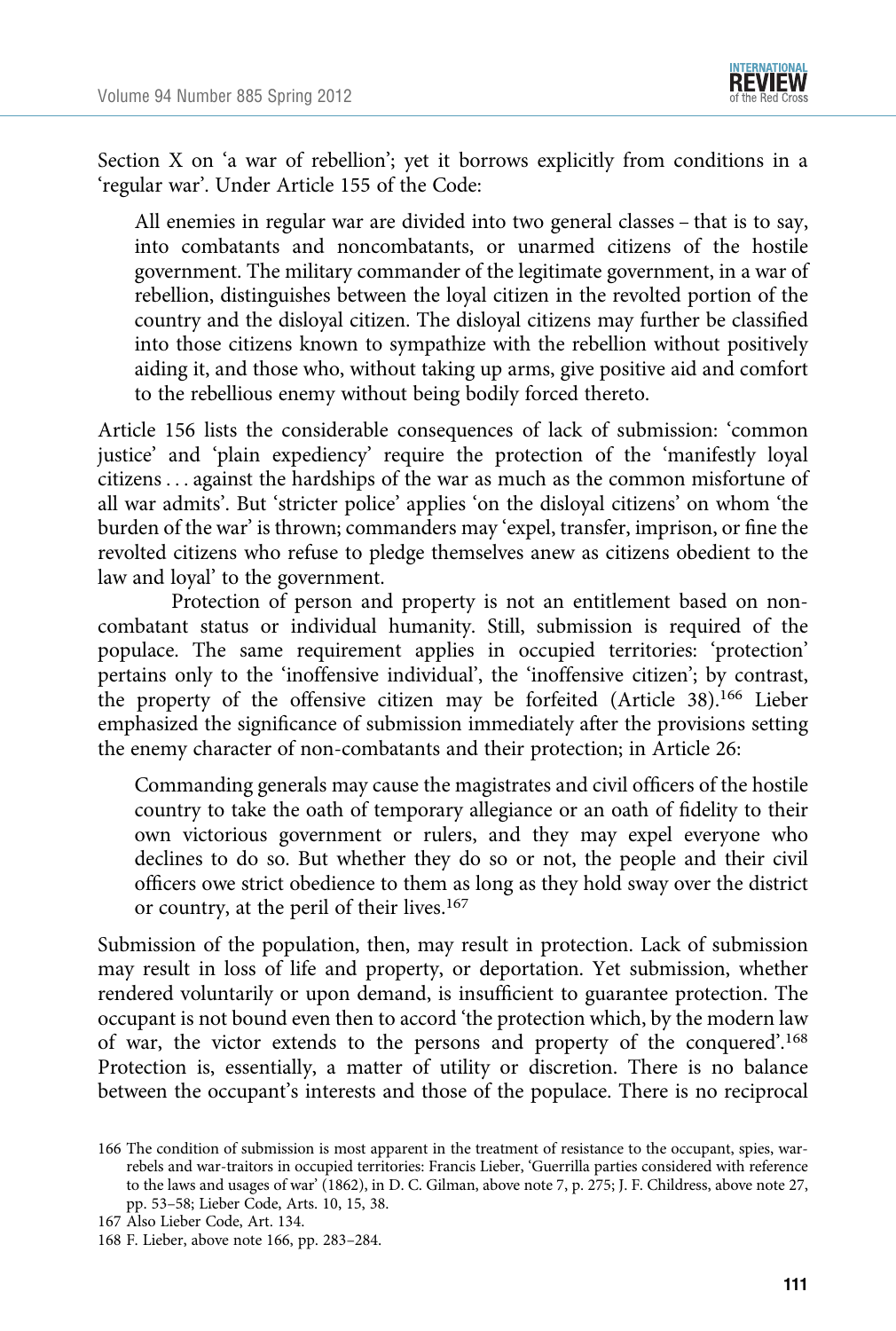relationship: the occupant's position, and authority, is unilateral. Lieber assigns noncombatants individually, and the occupied population collectively, no independent value, and recognizes in them no interest.

## Occupation according to Lieber: instrumentality to imperatives of order

The Occupying Power's duty to administer the territory, and a status-based concept of protection predicated on human dignity, represent the two conceptual bases for humanitarian restraints in subsequent developments of the law of occupation. In the Hague Regulations, the duty temporarily to administer the territory expresses the role of the occupant as a provider of surrogate order, and serves as a humanitarian justification of its authority. The Fourth Geneva Convention retains this conceptual base, but emphasizes protection based on human dignity and elaborates restraints on treatment of civilians. Their absence from the Lieber Code is not coincidental. The Code's concept of occupation does not represent a stage antecedent to these conceptual bases of humanity in occupation. Rather, in the Code, Lieber reacted to the emergence of these conceptual bases – human dignity and transient, surrogate order – for restraining the liberties of conquest.

In identifying the whole citizenry of the belligerents as enemies, Lieber directly rejected Rousseau's doctrine, which became a theoretical keystone of the sense of humanity in occupation under present-day law. In The Social Contract, Rousseau argued:

War is then a relation, not between man and man, but between State and State, and individuals are enemies only accidentally, not as men, nor even as citizens, but as soldiers; not as members of their country, but as its defenders. Finally, each State can have for enemies only other States, and not men; for between things disparate in nature there can be no real relation.<sup>169</sup>

Rousseau and Lieber alike harnessed reason to find in the public nature of modern war a vehicle of moderation. Both used the necessity device to restrain war among civilized nations. Yet, while Rousseau discerned in 'the practice of civilized people' the principle that once enemies 'lay [their arms] down and surrender, they cease to be enemies or instruments of the enemy and become once more merely men, whose life no one has right to take', <sup>170</sup> Lieber's non-combatant, even if unarmed, even if inoffensive, forever retains his or her enemy character and is 'made to suffer' on account of the place that he or she occupies in the political organization of the international order, itself an expression of his or her humanity. For Lieber, there could be no autonomous, individual 'civilian' status as a basis of protection.

<sup>169</sup> J.-J. Rousseau, above note 21, p. 11. See E. Benvenisti, above note 14, pp. 625–626. The Code rejects this in Arts. 20 and 21. For Lieber's ridicule of Rousseau, see L. R. Harley, above note 51, p. 126; F. Freidel, above note 30, pp. 154–155.

<sup>170</sup> J.-J. Rousseau, above note 21, p. 12.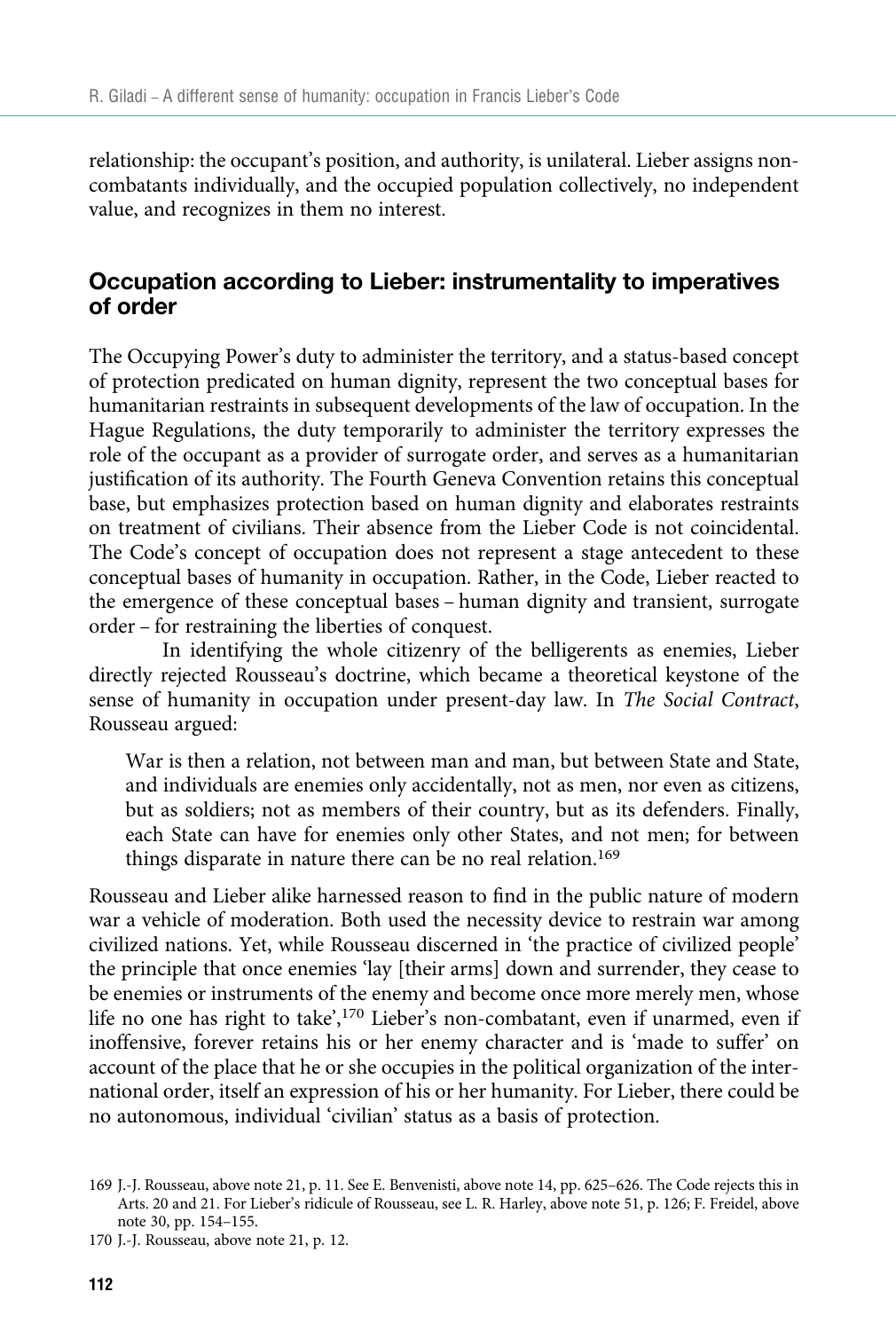At the same time, the Code was a reaction to the emergence of a category of occupation as a transient phase restricting other liberties of the conqueror. Lieber was familiar with Rousseau's repudiation of the legality of acquisition by conquest, Vattel's attempt to contain the liberties of the conqueror to the public sphere, and Heffter's distinction between conquest and 'mere' occupation, during which the occupant did not acquire sovereignty.171 He was equally acquainted with French Revolutionary practices leaving the decision on the disposition of the territory to liberated populations.172 His successors combined some or all of these trends to restrain the liberty of the conqueror by imposing a duty to provide temporary and surrogate order, however harsh, as a humanitarian commodity. In so doing, they underlined the incidence of occupation to the war aims of the occupant.<sup>173</sup> Lieber, however, was predominantly concerned with order of another sort altogether, external to conditions in the occupied territory and predicated on an altogether different sense of humanity. For him, occupation was not an incident of war any more than conquest, or the fate of individuals, were. Rather, it was instrumental to the belligerent's war aims.

The Code uses occupation and conquest almost interchangeably.174 While it may appear to accept a distinction between these categories, careful reading reveals that its provisions do not sustain such a distinction in substance.175 Lieber described a temporary concept of occupation, but its provisional nature was not preparatory to the possible reversion of the territory to the original sovereign. Rather, it was preparatory to making conquest complete if the victor but chose to follow that path: Lieber recognized a right of conquest, unlimited.176 Thus, even if commanders should leave to the treaty of peace the final settlement of some matters,177 all the 'victorious government' has to do to in pre-emption is to proclaim 'that it is resolved to keep the country ... permanently as its own' (Article 33). Lieber therefore sought to reinstate, not limit, the right of conquest.<sup>178</sup>

Having learned of the Anglo-French declaration of war on Russia in April 1854, Lieber was riled by the evident general good feeling

for Louis Napoleon in England. It is disgraceful to England ... It is so unEnglish to repeat and retrumpet a word of that crowned scamp, and call his Speech 'The

- 173 See discussion above notes 137–140; Henry Wager Halleck, International Law, or, Rules Regulating the Intercourse of States in Peace and War, Bancroft, San Francisco, 1861, p. 776 ('The rights of one belligerent to occupy and govern the territory of the enemy while in its military possession, is one of the incidents of war, and flows directly from the right to conquer').
- 174 Lieber Code, Arts. 1, 5, 9, 85, and 92.
- 175 The Code often mentions 'conquest' or the victorious army while addressing matters preceding final settlement: consider, e.g., Arts. 31, 33, and 36.
- 176 Francis Lieber, The Arguments of Secessionists, Loyal Publication Society, New York, 1863 ('if the South had a right to secede, ... they constitute a sovereign nation, and we ... have, according to all law of nations, the right of conquering another sovereign nation'); F. Lieber, above note 172, p. 301.
- 177 Lieber Code, Arts. 31 and 36.
- 178 D. A. Graber, above note 7, p. 5, on Art. 33 (in the Code, 'annexation is possible prior to the conclusion of peace').

<sup>171</sup> B. Röben, above note 33, p. 69. Lieber was dismissive of Vattel: J. F. Childress, above note 27, p. 59.

<sup>172</sup> Francis Lieber, 'The value of plebiscitum in international law' (1871), in D. C. Gilman, above note 7, p. 301.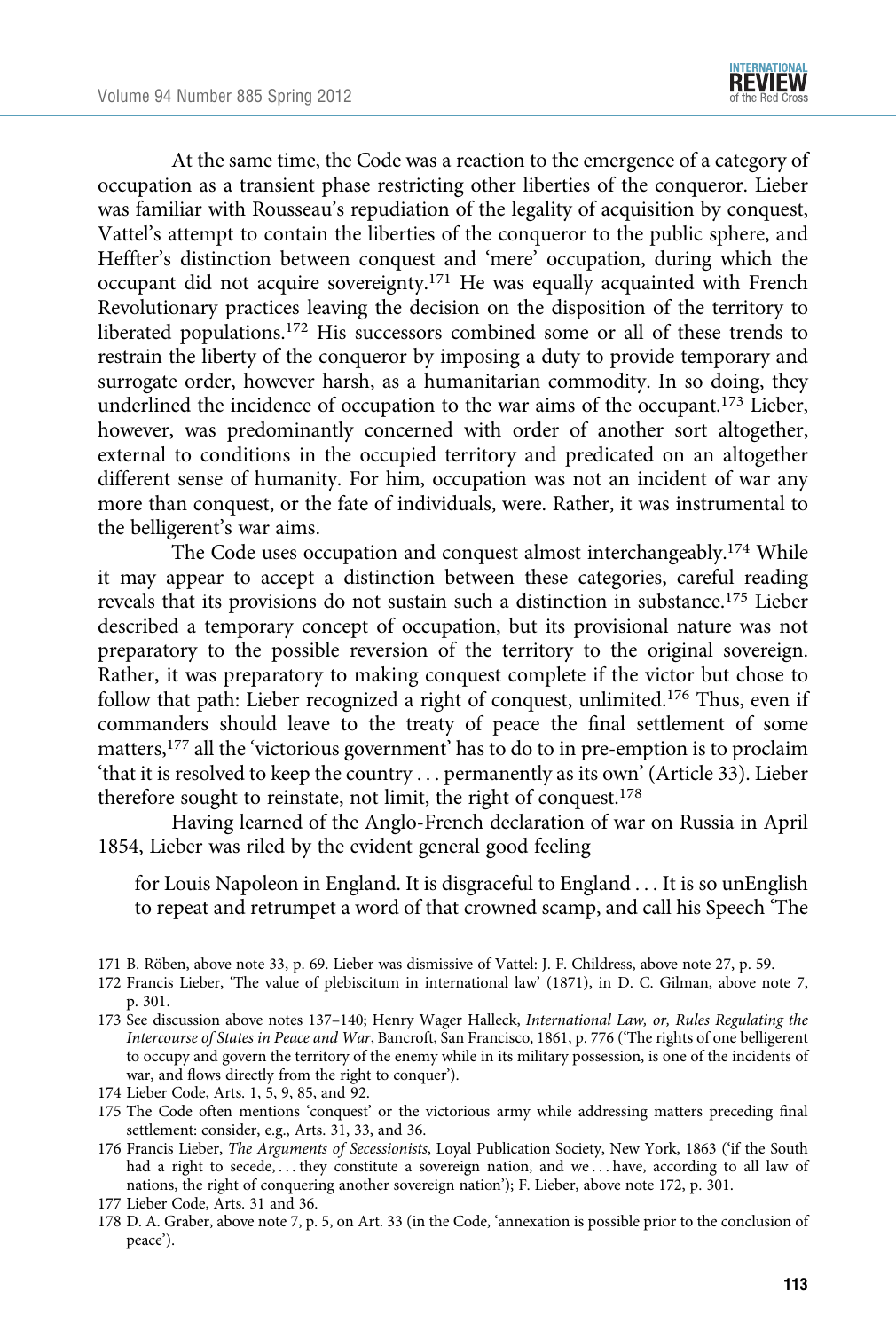age of conquest is past,' a noble *dictum*, and all that. Fudge! The age of conquest is not past, as we shall presently see; and whether he says so or not is not worth the snap of a finger.<sup>179</sup>

Just how reactionary were his views on conquest is evident in his 1871 campaign to refute the fashionable claim that Prussian annexation of Alsace-Lorraine required popular consent. Lieber dismissed plebiscites as a 'recent Bonaparte innovation', non-binding in law, invariably rigged by those in control, involving no true democratic process, and unsuitable to people wanting democratic culture.<sup>180</sup> Rather, he argued, Prussian annexation would serve European peace and stability(!).<sup>181</sup> He urged his collaborator Bluntschli – Swiss by birth, Prussian by choice – to 'be firm, keep Alsace and Lorraine'. <sup>182</sup> Lieber found no more use for protection of collective rights – self-determination in this case, cultural property in Article 36 – than he did for individual entitlement to human dignity.

For Lieber, the transience of occupation did not imply any limitation on the occupant's authority, either in favour of the ousted government (as under the Hague Regulations) or in favour of the inhabitants (as in the Fourth Geneva Convention). Such notions were irreconcilable with the occupant's original authority. Rather, the transience of occupation confirmed its original character. Lieber's concept of occupation embodied a rejection of emerging theories that identified a quasicontractual relationship between the occupant and the inhabitants, exchanging temporary obedience for protection.183 Even if lack of submission justified the harshest measures, submission of the populace did not in any way bind the occupant's hands: protection was discretionary. After all, commanders could make public servants in the occupied territory take either 'the oath of temporary allegiance' or 'an oath of fidelity to their own victorious government or rulers' (Article 26). Lieber would have wholeheartedly endorsed Oppenheim's 1917 dictum: 'a just and humane, albeit stern and not indulgent, rule is apt to reconcile the population to their inevitable fate and make them submit to it, although they may chafe under its yoke'. <sup>184</sup> 'Fate', here, meant a new master. In the Code, there could be no duty towards the populace limiting the occupant's authority in any way: that authority was not incidental to temporary possession of the territory, but rather

<sup>179</sup> Lieber to Hillard, 18 April 1854, in T. S. Perry, above note 43, p. 27.

<sup>180</sup> F. Lieber, above note 172, p. 306 ('a change of the political status [does not require] ... in all cases the so-called consent of the people': European practices changing the population's allegiance and mastery, 'given and taken like chattel' 'by scheming diplomatists', was distasteful, but could happen 'by simple conquest': Lieber to Hammond, 14 February 1859, in Chester Squire Phinney, Francis Lieber's Influence on American Thought and Some of His Unpublished Letters, International Print, Philadelphia, 1918, p. 74.

<sup>181</sup> F. Lieber, above note 172, p. 301 ('necessary for the safety of Germany, as well as for the peace of Europe').

<sup>182</sup> Lieber to Bluntschli, 5 November 1870, in E. Nys, above note 16, p. 88; F. Freidel, above note 30, p. 409. On the Lieber–Bluntschli collaboration, see B. Röben, above note 33.

<sup>183</sup> H. W. Halleck, above note 173, pp. 793–794 ('implied', 'tacit agreement ... mutual and equally binding upon both parties', whereby the populace forego further resistance and the conqueror is obliged not to slaughter males and allow the populace 'freely and peacefully to pursue their ordinary avocations'); Lassa Oppenheim, 'The legal relations between an Occupying Power and the inhabitants', in Law Quarterly Review, Vol. 33, October 1917, p. 368.

<sup>184</sup> Oppenheim, above note 183, p. 370.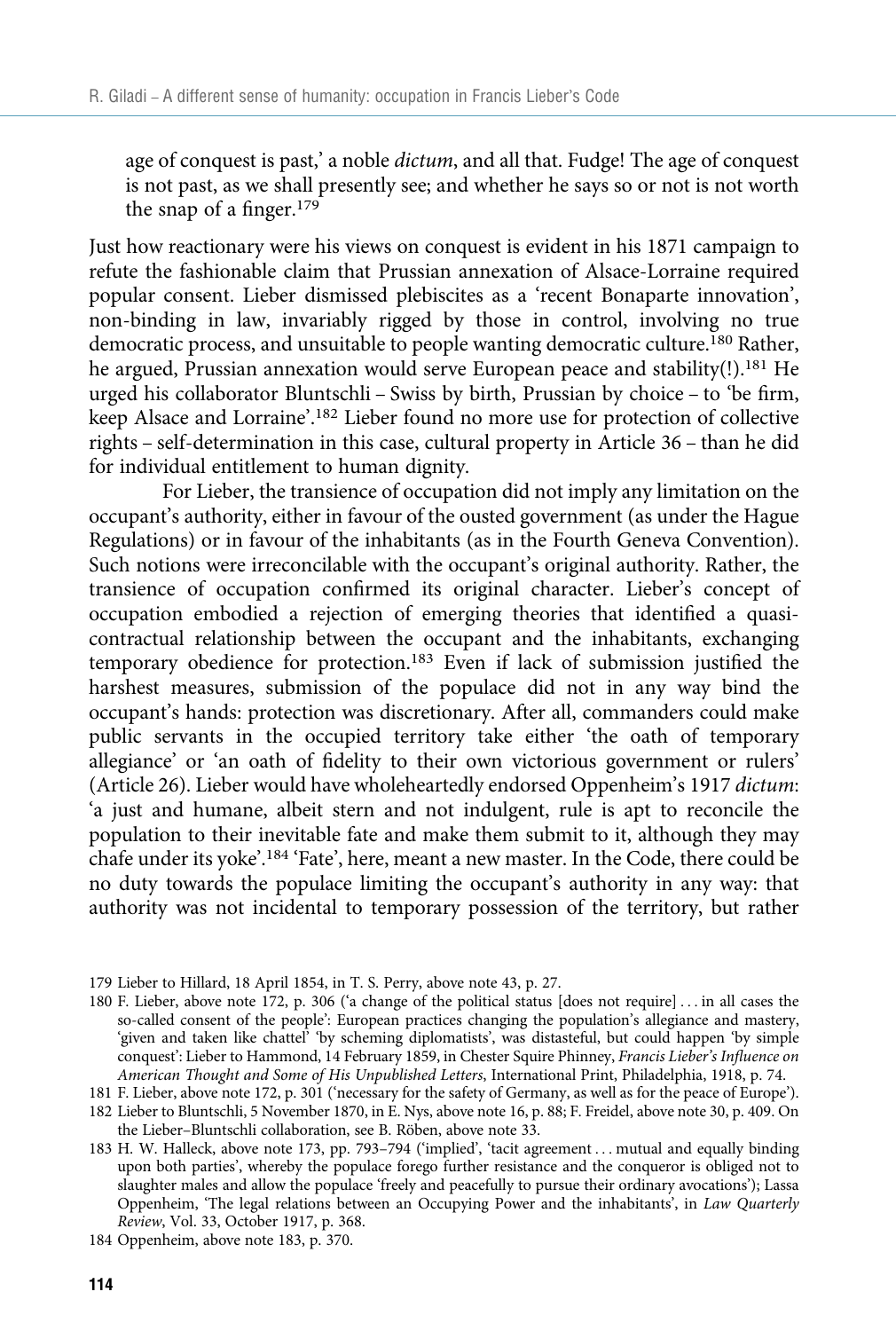

instrumental to its conquest. A 'conquering or occupying power' was 'the victorious government' (Articles 9 and 26).

For Lieber, restraints on the occupant and its authority drew on, and were designed to serve, the same purpose as any other restraint on belligerents. His sense of occupation and conquest was embedded in his sense of humanity, in its service to vocational order. The Code therefore prioritized the finality of war in occupied territory. Within the territory, the occupant's temporary authority was preparatory to the new order that the conqueror would impose once it had 'resolved to keep the country ... as its own' (Article 33). It was not a means of instating a surrogate, provisional order. Despite his sympathy to national liberation, Lieber was suspicious of resistance 'after having been conquered'.<sup>185</sup> The harsh treatment that the Code prescribes for the spy or war rebel in occupied territory is rooted in the 'peculiarly dangerous character' of the activities of 'this renewer of war within an occupied territory'.<sup>186</sup> The authority of the occupant, unconstrained, serves the reinstatement of peace, stability, and a permanent order within the territory: conquest brings the war to its conclusion.<sup>187</sup> The conqueror's authority serves humanitarian imperatives – in Lieber's sense of humanity.<sup>188</sup>

Outside the territory, Lieber's concepts of occupation and conquest were sine qua non to inter-national order and the constant 'human contest' that it generates to catalyze human progress under modern conditions (Article 29). If war catalyzes a healthy competition between modern nations, conquest – through which the victor's will, territorial or otherwise, is imposed on the vanquished189 – is the instrument that harnesses war to order and progress. Without the right of conquest, the occupant cannot accomplish its war aims, and war cannot regenerate the international order. Recognition of the right of conquest, and consequently, the broad authority of the occupant, are essential to the progress of human civilization and the vocation of humanity. Here lies the justification for both the unfettered liberty of the conqueror and civilian suffering. Neither is incidental; both are instrumental to victory through occupation. Once victory has been decided, and the conqueror allowed to accomplish its aims, peace can be reinstated and order restored.<sup>190</sup> For the vocation of humanity, conquest was an imperative of progressive humanity, both logically and as a matter of historical necessity.<sup>191</sup>

- 185 F. Lieber, above note 166, pp. 283–285.
- 186 Ibid.; Lieber Code, Art. 52.
- 187 Lieber Code, Art. 153 ('victory in the field ... ends the strife and settles the future relations between the ... parties').
- 188 Lieber to Thayer, 3 February 1864, in T. S. Perry, above note 43, p. 340 ('nothing can decide but victory in the field. The more efficient, therefore, the army is made, and the more unequivocally [sic] the conquest of the South, the better for all, North and South').
- 189 Francis Lieber, No Party Now But All for Our Country, Westcott, New York, 1863 ('Either the North conquers the South and re-establishes law, freedom, and the integrity of our country, or the South conquers the North... and covers our portion of the country with disgrace and slavery').
- 190 F. Lieber, above note 29, p. 658 ('the ultimate object of the war ... among civilised nations is always peace, on whatever conditions that may be').
- 191 Francis Lieber, Essays on Property and Labour, Harper, New York, 1842, p. 132 ('present political societies arose out of conquest'); his South Carolina inaugural lecture appreciated 'the conquests which our own age may have made in the cause of civilization': D. C. Gilman, above note 7, p. 185.